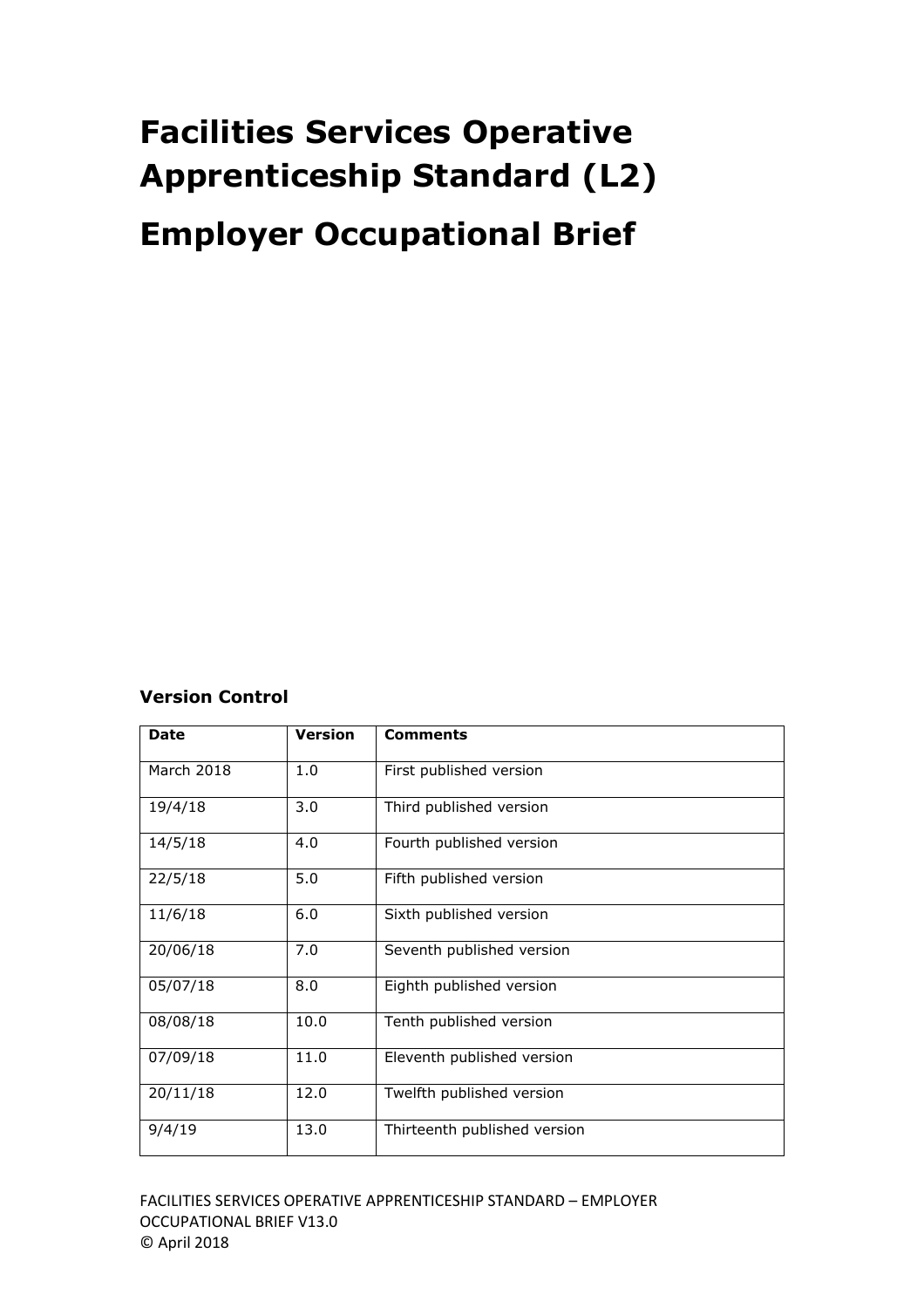| 4 Recommendations for the on-programme assessment 2              |  |
|------------------------------------------------------------------|--|
|                                                                  |  |
|                                                                  |  |
|                                                                  |  |
|                                                                  |  |
|                                                                  |  |
|                                                                  |  |
|                                                                  |  |
|                                                                  |  |
|                                                                  |  |
|                                                                  |  |
|                                                                  |  |
| 11 Grading criteria (observation and professional discussion) 40 |  |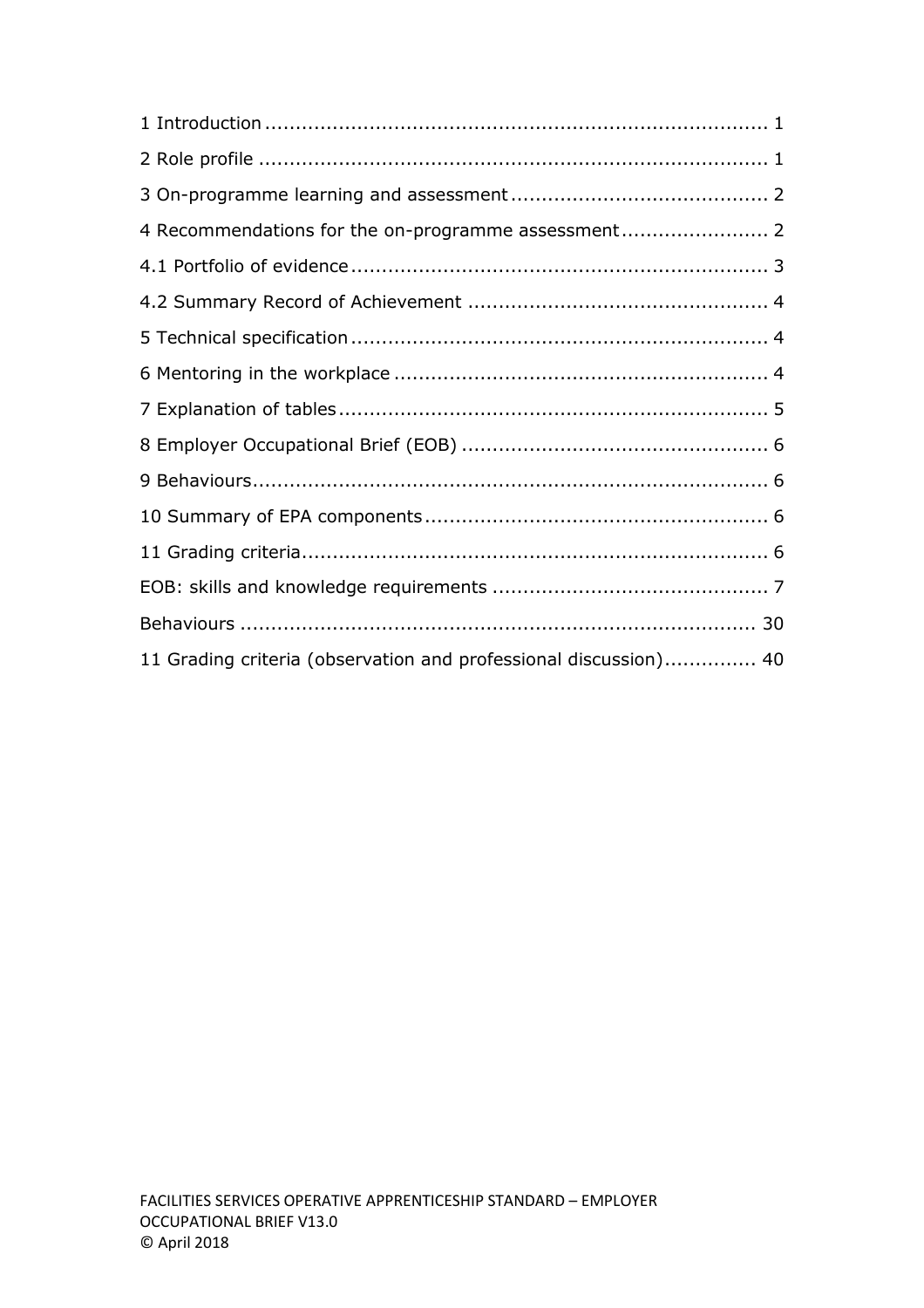# **1 Introduction**

The purpose of the Employer Occupational Brief (EOB) s to give details about the education and training requirements of the apprenticeship programme in order to ensure clarity about the standards of learning that are required and that there is uniformity in the implementation of the programme.

This document was produced by the employer group (Trailblazer) that was established to manage the development of this standard. The Trailblazer group retains copyright of this document and will be responsible for the periodic review and revision of the document.

# **2 Role Profile**

This apprenticeship prepares an individual for the facilities management (FM) industry both in the "supplier" side (i.e. those companies that supply FM services to their customers) and the "client" side (i.e. the recipients of those contracted FM services). However, it may be that some organizations fulfill the functions of both client and supplier.

The broad purpose of the occupation is to provide facilities services support to customers and FM departments that provide a wide range of FM services. This may include provision of services within security, maintenance and engineering, cleaning, catering, front-of-house and logistics.

The FM industry covers a wide range of industry sub-sectors. Therefore, typically, this role could be found working in a range of environments e.g. in an office and/or on-site, for example, in residential developments and commercial properties, hospitals, schools or retail centres and industrial locations.

Beyond their immediate team, Facilities Services Operatives (FSOs) liaise with colleagues in other departments (e.g. Finance,

Procurement/Commercial) and collaborates with technical experts and other FM-related roles such as security personnel, cleaners, catering and front-of-house staff. This is an outward-facing role where liaison with customers is a key priority and forms a major part of the role.

An employee in this occupation will be responsible for fulfilling the duties listed below in compliance with legislation and organizational policies and procedures. In their daily work, an employee in this occupation interacts with colleagues within the FM department and reports to the FM Supervisor.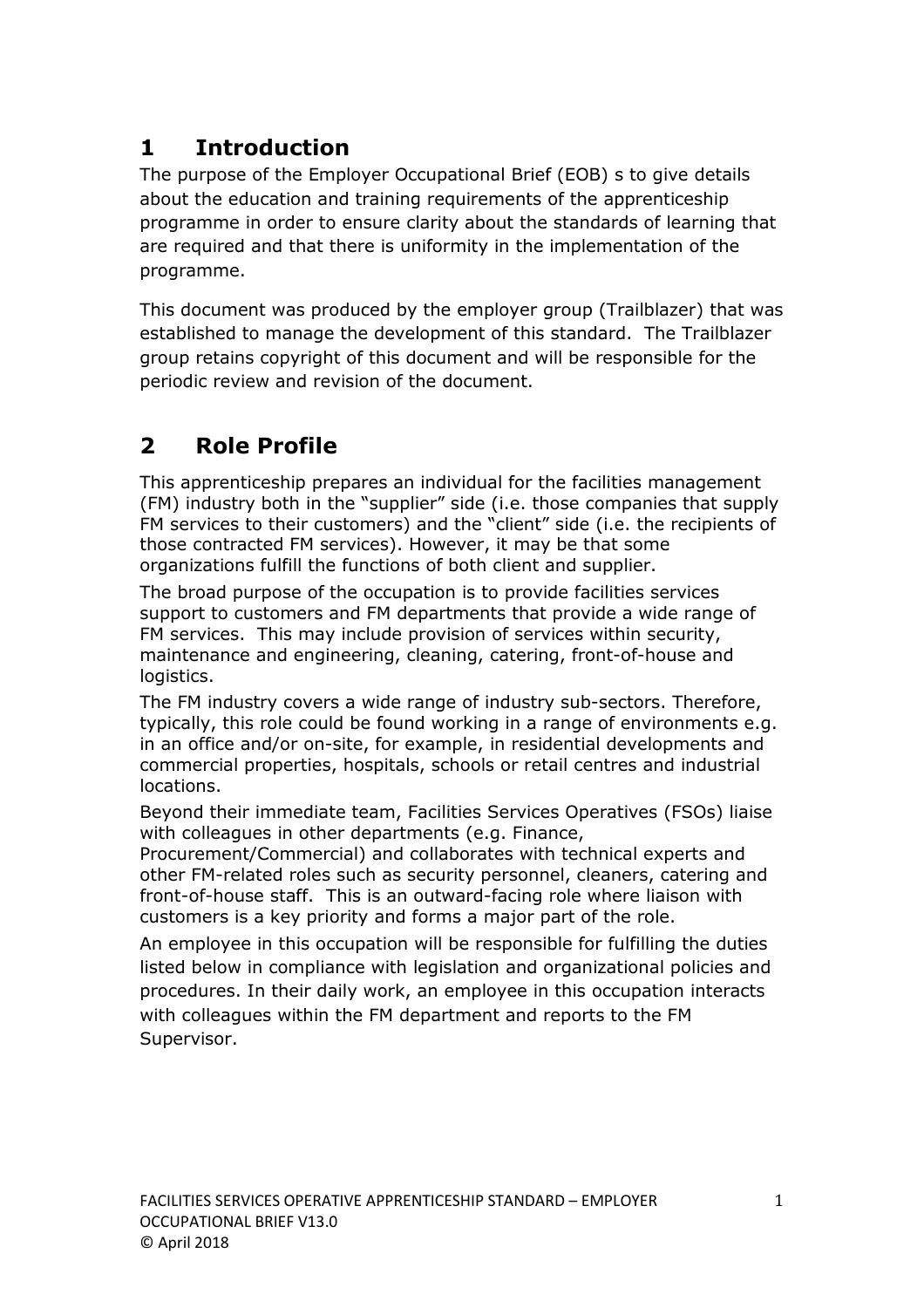### **3 On-programme learning and assessment**

On-programme work-based learning opportunities are provided by employers to support and prepare apprentices for their careers in FM. Assessment of these practical work-based learning opportunities is formative, providing feedback to help apprentices identify the skills they have acquired and areas for future development. In tandem with this formative assessment, apprentices will develop their knowledge and a wider insight into the FM industry.

The indicative content of the standard has been translated into a Technical Specification (detailed learning content) by the Trailblazer employer group covering the skills and knowledge requirements of the role. The detailed Technical Specifications can be found in Section 5 of this document.

Employers will need to work with training providers to develop their learning programmes, mapped to the technical specification to enable apprentices to demonstrate the knowledge, skills and behaviours prior to undertaking the end-point assessment (EPA). It is estimated that the full length of the apprenticeship will typically be 12 months with the EPA to take place no later than 1 month from the end of the apprenticeship.

The inclusion of the qualification within the apprenticeship programme will provide the apprentice with a recognized and transferable qualification.

As a benefit, apprentices registering onto an IWFM qualification will receive one year's studying membership of the Institute of Workplace and Facilities Management (IWFM) at Affiliate grade and, on completion of the apprenticeship will meet the academic criteria for Associate Membership of the Institute. Further progress can be made post-apprenticeship through the professional membership pathway which ultimately leads to recognition as a Certified Facilities Manager by the IWFM.

### **4 Recommendations for the on-programme assessment**

It is recommended that employers implement on-programme assessments, which will be formative, to enable apprentices to demonstrate they have developed the knowledge, skills and behaviours in the workplace under working conditions before being considered for the end-point assessment.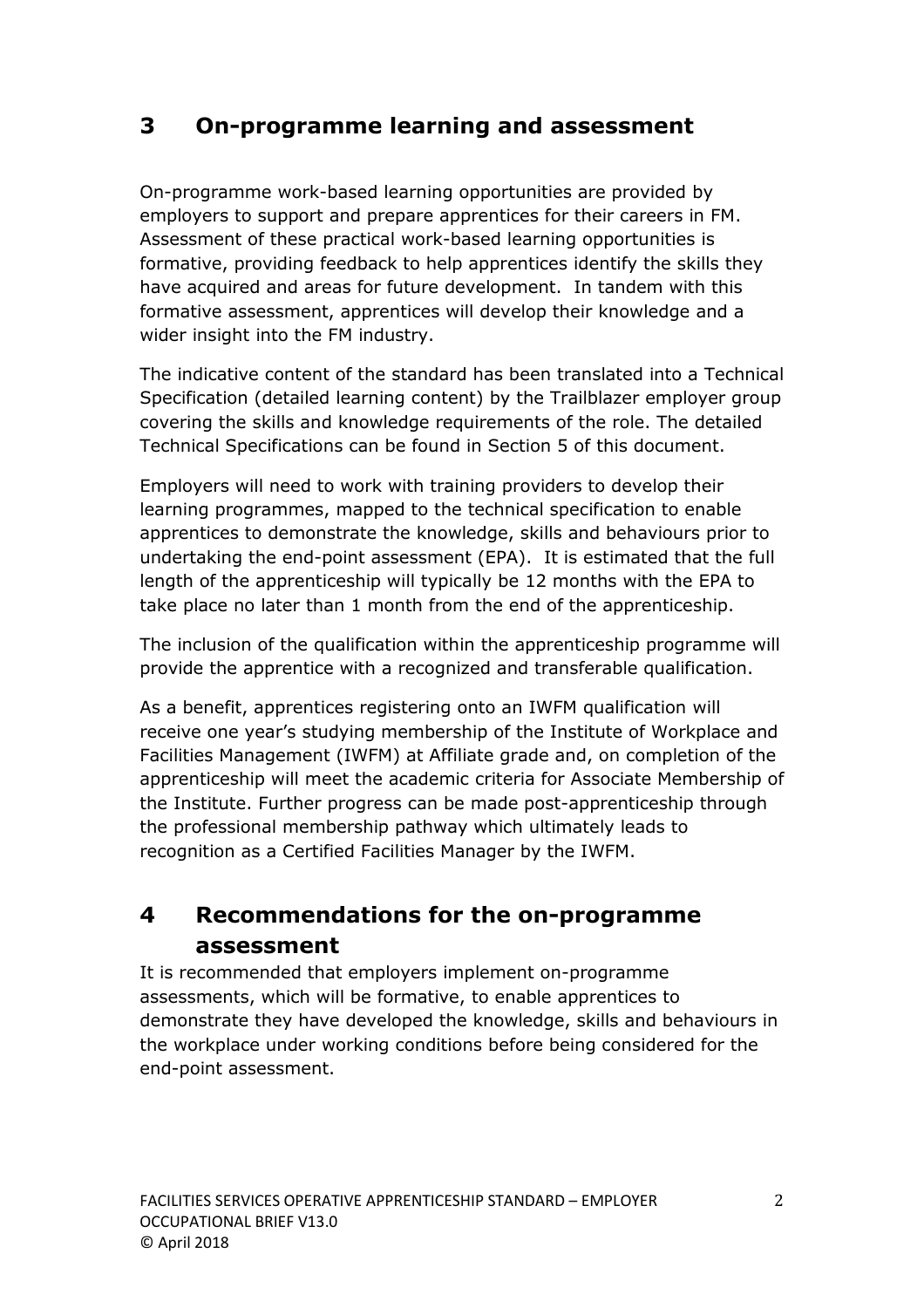| <b>Assessment</b><br>Tool                                                                              | Coverage                             | <b>Assessed</b><br><b>By</b>                | Grading                         | Weighting |
|--------------------------------------------------------------------------------------------------------|--------------------------------------|---------------------------------------------|---------------------------------|-----------|
| Portfolio of<br>Evidence<br>(including a<br>record of on-<br>programme<br>learning and<br>performance) | Knowledge,<br>skills &<br>behaviours | <b>Employers</b><br>/ Training<br>Providers | $N/A$ – formative<br>assessment | N/A       |
| Functional<br>skills English<br>& Maths*                                                               | Knowledge                            | Employer<br>Training<br>Providers           | Pass/Unclassified               | N/A       |

\*If required by an apprentice

### **4.1 Portfolio of evidence**

The formative assessment includes a portfolio of evidence made up of work-based products. This is to assure candidates' competence across the various tasks in the workplace that are required to undertake the role of a Facilities Services Operative, there is no requirement for the portfolio to be graded. However, feedback will be provided to the apprentice on workbased products to help them prepare for the EPA.

The portfolio of evidence will also be used as supporting evidence for the professional discussion.

The portfolio for the on-programme assessment should also include a record of on-programme learning and performance which will enable an apprentice to reflect on their experience of generating the evidence for the portfolio. This record will be developed by the apprentice with guidance from the employer. The record of on-programme learning and performance must not be assessed formally or graded; however, feedback should be provided to the learner to help them prepare for the EPA.

The record of on-programme learning and performance is designed to be a live record of the apprenticeship journey. It is developmental, demonstrating the apprentice's progression in FM and their ability to reflect on their experiences, moving from basic reflection to critical selfreflection of their developing knowledge, skills and behaviour. Guidance will be provided to employers and providers to support apprentices in the development of their reflective skills. The record of on-programme learning and performance may take the form of a paper document or it might be kept digitally e.g. using voice recordings and video diaries.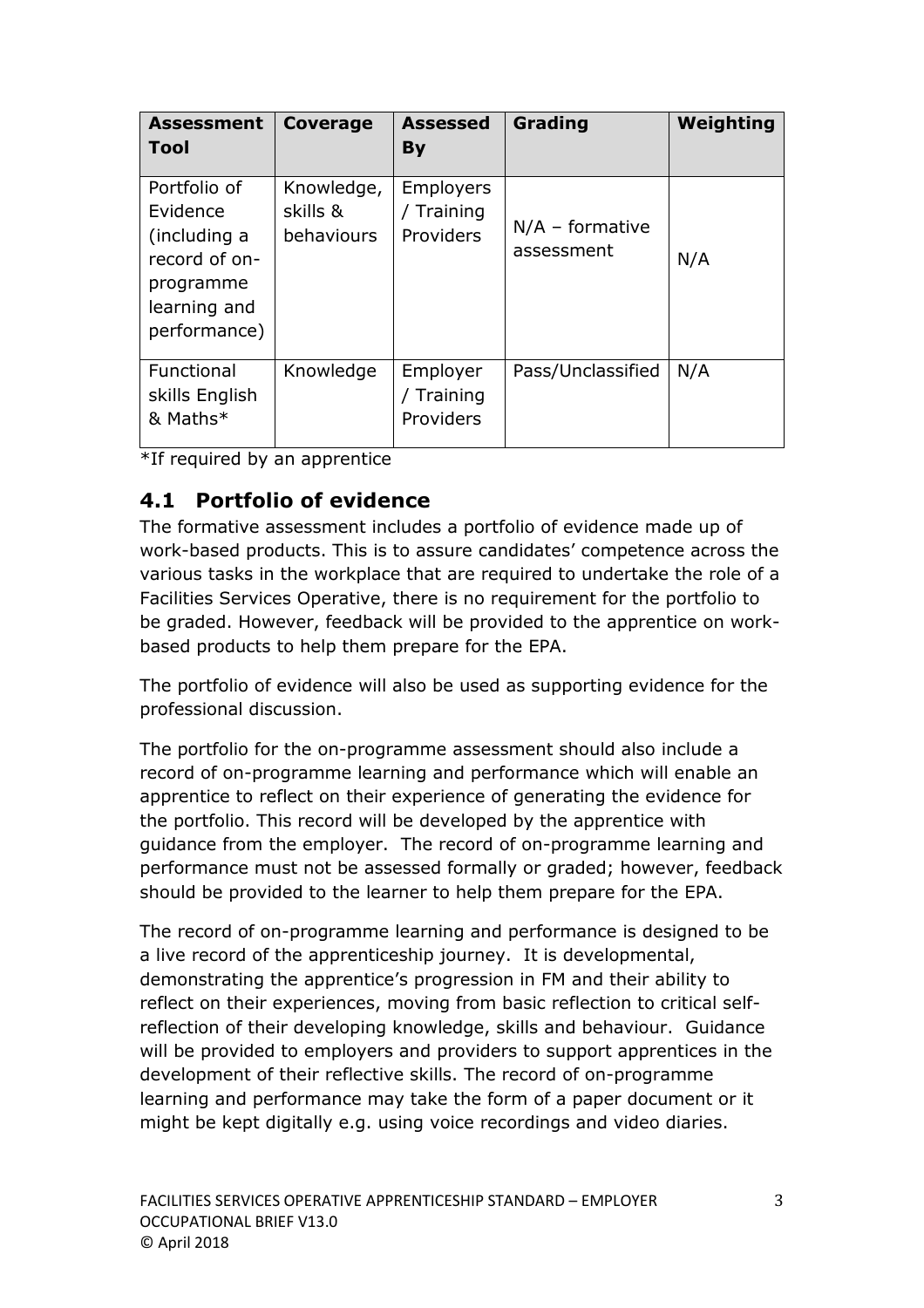The employer must sign off the portfolio, thereby authenticating it as the apprentice's own work and that it is complete.

### **4.2 Summary Record of Achievement**

It is recommended that a Summary Record of Achievement be implemented to record and track learners' achievements through the onprogramme assessment. It should link to the record of on-programme learning and performance and take into account feedback from all parties involved in the programme i.e. employers and providers. The Record of Achievement will be agreed and signed off by the employer and provider to provide an auditable record that the apprentice has met the requirements of the standard and technical specification (skills, knowledge and behaviours). This will record the fact that the apprentice has reached a suitable standard to take the EPA.

## **5 Technical Specification**

Full competence for a Facilities Services Operative will be demonstrated by delivery and understanding of:

- 1. supporting the delivery of the responsibilities of the Facilities Services function in complying with health and safety and other legislation and organizational policies and procedures
- 2. addressing FM-related risks, hazards and threats to people, property and premises
- 3. providing customer service to internal and external FM customers to ensure the effective delivery of a range of facilities services
- 4. supporting good sustainable practice in FM
- 5. maintaining soft FM services
- 6. gathering FM-related information for continuous improvement purposes
- 7. delivering front-of-house services
- 8. supporting hard FM functions
- 9. maintaining and developing competence in the FM industry/sector
- 10. supporting the delivery of FM projects.

## **6 Mentoring in the workplace**

Organizations delivering this apprenticeship should nominate suitable individuals to act as mentors to apprentices. Mentors should be:

- employed by the same organization as the apprentice (ideally) at the same or a more senior level;
- occupationally competent in FM;
- up-to-date with FM trends and practices.

FACILITIES SERVICES OPERATIVE APPRENTICESHIP STANDARD – EMPLOYER OCCUPATIONAL BRIEF V13.0 © April 2018 The responsibilities of mentors is as follows: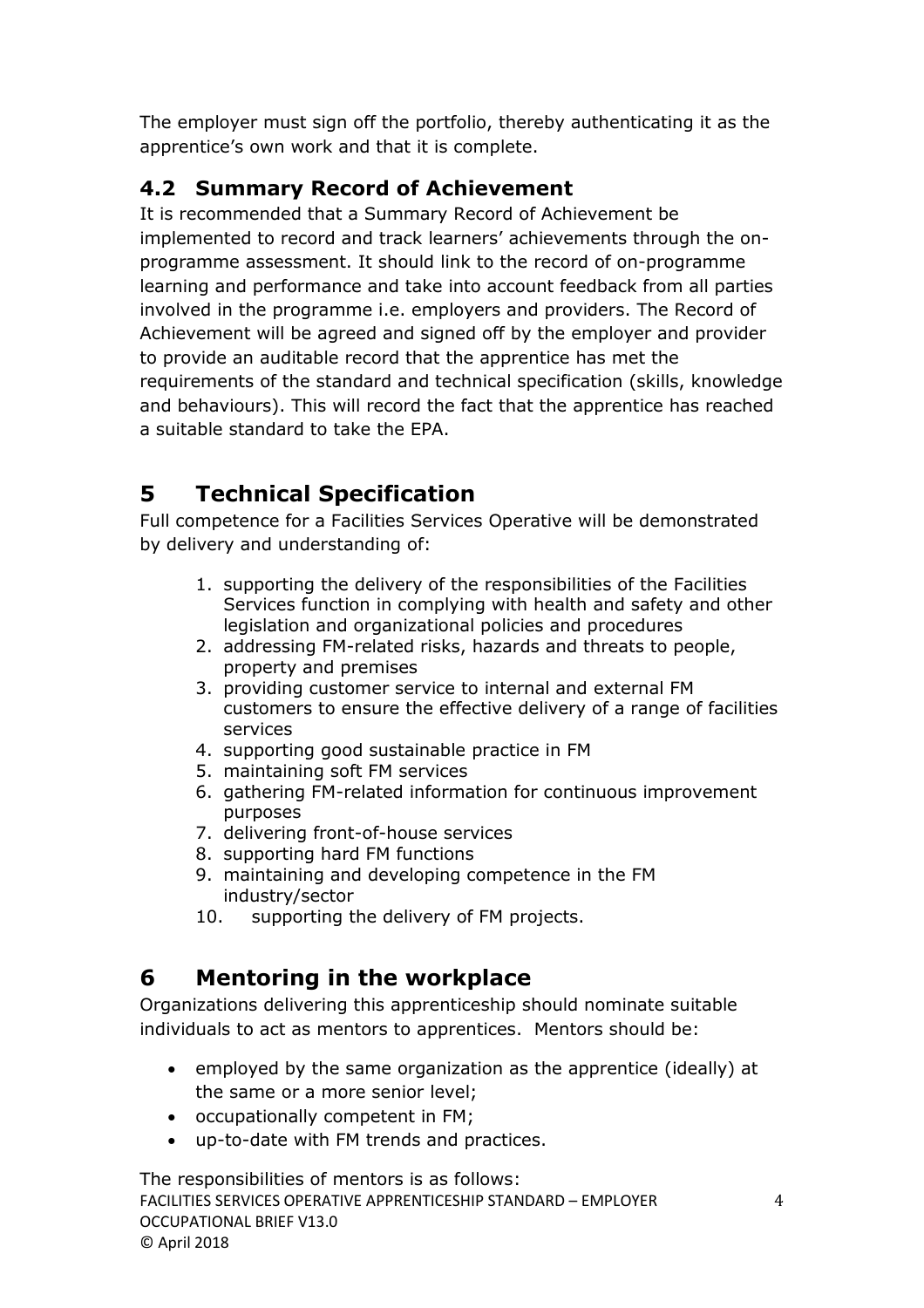- ensuring that the apprentice complies with organizational policies and guidelines;
- providing encouragement and constructive feedback on their performance;
- identifying and enabling access to suitable learning opportunities;
- helping apprentices to develop their skills;
- acknowledging new achievements positively;
- advising on skills development;
- ensuring that apprentices keep to schedule with projects and other work that needs to be completed for their apprenticeship;
- liaising with other assessors and mentors (where appropriate) to discuss the apprentice's progress;
- completing any necessary documentation as agreed with the employer and/or training provider e.g. records of mentoring sessions;
- reporting on an apprentice's conduct and progress to the apprentice's line manager.

Mentors and apprentices should meet at least quarterly on a one-to-one basis to review apprentices' progress and development needs. Records of these meetings should be kept in the record of on-programme learning and performance as they may be used as evidence of apprentices' achievements against the requirements of the knowledge, skills and behaviours of the apprenticeship standard.

Mentors should be briefed on their responsibilities and sufficient time made available to them to enable them to facilitate the development of an apprentice.

Apprentices should have a formal review of their development and progress at least annually with a nominated individual within their organization. This should include confirmation that apprentices have developed both their skills and knowledge to an appropriate standard within expected timeframes. The meeting and its outcomes should be recorded and made available to apprentices' line managers.

# **7 Explanation of tables**

On the pages that follow, the following codes are used:

#### **Key**

| E         | Employer                      | P          | Provider                 |
|-----------|-------------------------------|------------|--------------------------|
| <b>OP</b> | On programme                  | EPA        | End Point Assessment     |
| O         | Observation and follow up Q&A | <b>MCQ</b> | Multiple choice question |
| <b>PD</b> | Professional discussion       | PO         | Portfolio                |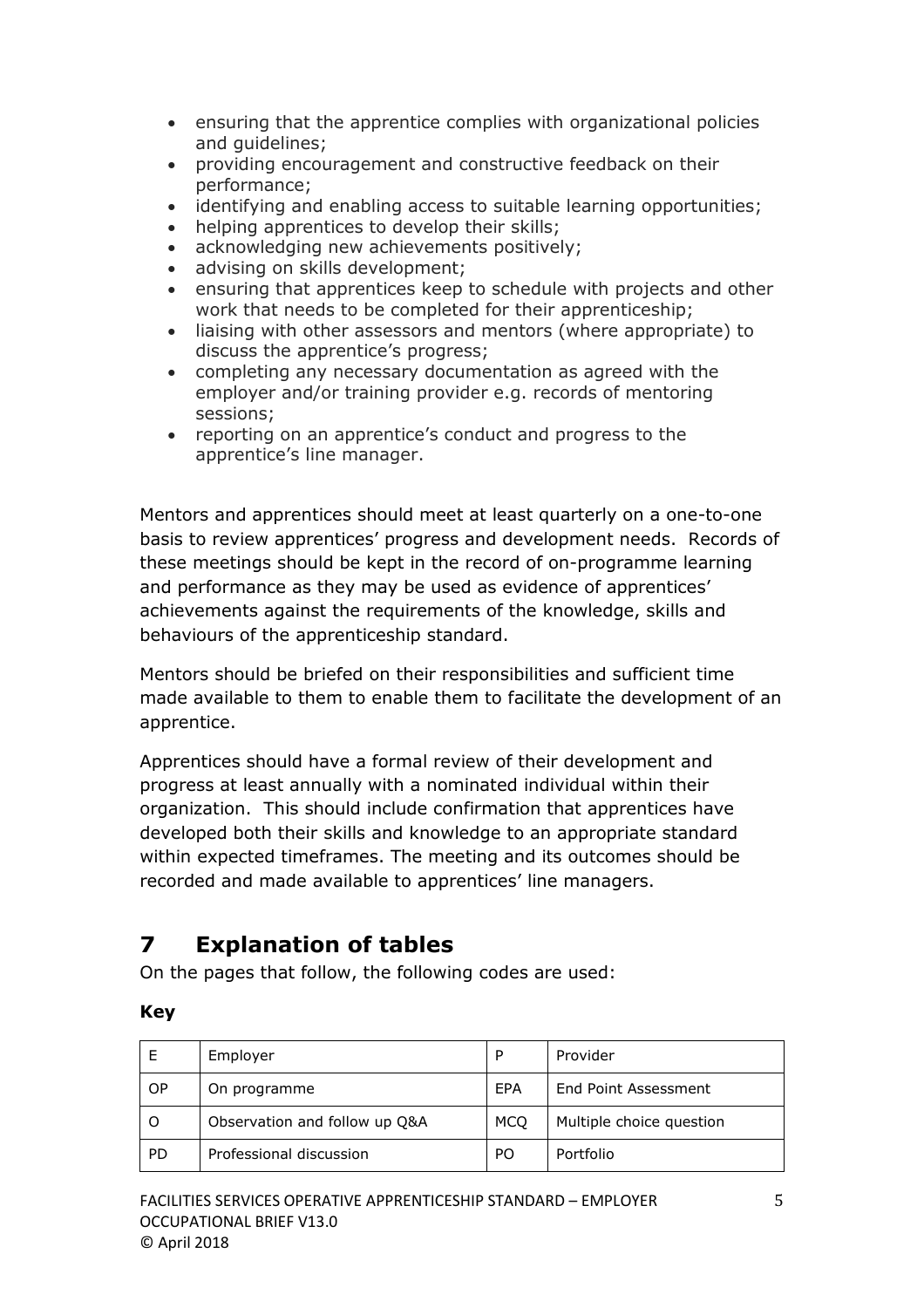In the following tables, for each skill and knowledge outcome against which apprentices will be assessed, there is a column that indicates who will be responsible for delivering the outcome (either the employer (E) or a provider (P)).

The point at which the outcome is assessed is specified by either OP (On-Programme) or through the End Point Assessment (EPA).

For each outcome, a column indicates the method(s) of assessment that would be suitable i.e. observation and follow up question and answer and multiple-choice question test.

## **8 Employer Occupational Brief**

The detailed requirements for each aspect of the standard (knowledge and skills) are set out on the following pages. The behaviours are set out in section 9 of this document.

The knowledge, skills and behaviours from each of the ten areas of the standard that must be assessed during the EPA are indicated on the following tables ("EPA" in the "Method" column).

The skills and behaviours must be tested through the observation and follow up questions and the knowledge must be assessed through the multiple-choice question test.

Note: EPAOs must meet or align with Ofqual's regulatory requirements for sections G, H and I:

[https://www.gov.uk/government/uploads/system/uploads/attachment\\_da](https://www.gov.uk/government/uploads/system/uploads/attachment_data/file/529394/general-conditions-of-recognition-june-2016.pdf) [ta/file/529394/general-conditions-of-recognition-june-2016.pdf](https://www.gov.uk/government/uploads/system/uploads/attachment_data/file/529394/general-conditions-of-recognition-june-2016.pdf)

### **9 Behaviours**

The behaviours that must be demonstrated through this apprenticeship are set out in section 9.

### **10 Summary of EPA components**

Throughout the body of the EOB, it is noted which aspects of the apprenticeship must be assessed on-programme and which must be assessed during the EPA. Section 10 summarizes those components that must be assessed during the EPA.

## **11 Grading criteria**

FACILITIES SERVICES OPERATIVE APPRENTICESHIP STANDARD – EMPLOYER OCCUPATIONAL BRIEF V13.0 © April 2018 6 The grading criteria for the observation and professional discussion are set out in section 11.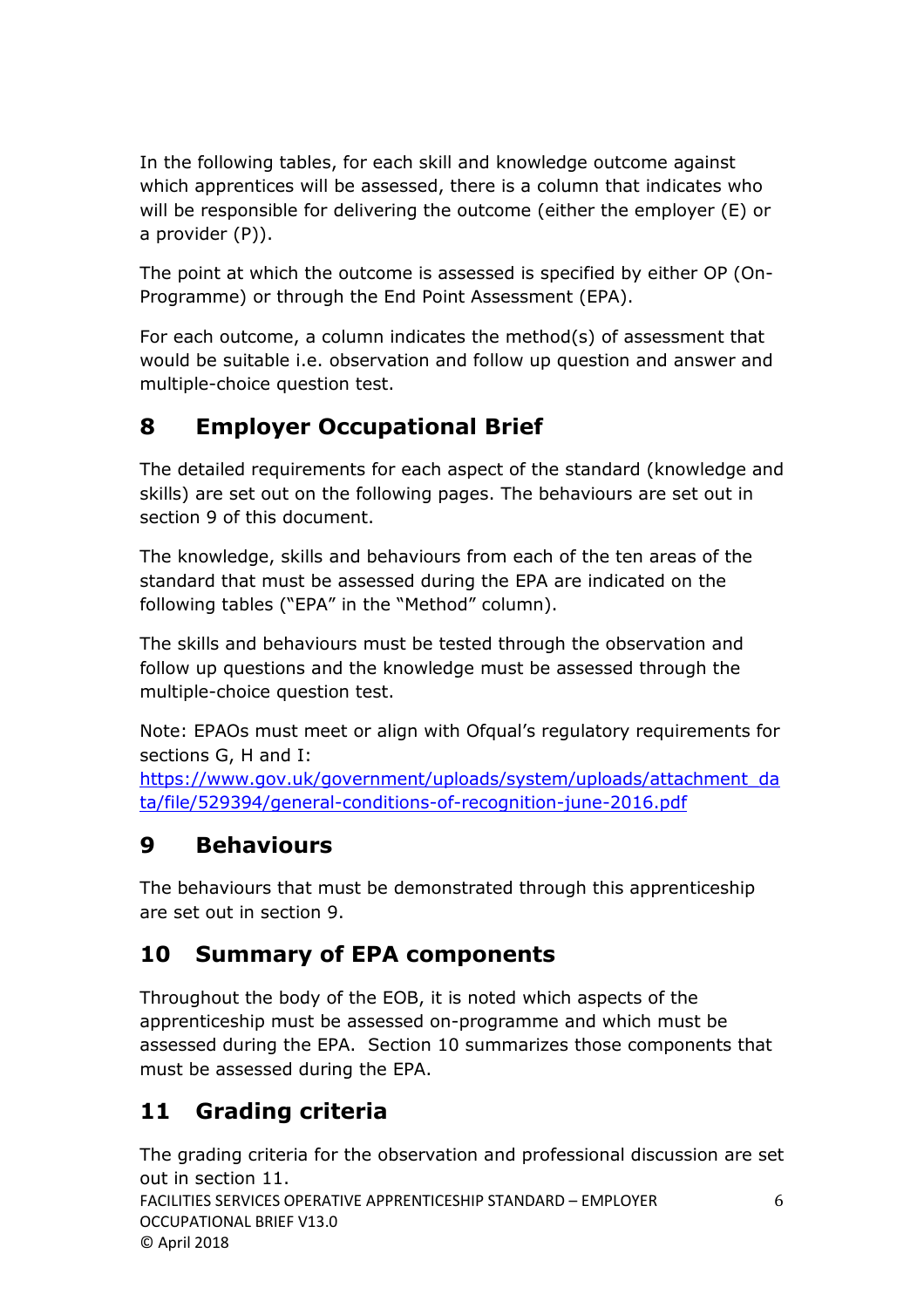#### **1 Support the delivery of the responsibilities of the Facilities Services function in complying with health and safety and other legislation and organizational policies and procedures**

Apprentices will develop their skills, knowledge and understanding of complying with health and safety and other legislation and organizational policies and procedures

|      | Skills: the apprentice will be able to:<br><b>Delivery</b><br>Asst<br>Comply with relevant health,<br>Е<br><b>OP</b><br>safety and environmental<br>EPA<br>legislation (Health and Safety at<br>Work etc Act 1974) e.g. logging<br>incidents, posting/distributing<br>health and safety notices, checking<br>fire extinguishers, fire alarms,<br>confirming that checks have been<br>carried out, use of PPE<br>Comply with other relevant<br>F.<br><b>OP</b><br>legislation e.g. food safety,<br>employment rights and<br>responsibilities, data protection,<br>equality, diversity and inclusion<br>F<br>OP<br>Comply with standard operating<br>procedures (SOPs) e.g. permits to<br>work, contractor risk assessments,<br>safe systems of work, site<br>inductions<br>Е<br>Carry out health and safety checks<br><b>OP</b><br>in accordance with SOPs |  |  |                             |      | Knowledge: the apprentice will need to know and understand:                                                                                                                                                                        |                 |                   |                             |
|------|-----------------------------------------------------------------------------------------------------------------------------------------------------------------------------------------------------------------------------------------------------------------------------------------------------------------------------------------------------------------------------------------------------------------------------------------------------------------------------------------------------------------------------------------------------------------------------------------------------------------------------------------------------------------------------------------------------------------------------------------------------------------------------------------------------------------------------------------------------------|--|--|-----------------------------|------|------------------------------------------------------------------------------------------------------------------------------------------------------------------------------------------------------------------------------------|-----------------|-------------------|-----------------------------|
|      |                                                                                                                                                                                                                                                                                                                                                                                                                                                                                                                                                                                                                                                                                                                                                                                                                                                           |  |  | <b>Method</b>               |      |                                                                                                                                                                                                                                    | <b>Delivery</b> | Asst              | <b>Method</b>               |
| S1.1 |                                                                                                                                                                                                                                                                                                                                                                                                                                                                                                                                                                                                                                                                                                                                                                                                                                                           |  |  | OP O<br>EPA O,<br><b>PD</b> | K1.1 | Legislative requirements and<br>responsibilities relating to health<br>and safety, access & inclusion,<br>manual handling, working at<br>heights, hazardous substances<br>(COSHH), reporting of injuries,<br>diseases etc (RIDDOR) | P               | OP.<br><b>EPA</b> | OP MCQ<br><b>EPA</b><br>MCQ |
| S1.2 |                                                                                                                                                                                                                                                                                                                                                                                                                                                                                                                                                                                                                                                                                                                                                                                                                                                           |  |  | OP O                        | K1.2 | Other legislative requirements<br>and responsibilities e.g. food<br>safety, employment rights and<br>responsibilities, data protection,<br>equality                                                                                | P               | <b>OP</b>         | OP MCQ                      |
| S1.3 |                                                                                                                                                                                                                                                                                                                                                                                                                                                                                                                                                                                                                                                                                                                                                                                                                                                           |  |  | OP O                        | K1.3 | The distinctions between Hard FM<br>(maintenance), Soft FM<br>(services), Total or Integrated FM<br>and its contribution to an<br>organization                                                                                     | P               | OP                | OP MCQ                      |
| S1.4 |                                                                                                                                                                                                                                                                                                                                                                                                                                                                                                                                                                                                                                                                                                                                                                                                                                                           |  |  | OP O                        | K1.4 | The roles and responsibilities of<br>FM technical experts (e.g.<br>contractors, engineers, surveyors<br>etc)                                                                                                                       | P               | OP                | OP MCQ                      |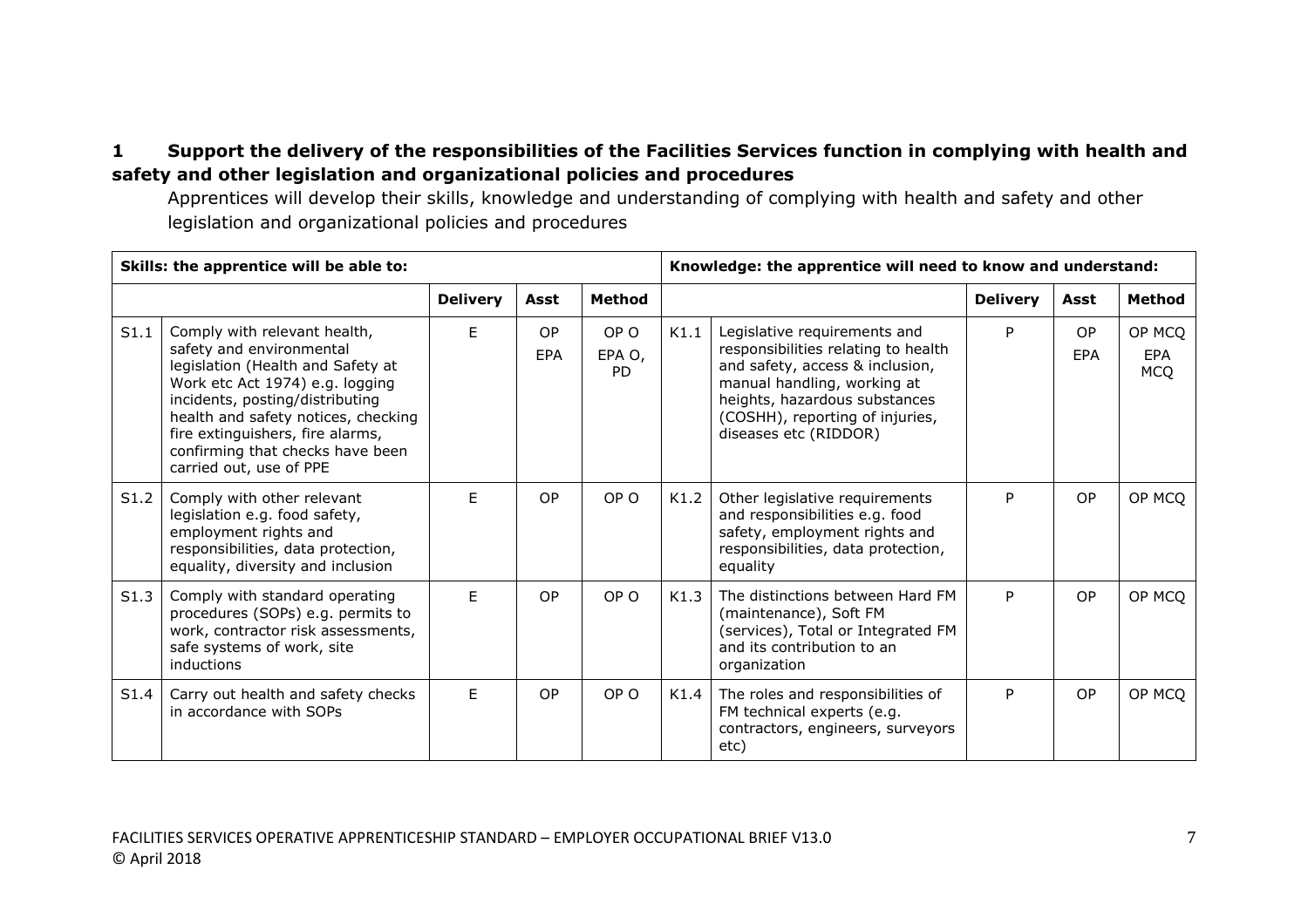| S1.5 | Report the findings of health and               | ОP | OP PD | K1.5 | The roles and responsibilities of          | ОP  | OP MCO            |
|------|-------------------------------------------------|----|-------|------|--------------------------------------------|-----|-------------------|
|      | safety checks in accordance with<br><b>SOPS</b> |    |       |      | those within the FM reporting<br>structure | EPA | EPA<br><b>MCC</b> |

|      | <b>Skills</b>                                                                                                                                                                                                 |      | Knowledge                                                                                                                                                                                                                                                                                                                                                   |
|------|---------------------------------------------------------------------------------------------------------------------------------------------------------------------------------------------------------------|------|-------------------------------------------------------------------------------------------------------------------------------------------------------------------------------------------------------------------------------------------------------------------------------------------------------------------------------------------------------------|
| S1.1 | e.g. logging incidents, posting/distributing health and safety<br>notices, checking fire extinguishers, fire alarms, confirming that<br>checks have been carried out, use of PPE                              | K1.1 | Health and safety, access & inclusion, manual handling, working<br>at heights, hazardous substances (COSHH), reporting of injuries,<br>diseases etc (RIDDOR)                                                                                                                                                                                                |
| S1.2 |                                                                                                                                                                                                               | K1.2 | e.g. food safety, employment rights and responsibilities, data<br>protection, equality, diversity and inclusion, security licence<br>requirements<br>Use of method statements                                                                                                                                                                               |
| S1.3 | Contractor risk assessments, safe systems of work, site inductions<br>Typical organizational processes for issuing permits to work, the<br>factors to be taken into account and the limits of their authority | K1.3 | Characteristics and difference between Hard FM (infrastructure),<br>Soft FM (services), Total or Integrated FM<br>Organizational mission, vision and objectives and how Hard FM<br>(infrastructure), Soft FM (services), Total or Integrated FM relate<br>to these and typical organizational structures<br>The difference between in-house and outsourcing |
| S1.4 | e.g. floor walks, patrols (internal and external), plant room checks,<br>dynamic risk assessments                                                                                                             | K1.4 | e.g. contractors, engineers, surveyors, Health and Safety<br>Managers, the HR function                                                                                                                                                                                                                                                                      |
| S1.5 | Typical organizational reporting processes e.g. handwritten reports,<br>checklists, electronic reporting, accident books, escalation process                                                                  | K1.5 | Typical FM structures within an organization                                                                                                                                                                                                                                                                                                                |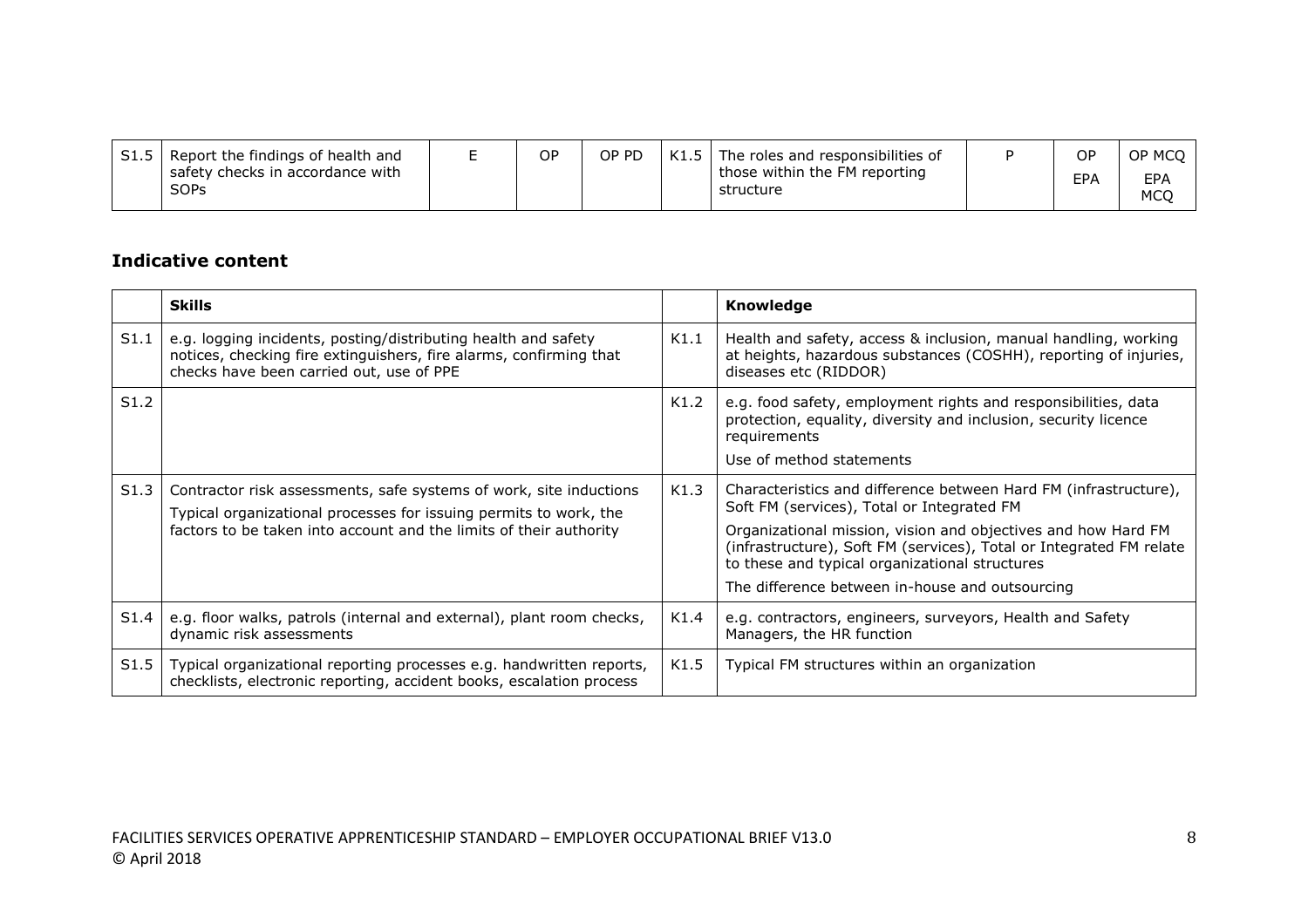#### **2 Address FM-related risks, hazards and threats to people, property and premises**

Apprentices will develop their skills, knowledge and understanding of addressing FM-related risks, hazards and threats to people, property and premises

|      | Skills: the apprentice will be able to:<br><b>Delivery</b><br>Asst<br>S2.1<br>F.<br><b>OP</b><br>Identify risks, hazards and threats<br>to people, property and premises<br>in accordance with SOPs |    |           |        |                   | Knowledge: the apprentice will need to know and understand:                                      |                 |                         |                                    |
|------|-----------------------------------------------------------------------------------------------------------------------------------------------------------------------------------------------------|----|-----------|--------|-------------------|--------------------------------------------------------------------------------------------------|-----------------|-------------------------|------------------------------------|
|      |                                                                                                                                                                                                     |    |           | Method |                   |                                                                                                  | <b>Delivery</b> | Asst                    | <b>Method</b>                      |
|      |                                                                                                                                                                                                     |    |           | OP O   | K2.1              | HSE Five steps to risk<br>assessment                                                             | P               | <b>OP</b>               | OP MCQ                             |
| S2.2 | Act on the findings of health and<br>safety checks in accordance with<br><b>SOPS</b>                                                                                                                | Е  | OP        | OP O   | K2.2              | The requirements of the<br>emergency and evacuation<br>procedures                                | P               | <b>OP</b>               | OP MCQ                             |
| S2.3 | Implement site emergency and<br>evacuation procedures in<br>accordance with SOPs                                                                                                                    | F. | <b>OP</b> | OP O   | K2.3              | Good practice in risk<br>management in the FM industry<br>e.g. security, access and<br>inclusion | P               | <b>OP</b><br><b>EPA</b> | OP MCQ<br><b>EPA</b><br><b>MCQ</b> |
| S2.4 | Report on the actions taken in<br>accordance with SOPs                                                                                                                                              | F  | OP        | OP PD  | K2.4              | The limits of their personal<br>authority and competence                                         | P               | OP                      | OP MCQ                             |
|      |                                                                                                                                                                                                     |    |           |        | K <sub>2</sub> .5 | Risk-related information<br>requirements and those of the FM<br>risk register                    | P               | OP                      | OP MCQ                             |

|      | <b>Skills</b> |      | Knowledge                       |
|------|---------------|------|---------------------------------|
| S2.1 |               | K2.1 | Links to safe working practices |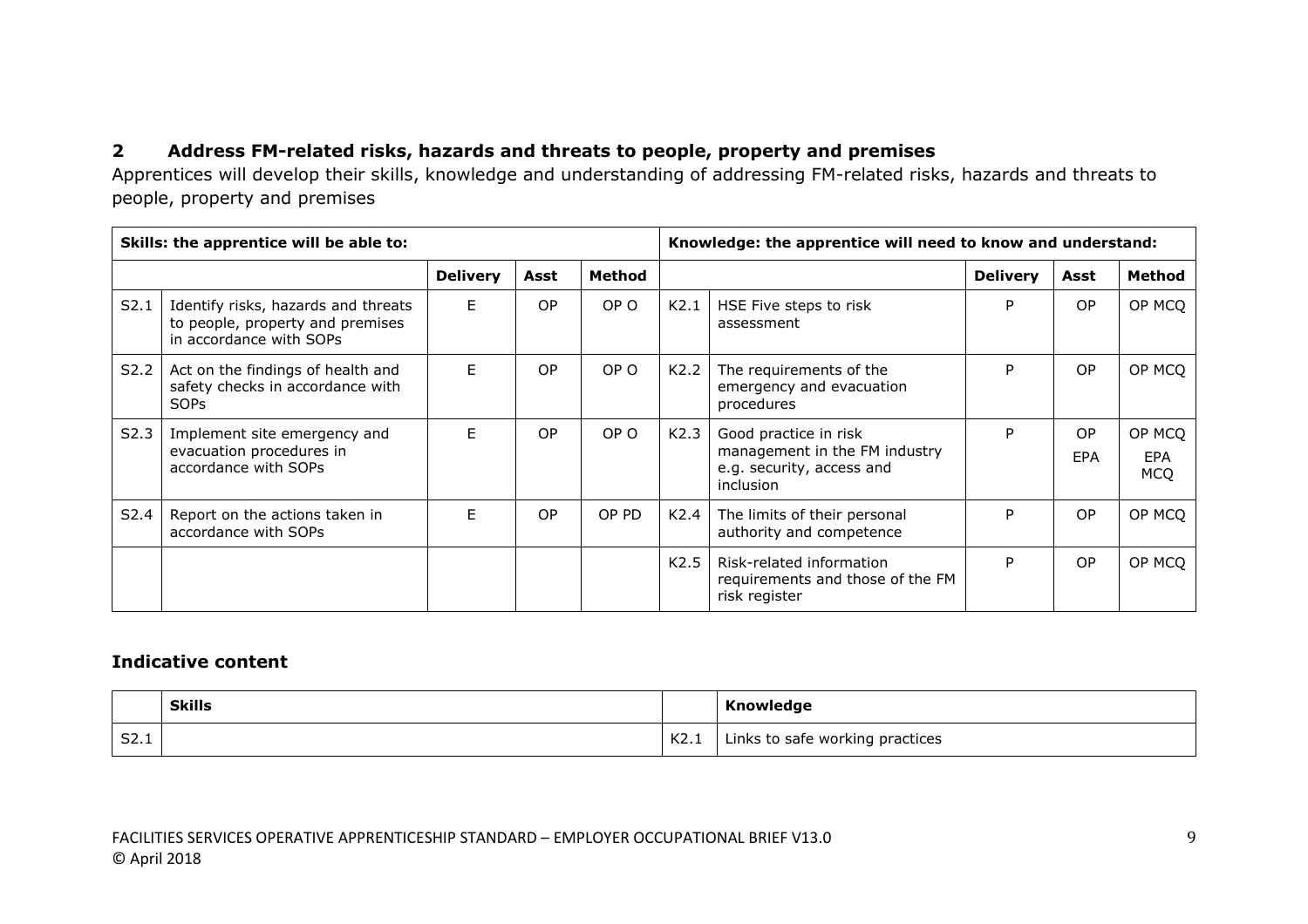| S2.2             |                                                                                                | K2.2 | Fire, flood, terrorist activity, bomb threats, unauthorized access,<br>power cuts, system failure<br>Their responsibilities within the Business Continuity Plan (BCP)<br>depending on the nature of the emergency |
|------------------|------------------------------------------------------------------------------------------------|------|-------------------------------------------------------------------------------------------------------------------------------------------------------------------------------------------------------------------|
| S <sub>2.3</sub> | e.g. acting as emergency evacuation marshal, submitting<br>evacuation plans and reports/audits | K2.3 | Good practice in risk management e.g. security, access and<br>inclusion, identifying any limitations in the area in which they<br>work that may affect the Equality Act 2010 and require<br>adjustments           |
|                  |                                                                                                |      | Identifying the surrounding area and how risks outside the<br>workplace may have an impact on their work and their<br>organization                                                                                |
|                  |                                                                                                |      | Identifying hostile reconnaissance                                                                                                                                                                                |
| S2.4             |                                                                                                | K2.4 | The importance of operating within specified limits of authority                                                                                                                                                  |
|                  |                                                                                                | K2.5 | Incident reporting process, H&S, security, daily occurrence book,<br>safe working practices, how to log and report incidents                                                                                      |
|                  |                                                                                                |      | The importance of an audit trail                                                                                                                                                                                  |
|                  |                                                                                                |      | How the information is used e.g. identifying trends and patterns                                                                                                                                                  |
|                  |                                                                                                |      | Typical features and uses of an FM risk register (what is needed,<br>how information should be recorded and how it is used)                                                                                       |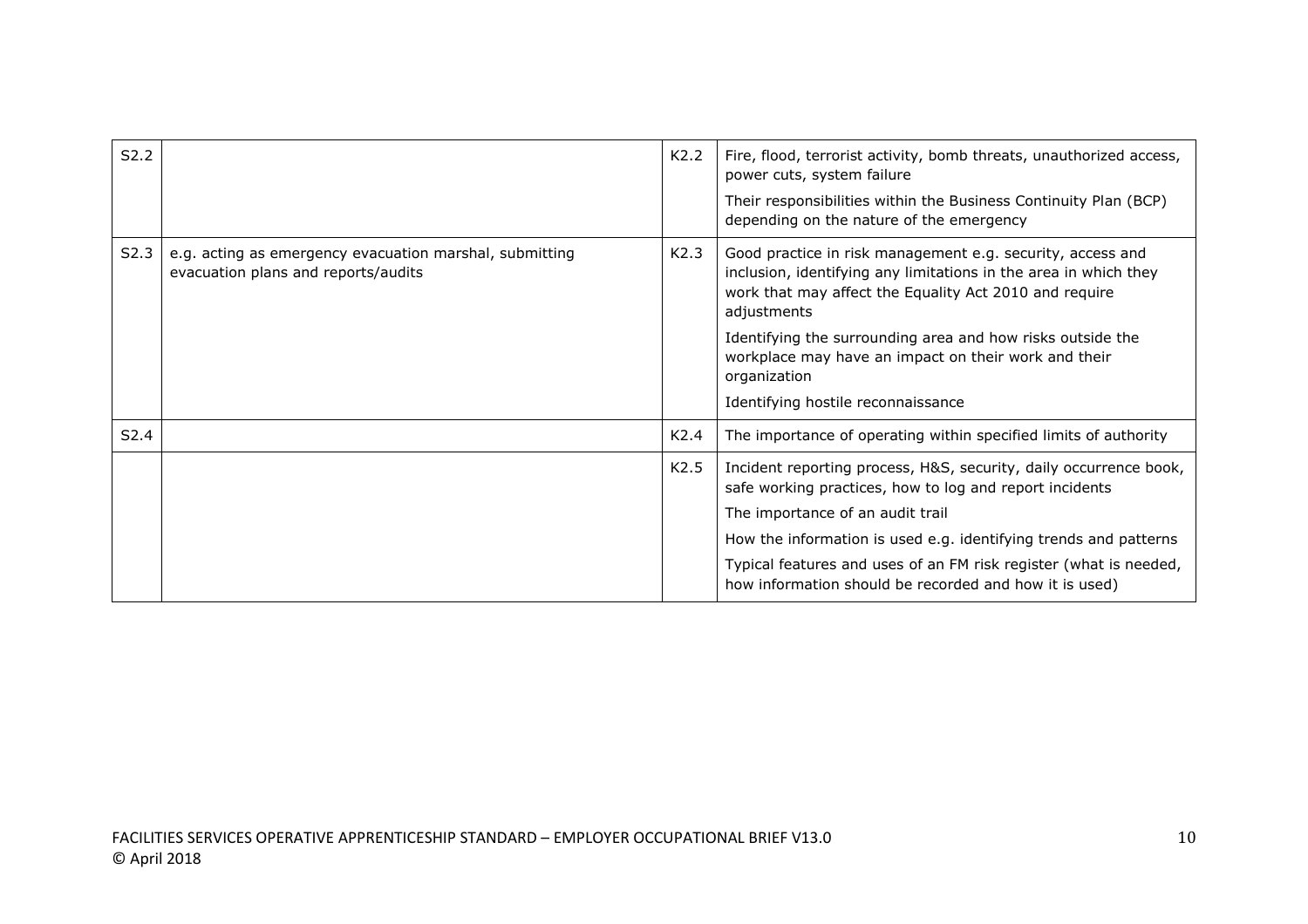#### **3 Provide customer service to internal and external FM customers to ensure the effective delivery of a range of facilities services**

Apprentices will develop their skills, knowledge and understanding of providing customer service to internal and external FM customers

|      | Skills: the apprentice will be able to:<br><b>Delivery</b><br>Asst<br>E.<br>S3.1<br><b>OP</b><br>Collaborate with other colleagues<br>(e.g. security officers, cleaning<br>operatives, receptionists,<br>engineers and catering staff) in<br>accordance with SOPs<br>F.<br><b>OP</b><br>S3.2<br>Respond to customers' queries and<br>incidents in accordance with SOPs<br>EPA<br>E.<br><b>OP</b><br>S3.3<br>Take action that is appropriate to |    |           |                |      | Knowledge: the apprentice will need to know and understand:                                                       |                 |                         |                                    |
|------|------------------------------------------------------------------------------------------------------------------------------------------------------------------------------------------------------------------------------------------------------------------------------------------------------------------------------------------------------------------------------------------------------------------------------------------------|----|-----------|----------------|------|-------------------------------------------------------------------------------------------------------------------|-----------------|-------------------------|------------------------------------|
|      |                                                                                                                                                                                                                                                                                                                                                                                                                                                |    |           | <b>Method</b>  |      |                                                                                                                   | <b>Delivery</b> | Asst                    | Method                             |
|      |                                                                                                                                                                                                                                                                                                                                                                                                                                                |    |           | OP O           | K3.1 | The features and purpose of<br>effective customer service                                                         | P               | <b>OP</b><br><b>EPA</b> | OP MCQ<br><b>EPA</b><br><b>MCQ</b> |
|      |                                                                                                                                                                                                                                                                                                                                                                                                                                                |    |           | OP O<br>EPA PD | K3.2 | The functioning of FM services<br>and their interrelationships                                                    | P               | <b>OP</b>               | OP MCQ                             |
|      | the nature of the FM query (e.g.<br>clarifying straightforward<br>contractual/SLA queries,<br>referrals/escalation)                                                                                                                                                                                                                                                                                                                            |    |           | OP O           | K3.3 | The range of FM contracts and<br>Service Level Agreements (SLAs)<br>including customers' performance<br>standards | P               | <b>OP</b><br><b>EPA</b> | OP MCQ<br><b>EPA</b><br><b>MCQ</b> |
| S3.4 | Deal with complaints in accordance<br>with SOPs                                                                                                                                                                                                                                                                                                                                                                                                | F. | <b>OP</b> | OP PD          | K3.4 | The role of customer feedback in<br>providing customer service                                                    | P               | <b>OP</b>               | OP MCQ                             |
| S3.5 | Keep customers informed of<br>developments, issues and delays in<br>accordance with SOPs                                                                                                                                                                                                                                                                                                                                                       | F. | OP        | OP PD          | K3.5 | How the requirements of the<br>contract/SLA with the customer is<br>used to manage their<br>expectations          | P               | <b>OP</b>               | OP MCQ                             |
|      |                                                                                                                                                                                                                                                                                                                                                                                                                                                |    |           |                | K3.6 | The features of a complaints<br>procedure and typical timescales                                                  | P               | <b>OP</b><br>EPA        | OP MCQ<br><b>EPA</b><br><b>MCQ</b> |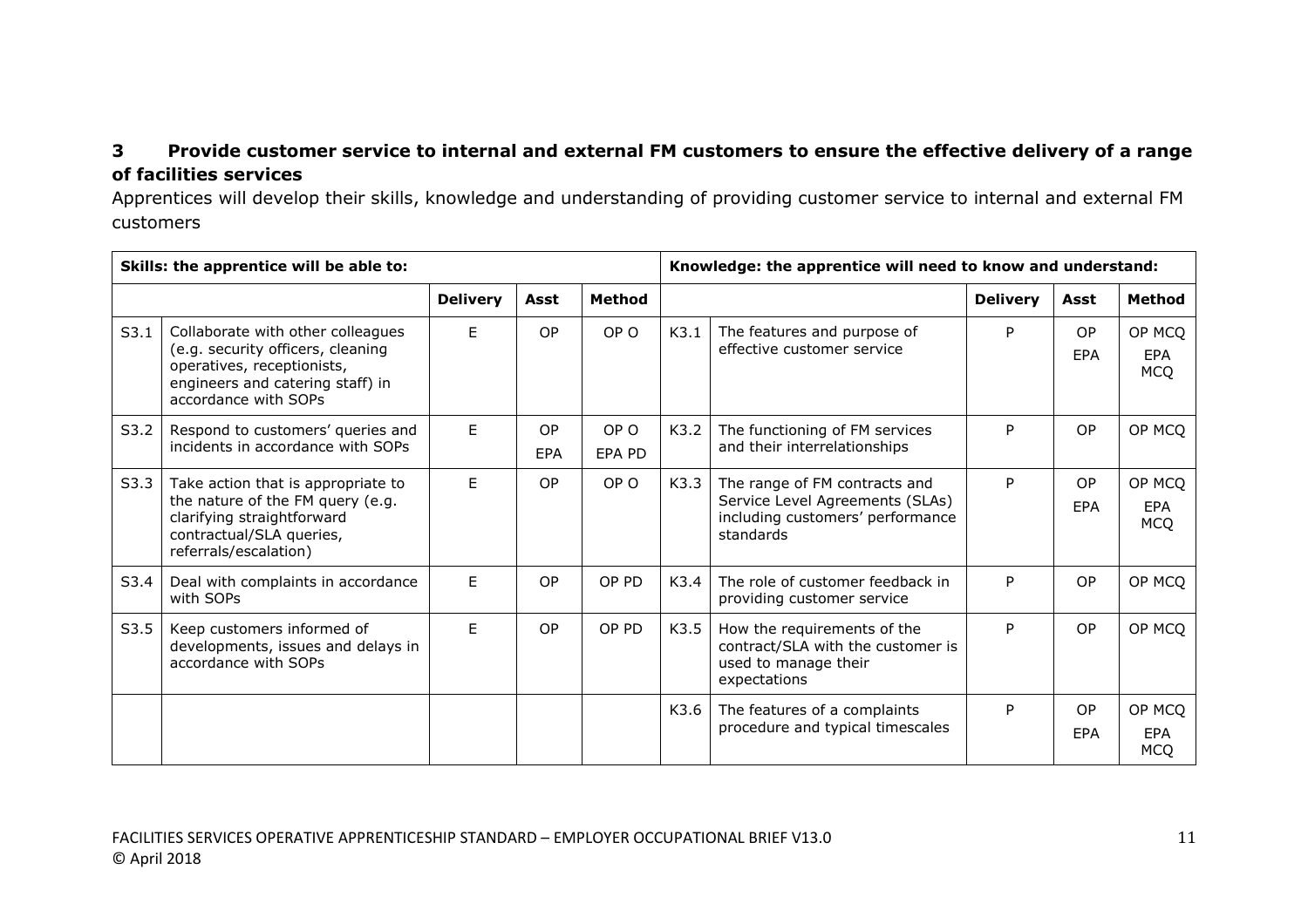|  |  |  | $K3.7$ The purpose of keeping<br>customers informed of<br>developments, issues and delays | ОP        | OP MCQ                      |
|--|--|--|-------------------------------------------------------------------------------------------|-----------|-----------------------------|
|  |  |  | $K3.8$   How innovation and change can<br>support good customer<br>relationships          | ОP<br>EPA | OP MCQ<br>EPA<br><b>MCQ</b> |

|      | <b>Skills</b>                                                                                       |      | <b>Knowledge</b>                                                                                                                                  |
|------|-----------------------------------------------------------------------------------------------------|------|---------------------------------------------------------------------------------------------------------------------------------------------------|
| S3.1 | K3.1<br>e.g. security officers, cleaning operatives, receptionists, engineers<br>and catering staff |      | Principles and importance of customer service, organizational<br>policy and standards, who is an organization's customer and<br>their needs       |
|      |                                                                                                     |      | Difference between needs and expectations                                                                                                         |
|      |                                                                                                     |      | Balancing health and safety and security with customer<br>satisfaction                                                                            |
|      |                                                                                                     |      | The impact of good and poor customer service on an<br>organization's reputation                                                                   |
| S3.2 |                                                                                                     | K3.2 | Collaboration and communication between different facilities<br>services departments (soft and hard) to achieve organizational<br>FM objectives   |
| S3.3 | e.g. clarifying straightforward contractual/SLA queries,                                            | K3.3 | Contracts: TFM, in-house, outsourced, single service                                                                                              |
|      | referrals/escalation                                                                                |      | SLAs: according to individual FM service requirements                                                                                             |
|      |                                                                                                     |      | KPIs that support contracts and SLAs and which are marked on a<br>regular basis to confirm that customers' performance standards<br>have been met |
| S3.4 | The limits of their authority                                                                       | K3.4 | The features and purpose of a complaints process and how this<br>can be used to enhance customer service                                          |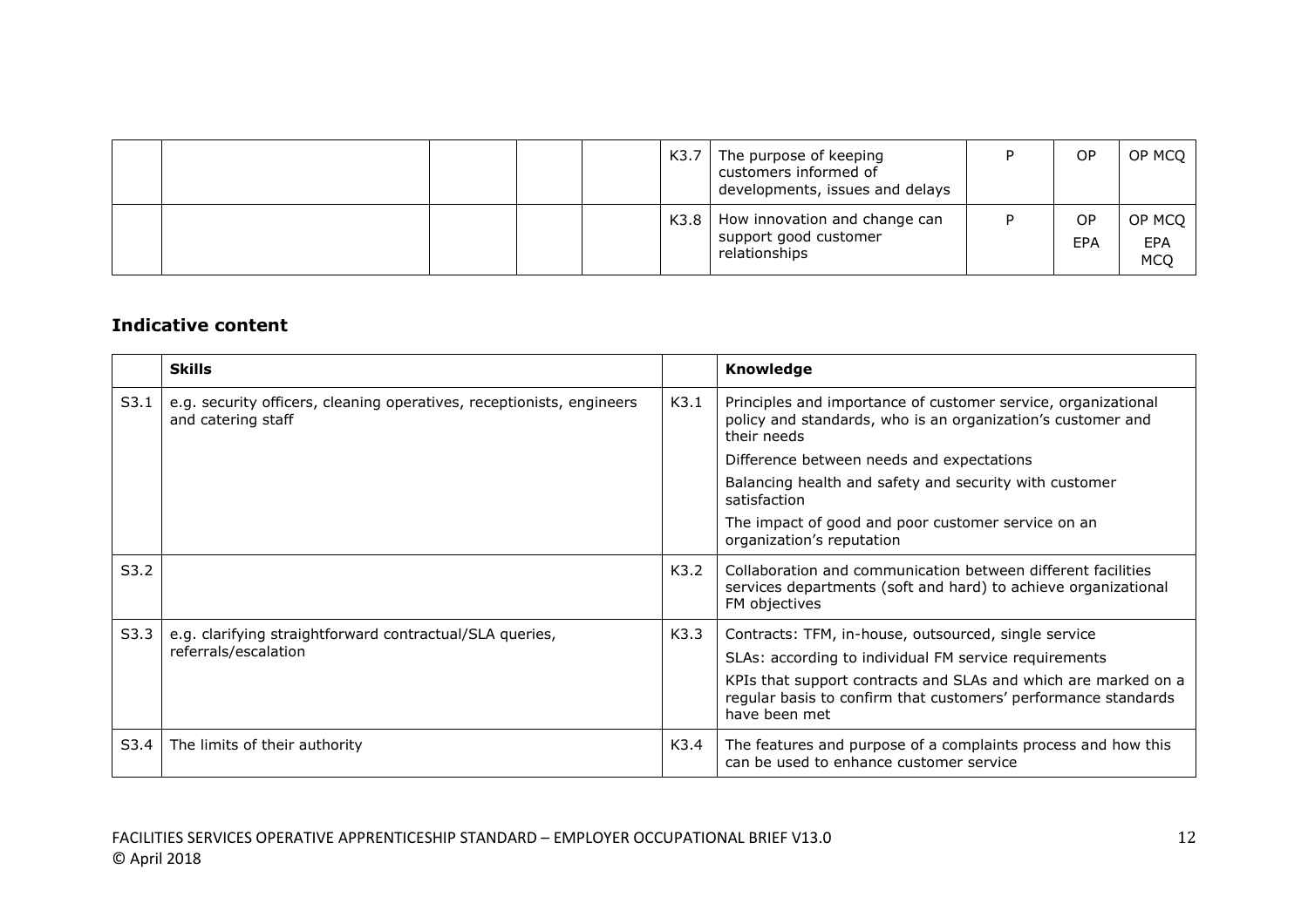| S3.5 | K3.5 | Use of in-house data to manage relationships with customers in<br>line with SLA requirements    |
|------|------|-------------------------------------------------------------------------------------------------|
|      | K3.6 | Typical requirements e.g. customer service policy,<br>acknowledgements, resolutions, timescales |
|      | K3.7 |                                                                                                 |
|      | K3.8 |                                                                                                 |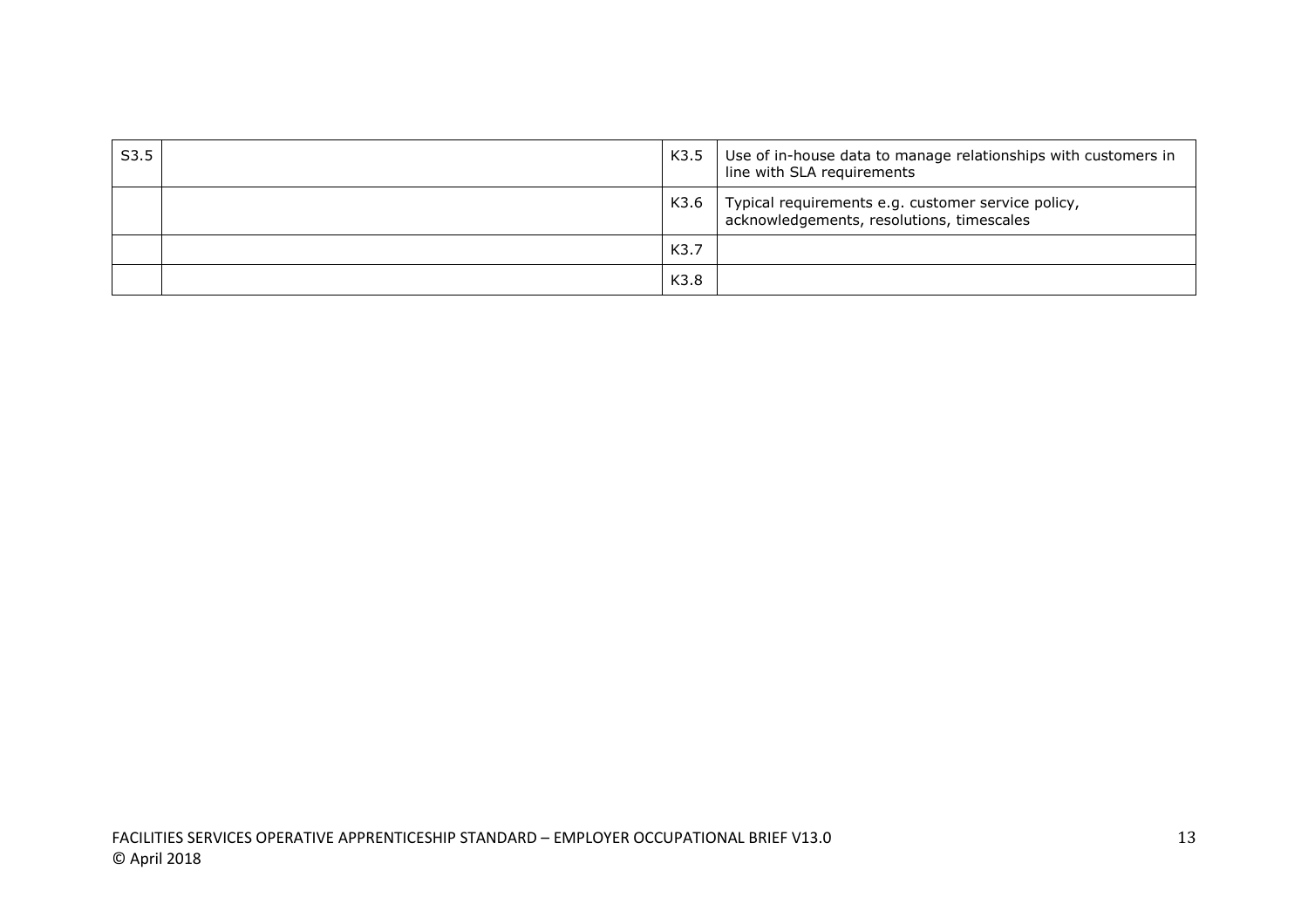#### **4 Support good sustainable practice in FM**

Apprentices will develop their skills, knowledge and understanding of supporting good sustainable practice in FM

|      | Skills: the apprentice will be able to:                                                                                       |                 |                         |                        | Knowledge: the apprentice will need to know and understand: |                                                                                                                                                                                               |                 |                              |                                    |
|------|-------------------------------------------------------------------------------------------------------------------------------|-----------------|-------------------------|------------------------|-------------------------------------------------------------|-----------------------------------------------------------------------------------------------------------------------------------------------------------------------------------------------|-----------------|------------------------------|------------------------------------|
|      |                                                                                                                               | <b>Delivery</b> | Asst                    | Method                 |                                                             |                                                                                                                                                                                               | <b>Delivery</b> | Asst                         | Method                             |
| S4.1 | Apply policies in sustainability and<br>corporate social responsibility in<br>accordance with SOPs                            | F.              | <b>OP</b>               | OP O,<br>PD.           | K4.1                                                        | Customers' and organizational<br>corporate social responsibility and<br>sustainability policies and<br>requirements e.g.<br>environmentally-friendly<br>initiatives; "People, Planet, Profit" | P               | O <sub>P</sub>               | OP MCQ                             |
| S4.2 | Identify areas for improvements to<br>corporate social responsibility<br>performance in accordance with<br><b>SOPS</b>        | E               | <b>OP</b><br><b>EPA</b> | OP O,<br>PD.<br>EPA PD | K4.2                                                        | The contribution of FM to support<br>sustainability (good practice,<br>profitability, cost-savings, quality<br>enhancements)                                                                  | P               | O <sub>P</sub><br><b>EPA</b> | OP MCQ<br><b>FPA</b><br><b>MCQ</b> |
| S4.3 | Make practicable suggestions for<br>improvements to corporate social<br>responsibility performance in<br>accordance with SOPs | F.              | O <sub>P</sub>          | OP PD                  | K4.3                                                        | Trends in FM of sustainable<br>practice e.g. well-being,<br>safeguarding                                                                                                                      | P               | O <sub>P</sub><br><b>EPA</b> | OP MCQ<br>EPA<br><b>MCQ</b>        |

|      | <b>Skills</b> |      | Knowledge                                                                                                                                                                                                                                                                                                                                                                      |
|------|---------------|------|--------------------------------------------------------------------------------------------------------------------------------------------------------------------------------------------------------------------------------------------------------------------------------------------------------------------------------------------------------------------------------|
| S4.1 |               | K4.1 | 3 pillars of sustainability: economic, environmental and social<br>(AKA profits, planet and people)<br>e.g. environmentally-friendly initiatives; "People, Planet, Profit"<br>The meaning and scope of terms used e.g. "carbon footprint",<br>"going green", "greenhouse gases", "fossil fuels", "alternative"<br>energy sources", "renewable energy", "sustainability", "CSR" |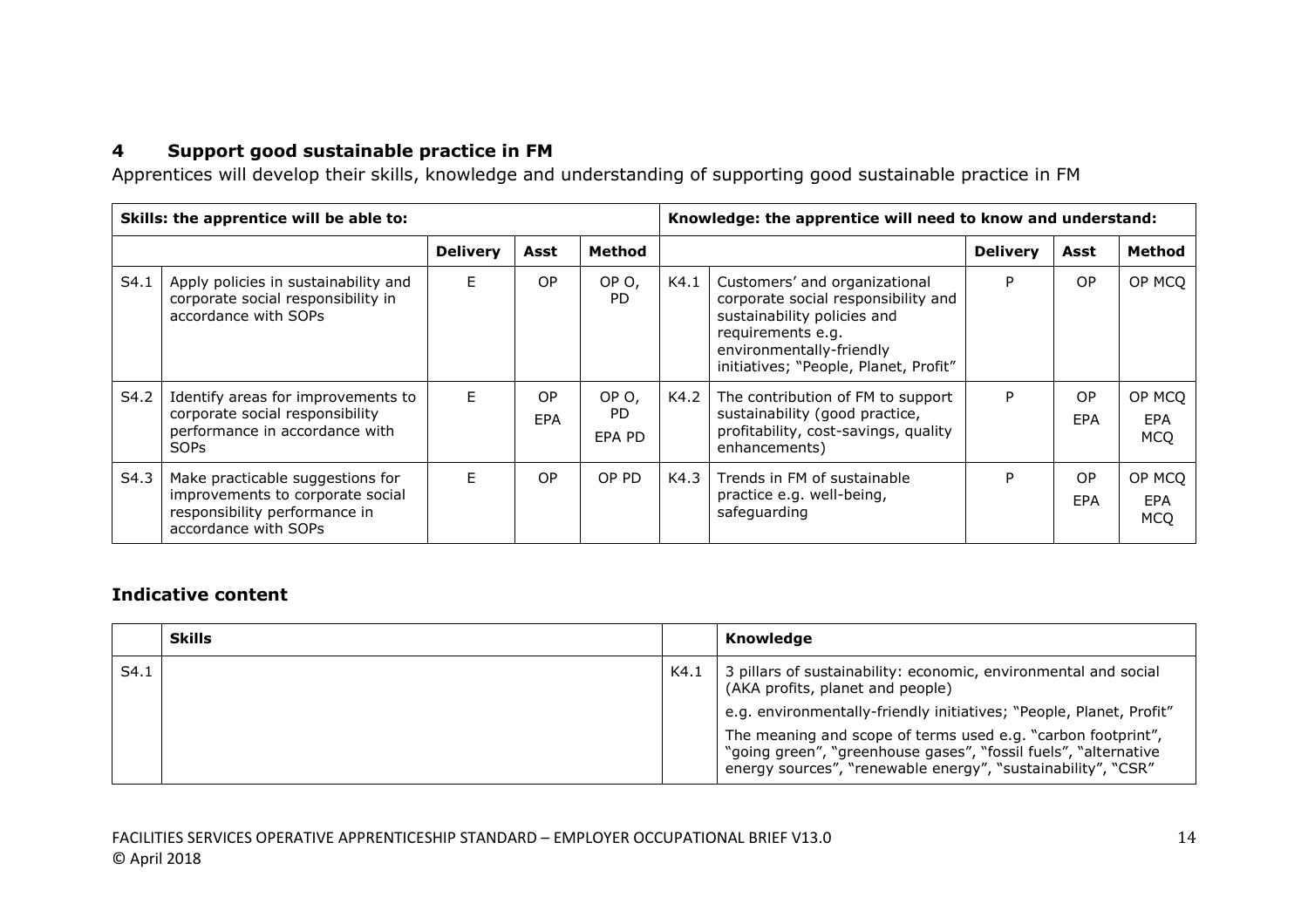|      |                                                                                                                     |      | The way in which organizational sustainability and CSR policies<br>affect their role                                                                                     |
|------|---------------------------------------------------------------------------------------------------------------------|------|--------------------------------------------------------------------------------------------------------------------------------------------------------------------------|
|      |                                                                                                                     |      | The legal responsibility to provide a safe environment and legal<br>ramifications if they do not such as fines and/or jail                                               |
| S4.2 |                                                                                                                     | K4.2 | Food practice, profitability, cost-savings, quality enhancements                                                                                                         |
|      |                                                                                                                     |      | e.g. analysis of building occupation against desk usage, invoice<br>comparison, monitoring waste and potential for waste reduction<br>and how this affects profitability |
|      |                                                                                                                     |      | Good practice in communication in changes of policy e.g.<br>requirement for the use of stairs, implementation of recycling<br>requirements                               |
| S4.3 | The factors to be taken into account when calculating the cost and<br>value or potential outcome of recommendations | K4.3 | e.g. well-being, safeguarding, workforce working methods e.g.<br>agile working, living walls and green rooves                                                            |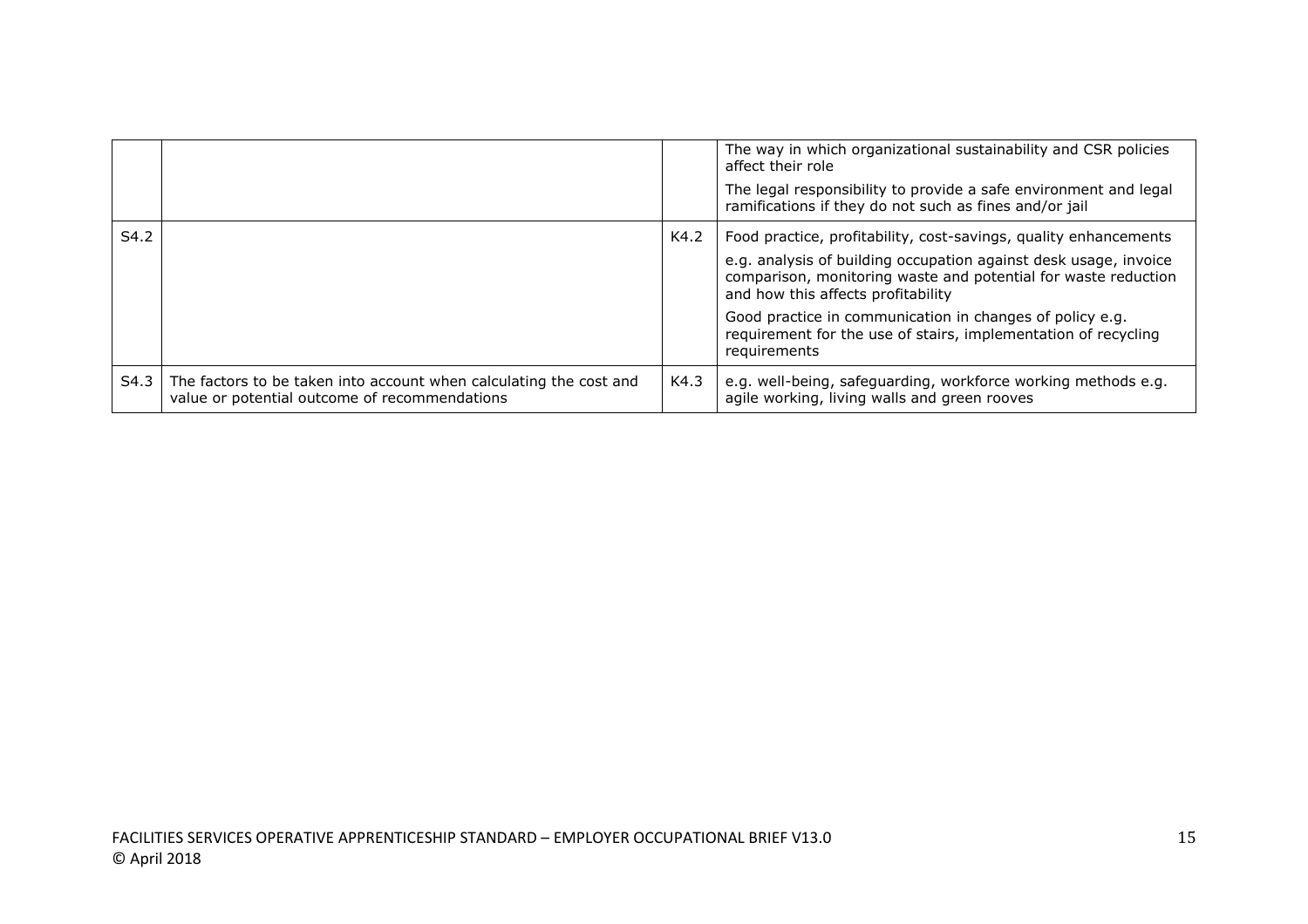#### **5 Maintain soft FM services**

Apprentices will develop their skills, knowledge and understanding of maintaining FM operations and services

|      | Skills: the apprentice will be able to:                                                                                                                                                                                             | <b>Delivery</b><br><b>Asst</b><br>E.<br>OP |                         |                 |      | Knowledge: the apprentice will need to know and understand:                                                                               |                 |                         |                                    |
|------|-------------------------------------------------------------------------------------------------------------------------------------------------------------------------------------------------------------------------------------|--------------------------------------------|-------------------------|-----------------|------|-------------------------------------------------------------------------------------------------------------------------------------------|-----------------|-------------------------|------------------------------------|
|      |                                                                                                                                                                                                                                     |                                            |                         | Method          |      |                                                                                                                                           | <b>Delivery</b> | Asst                    | <b>Method</b>                      |
| S5.1 | Operate the stock management<br>system in accordance with SOPs<br>e.g. stock checking,<br>replenishment, stock ordering                                                                                                             |                                            |                         | OP O            | K5.1 | The contribution of soft FM<br>services to an organization (value<br>to customers, profitability, cost-<br>savings, quality enhancements) | P               | <b>OP</b>               | OP MCQ                             |
| S5.2 | Confirm the correct functioning of<br>equipment used to deliver services<br>in accordance with SOPs (e.g.<br>franking machines, reprographics<br>equipment, vending machines,<br>catering trolleys, radios, walkie-<br>talkies etc) | E.                                         | OP<br><b>EPA</b>        | OP O<br>EPA O   | K5.2 | The factors to be taken into<br>account in costing the delivery of<br>an FM service                                                       | P               | <b>OP</b><br><b>EPA</b> | OP MCO<br>EPA<br><b>MCQ</b>        |
| S5.3 | Report the findings of equipment<br>inspections in accordance with<br><b>SOPs</b>                                                                                                                                                   | F.                                         | <b>OP</b><br><b>EPA</b> | OP PD<br>EPA PD | K5.3 | The features of a Service Level<br>Agreement (SLA)                                                                                        | P               | OP.<br>EPA              | OP MCQ<br><b>EPA</b><br><b>MCQ</b> |
| S5.4 | Carry out quality assurance checks<br>in accordance with SOPs to ensure<br>that FM services are delivered to<br>the required standard                                                                                               | F.                                         | OP                      | OP PD           | K5.4 | How to report inefficiencies and<br>defects and suggest<br>improvements                                                                   | P               | <b>OP</b>               | OP MCO                             |
| S5.5 | Deal with feedback or escalate<br>issues beyond their level of<br>authority in accordance with SOPs                                                                                                                                 | F.                                         | OP<br>EPA               | OP PD<br>EPA PD | K5.5 | The impact of feedback in a<br>service industry                                                                                           | P               | <b>OP</b>               | OP MCO                             |
|      |                                                                                                                                                                                                                                     |                                            |                         |                 | K5.6 | The requirements of relevant<br>standard operating procedures<br>(SOPs)                                                                   | P               | <b>OP</b>               | OP MCQ                             |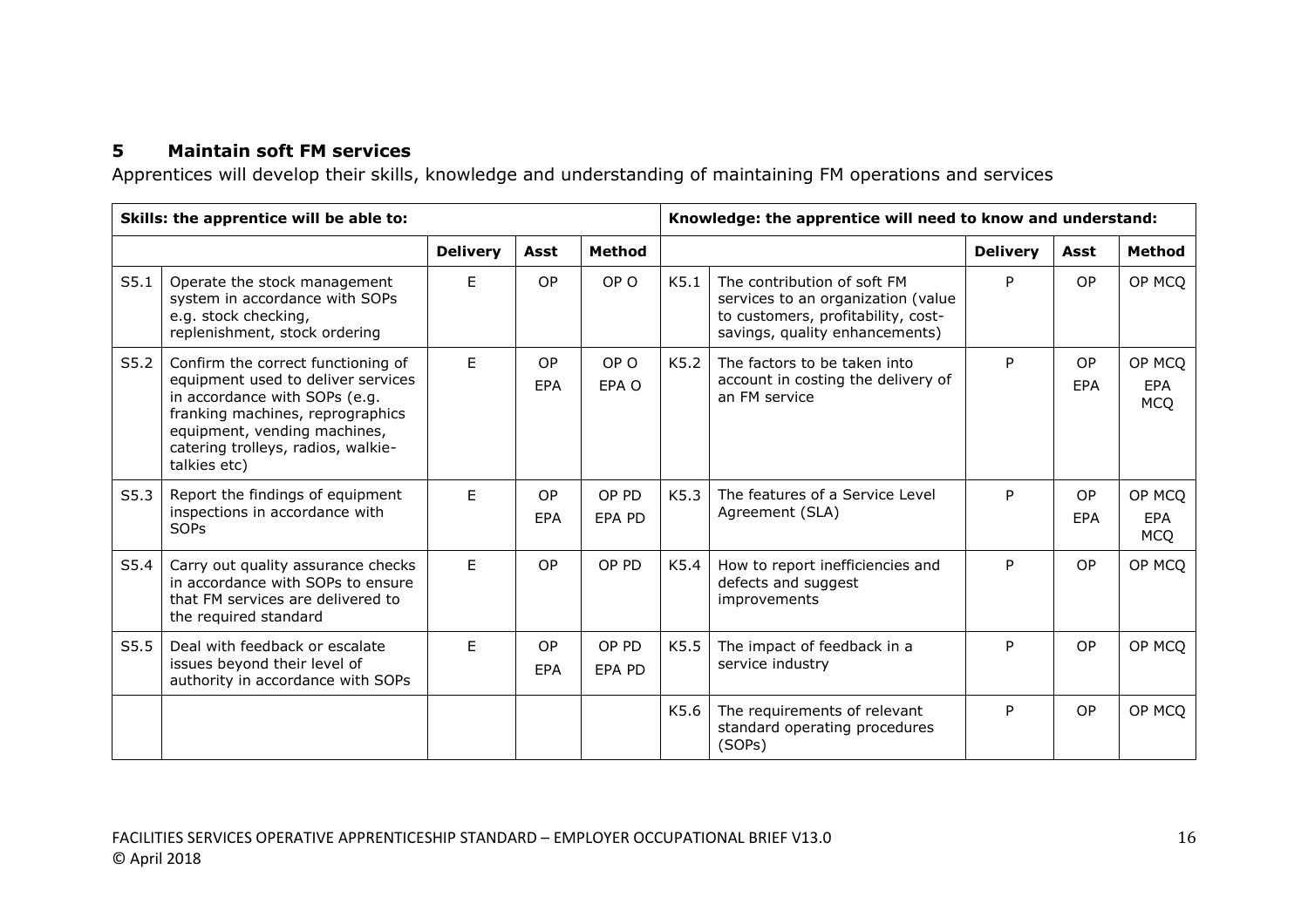|      | <b>Skills</b>                                                                                                                                                                            |      | Knowledge                                                                                                                                                                                                               |
|------|------------------------------------------------------------------------------------------------------------------------------------------------------------------------------------------|------|-------------------------------------------------------------------------------------------------------------------------------------------------------------------------------------------------------------------------|
| S5.1 | e.g. stock checking, replenishment, stock ordering<br>The uses and importance of stock control records (ordering<br>supplies, identifying pilfering, identifying unused/excess products) | K5.1 | Value to customers, profitability, cost-savings, quality<br>enhancements e.g. security, cleaning, catering, front-of-house,<br>mail room and porterage, concierge                                                       |
|      | Paper-based and electronic systems                                                                                                                                                       |      | The way in which service innovation and expertise can have an<br>impact on organizational reputation                                                                                                                    |
|      |                                                                                                                                                                                          |      | Tools that ensure value for money and meet the needs of the<br>business and the flexibility of suppliers                                                                                                                |
| S5.2 |                                                                                                                                                                                          | K5.2 | Balancing the needs of the customer and the value of the<br>contract                                                                                                                                                    |
|      |                                                                                                                                                                                          |      | The implications of low profit margins on an FM<br>contract/organization e.g. Carillion, controlling expenditure such<br>as uniforms over time whilst ensuring compliance with<br>requirements, manpower/overtime costs |
|      |                                                                                                                                                                                          |      | e.g. costs relating to: outsourced charge-out rates; purchase of<br>products; equipment and services needed to deliver an FM<br>service                                                                                 |
| S5.3 |                                                                                                                                                                                          | K5.3 | The procurement process and specification and the way in which<br>this informs the SLA                                                                                                                                  |
|      |                                                                                                                                                                                          |      | The way in which the SLA affects their own role                                                                                                                                                                         |
| S5.4 | The limits of their authority                                                                                                                                                            | K5.4 | SWOT analysis, use of the SLA to identify inefficiencies and<br>defects, how to report them                                                                                                                             |
| S5.5 |                                                                                                                                                                                          | K5.5 | Different forms of feedback e.g. verbal, letters and emails<br>(complaints and thank you letters), surveys, internal and<br>external feedback                                                                           |
|      |                                                                                                                                                                                          |      | The features and purpose of a complaints process                                                                                                                                                                        |
|      |                                                                                                                                                                                          |      | Impact e.g. need for changes, innovation, training,<br>product/service developments, loss of revenue, damage to                                                                                                         |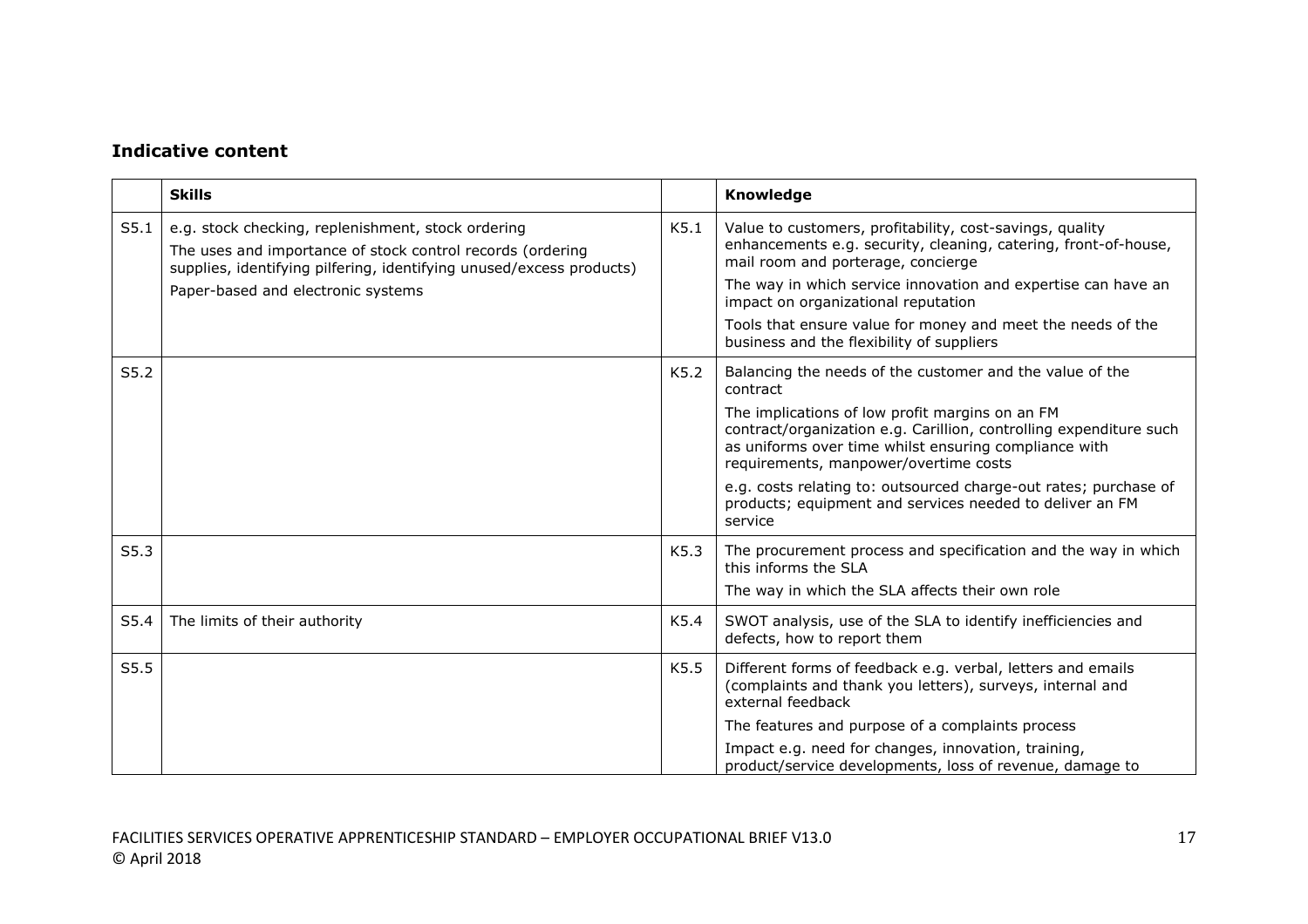|  |      | organizational reputation, word of mouth recommendations (i.e.<br>brings additional business)                                                                  |
|--|------|----------------------------------------------------------------------------------------------------------------------------------------------------------------|
|  | K5.6 | The features, purposes and differences between the soft services<br>requirements reflected in the individuals SOPs and their links to<br>overall FM objectives |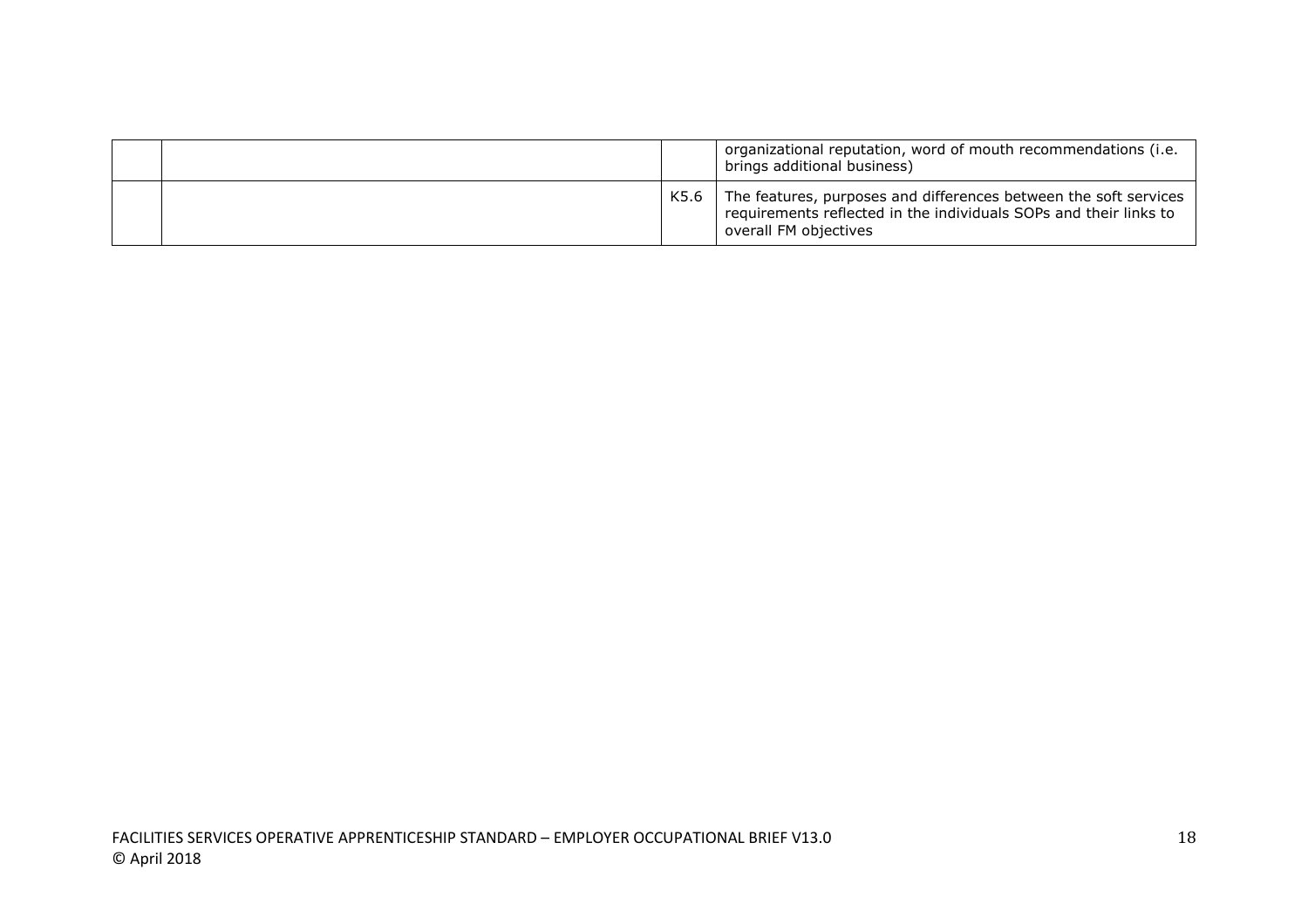#### **6 Gather FM-related information for continuous improvement purposes**

Apprentices will develop their skills, knowledge and understanding of gathering FM-related information for continuous improvement purposes

|      | Skills: the apprentice will be able to:                                                                                                                                                                                                                               |                 | Knowledge: the apprentice will need to know and understand: |               | Asst<br>P<br>OP<br><b>EPA</b><br>P<br><b>OP</b><br><b>EPA</b><br>P<br>OP<br><b>EPA</b> |                                                                                                                                                                                 |                 |           |                                    |
|------|-----------------------------------------------------------------------------------------------------------------------------------------------------------------------------------------------------------------------------------------------------------------------|-----------------|-------------------------------------------------------------|---------------|----------------------------------------------------------------------------------------|---------------------------------------------------------------------------------------------------------------------------------------------------------------------------------|-----------------|-----------|------------------------------------|
|      |                                                                                                                                                                                                                                                                       | <b>Delivery</b> | Asst                                                        | <b>Method</b> |                                                                                        |                                                                                                                                                                                 | <b>Delivery</b> |           | <b>Method</b>                      |
| S6.1 | Collect FM-related information<br>from a variety of sources (e.g.<br>from BMS, helpdesk or in-house<br>systems) in accordance with the<br>task specification                                                                                                          | F.              | OP                                                          | OP PD         | K6.1                                                                                   | Types and sources of FM-related<br>information (e.g. on health and<br>safety, energy usage, efficiency<br>of heating and lighting systems,<br>security and access systems)      |                 |           | OP MCQ<br><b>EPA</b><br><b>MCQ</b> |
| S6.2 | Collate FM and health and safety<br>information as specified (e.g.<br>preparing preliminary reports such<br>as energy usage and sustainability,<br>heating systems, lighting systems,<br>security and access systems) in<br>accordance with the task<br>specification | E               | OP                                                          | OP PD         | K6.2                                                                                   | The uses of FM-related<br>information (e.g. identifying<br>recurrent problems, performance<br>management, cost, efficiency,<br>quality, continuous improvement<br>etc)          |                 |           | OP MCQ<br><b>EPA</b><br><b>MCQ</b> |
| S6.3 | Identify and report on<br>opportunities for improvement<br>from information collected in<br>accordance with the task<br>specification using appropriate<br>software applications and<br>communication platforms                                                       | E               | OP                                                          | OP PD         | K6.3                                                                                   | The nature and benefits of<br>improvements to an FM business<br>(value to customers,<br>sustainability, environmental,<br>profitability, cost-savings, quality<br>enhancements) |                 |           | OP MCQ<br><b>EPA</b><br><b>MCQ</b> |
|      |                                                                                                                                                                                                                                                                       |                 |                                                             |               | K6.4                                                                                   | The features of the FM<br>improvement cycle                                                                                                                                     | P               | OP<br>EPA | OP MCQ<br><b>EPA</b><br><b>MCQ</b> |
|      |                                                                                                                                                                                                                                                                       |                 |                                                             |               | K6.                                                                                    | How to use software such as<br>Word, spreadsheets, email,                                                                                                                       | P               | OP        | OP MCQ                             |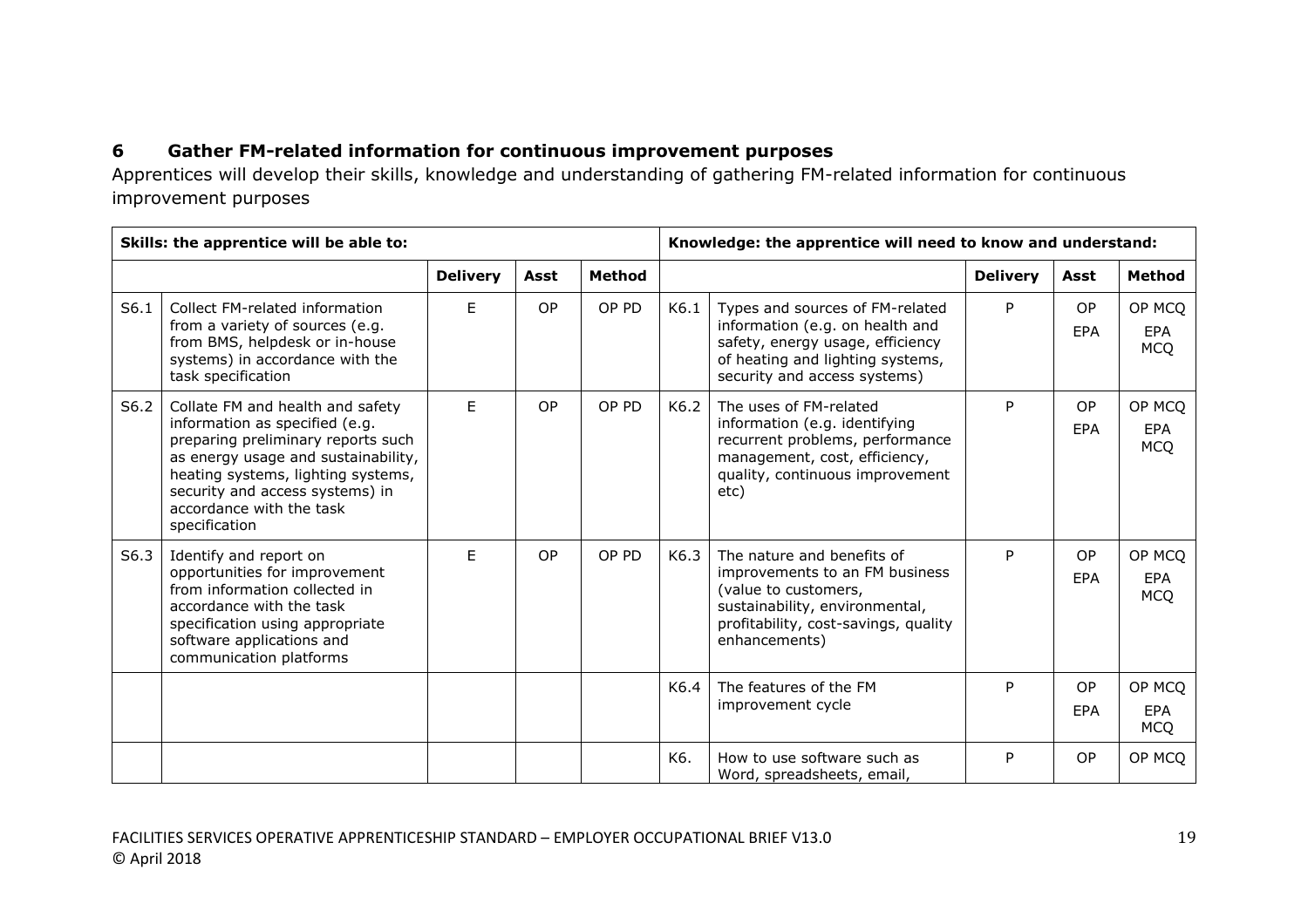| internet, communications<br>systems and FM-specific software<br>e.g. Building Management<br>Systems (BMS), ID card systems<br>and facilities helpdesk and how<br>they support the FM function |  |  |
|-----------------------------------------------------------------------------------------------------------------------------------------------------------------------------------------------|--|--|
|-----------------------------------------------------------------------------------------------------------------------------------------------------------------------------------------------|--|--|

|      | <b>Skills</b>                                                                                                                                              |      | Knowledge                                                                                                                                                                          |
|------|------------------------------------------------------------------------------------------------------------------------------------------------------------|------|------------------------------------------------------------------------------------------------------------------------------------------------------------------------------------|
| S6.1 | e.g. from BMS, helpdesk or in-house systems<br>K6.1                                                                                                        |      | e.g. the range of reports and audit logs containing information<br>on health and safety, energy usage, efficiency of heating and<br>lighting systems, security and access systems  |
|      |                                                                                                                                                            |      | Specialist support e.g. IWFM websites, internal intranet,<br>government-supported sources of information e.g.<br>www.hse.gov.uk, professional publications                         |
| S6.2 | e.g. in order to prepare preliminary reports such as energy usage<br>and sustainability, heating systems, lighting systems, security and<br>access systems | K6.2 | e.g. identifying recurrent problems, performance management,<br>cost, efficiency, quality, continuous improvement etc<br>Contribution of specialist support sources of information |
| S6.3 |                                                                                                                                                            | K6.3 | Value to customers, sustainability, environmental, profitability,<br>cost-savings, quality enhancements                                                                            |
|      |                                                                                                                                                            | K6.4 | Use of a relevant improvement cycle e.g. Plan, Do, Check, Act or<br>Identify, Plan, Execute, Review                                                                                |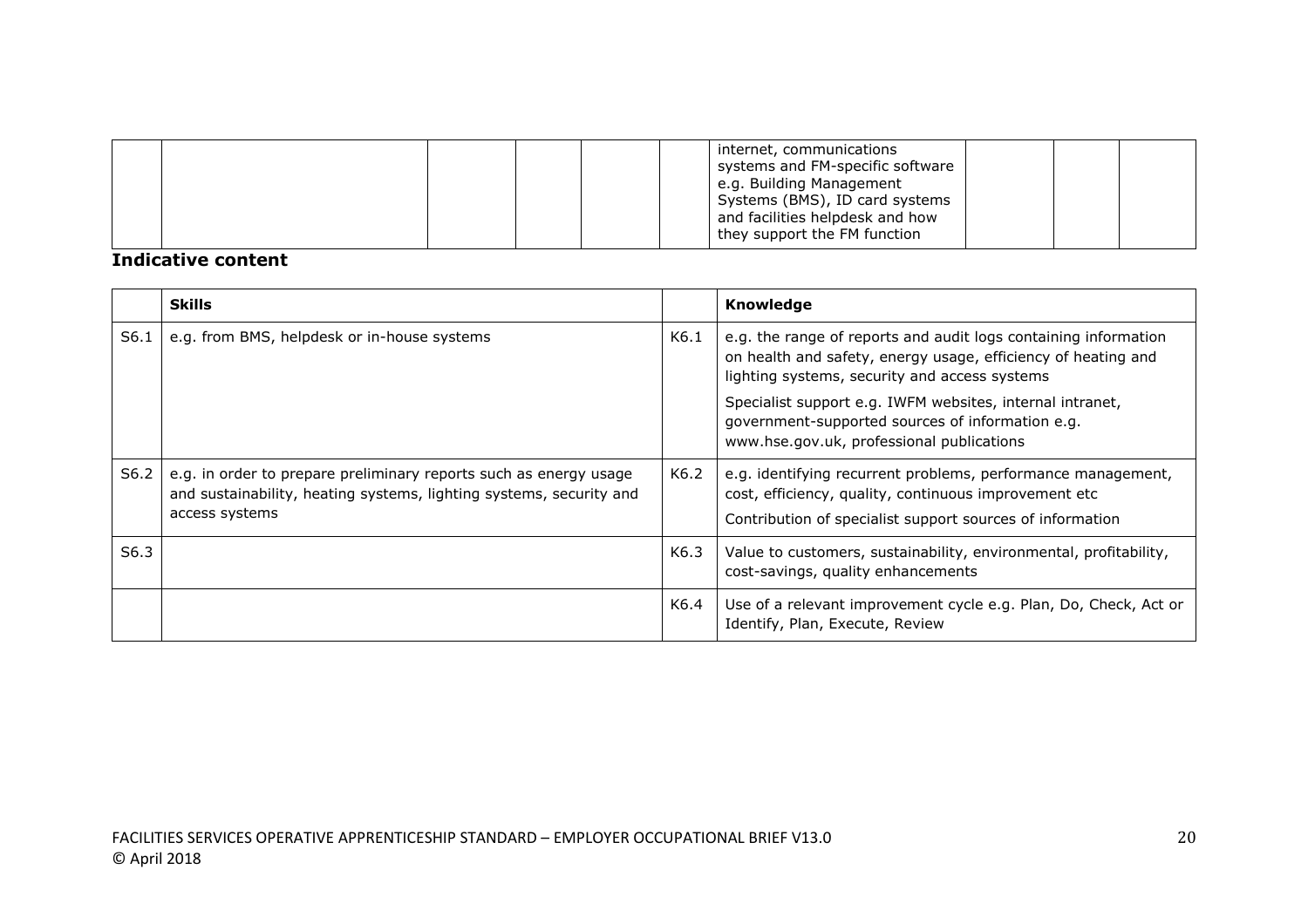#### **7 Deliver front-of-house services**

Apprentices will develop their skills, knowledge and understanding of providing access and reception services

|      | Skills: the apprentice will be able to:                                                                                                                                                                                                                                                                                                               |                 |                  |               | Knowledge: the apprentice will need to know and understand: |                                                                                                                                                                                                                                   |                 |           |               |
|------|-------------------------------------------------------------------------------------------------------------------------------------------------------------------------------------------------------------------------------------------------------------------------------------------------------------------------------------------------------|-----------------|------------------|---------------|-------------------------------------------------------------|-----------------------------------------------------------------------------------------------------------------------------------------------------------------------------------------------------------------------------------|-----------------|-----------|---------------|
|      |                                                                                                                                                                                                                                                                                                                                                       | <b>Delivery</b> | Asst             | <b>Method</b> |                                                             |                                                                                                                                                                                                                                   | <b>Delivery</b> | Asst      | <b>Method</b> |
| S7.1 | Provide support to the access<br>management system in accordance<br>with SOPs (e.g. ID checks, key<br>authorization, security marking,<br>security access data, building<br>security alarm systems (access,<br>CCTV etc)                                                                                                                              | F.              | OP               | OP O          | K7.1                                                        | The functioning of the access<br>management system (health and<br>safety, security, front-of-house)<br>including egress                                                                                                           | P               | <b>OP</b> | OP MCQ        |
| S7.2 | Ensure communal areas meet<br>required standards of cleanliness<br>and presentation in accordance<br>with SOPs (e.g. cleanliness checks,<br>keeping the area tidy and free<br>from hazards, maintaining the<br>currency of publicity displays,<br>dealing with post, deliveries and<br>laundry, acting as a traffic<br>marshal, removing rubbish etc) | F               | OP<br><b>EPA</b> | OP O<br>EPA O | K7.2                                                        | The planned maintenance<br>programme and how it affects<br>the front-of-house                                                                                                                                                     | P               | <b>OP</b> | OP MCQ        |
| S7.3 | Greet and treat visitors in<br>accordance with SOPs                                                                                                                                                                                                                                                                                                   | F.              | <b>OP</b>        | OP O          | K7.3                                                        | Why it is necessary to understand<br>the layout of the facility and any<br>internal access restrictions (e.g.<br>security restrictions,<br>management of deliveries and<br>contractors, access and inclusion,<br>risk management) | P               | <b>OP</b> | OP MCQ        |
| S7.4 | Ensure service areas are<br>maintained in accordance with<br>SOPs for cleanliness and hygiene                                                                                                                                                                                                                                                         | F.              | OP               | OP O          | K7.4                                                        | How to carry out a condition<br>survey (e.g. taking photos,                                                                                                                                                                       | P               | OP        | OP MCO        |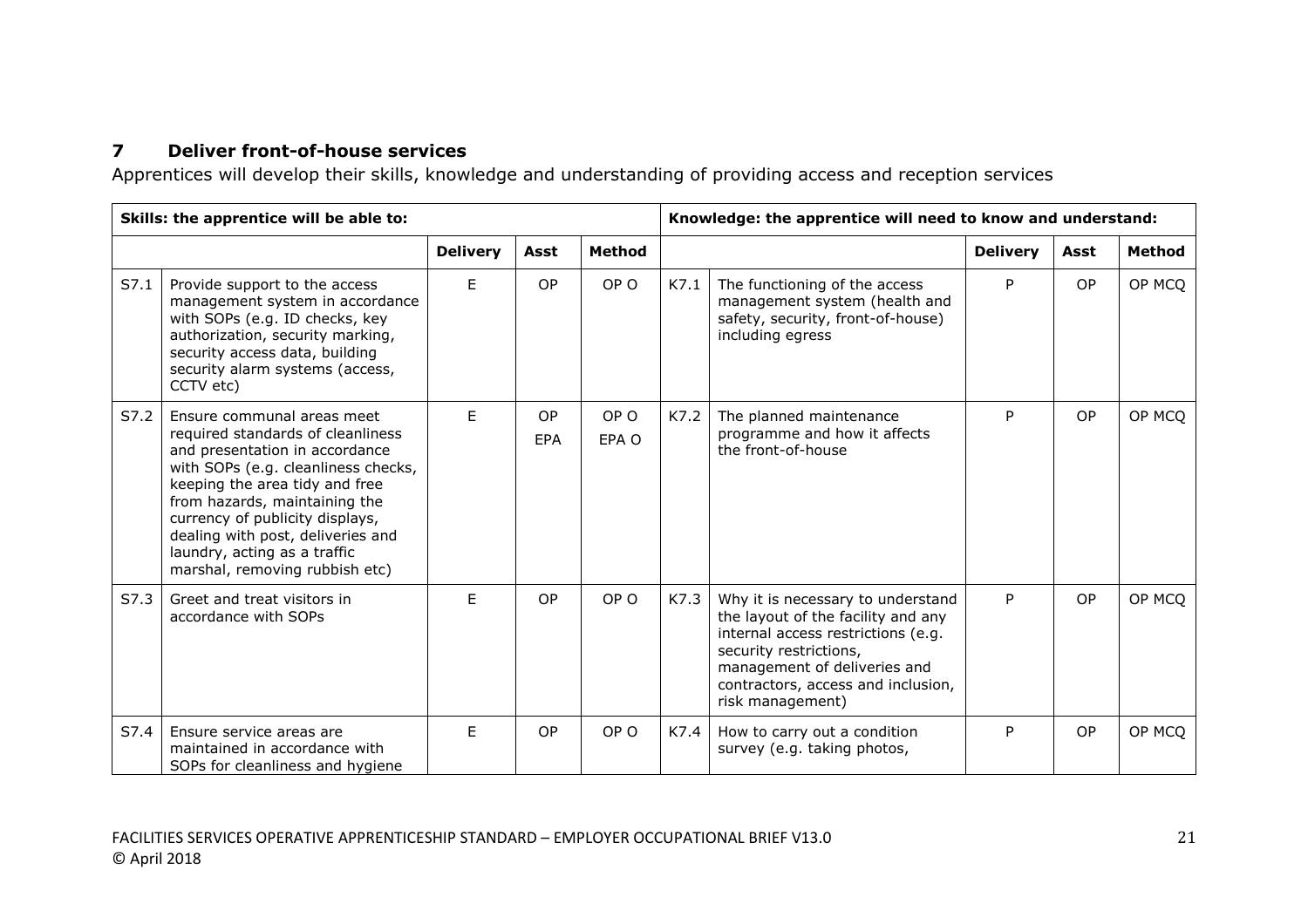|      | (e.g. food preparation areas,<br>control rooms, compactors &<br>refuse areas)                                                                                                                            |    |           |                |      | checking furniture and fittings<br>etc) and prepare reports                                                                                                                 |   |           |                                    |
|------|----------------------------------------------------------------------------------------------------------------------------------------------------------------------------------------------------------|----|-----------|----------------|------|-----------------------------------------------------------------------------------------------------------------------------------------------------------------------------|---|-----------|------------------------------------|
| S7.5 | Support others through the<br>provision of reception services,<br>events organization, hospitality<br>and catering, room set-up and<br>restoration in accordance with<br>SOPs and the task specification |    | OP        | OP O.<br>PD.   |      | K7.5 The different roles of those<br>involved in the organization of<br>events (e.g. security, marketing,<br>IT, hospitality and catering,<br>outsourced organizations etc) | D | OP        | OP MCO                             |
| S7.6 | Report issues and problems in<br>accordance with SOPs                                                                                                                                                    | F. | OP<br>EPA | OP O<br>EPA PD | K7.6 | The way in which communication<br>used in the front-of-house<br>function influences visitors'<br>perceptions of an organization                                             | P | OP<br>EPA | OP MCQ<br><b>EPA</b><br><b>MCQ</b> |

|      | <b>Skills</b>                                                                                                                                                                                                                                                                                                                                                                                                                                                                                                                                              |      | Knowledge                                                                                                                                                                                                                                                               |
|------|------------------------------------------------------------------------------------------------------------------------------------------------------------------------------------------------------------------------------------------------------------------------------------------------------------------------------------------------------------------------------------------------------------------------------------------------------------------------------------------------------------------------------------------------------------|------|-------------------------------------------------------------------------------------------------------------------------------------------------------------------------------------------------------------------------------------------------------------------------|
| S7.1 | e.g. ID checks, key authorization, security marking, security access<br>data, building security alarm systems (access, CCTV etc) e.g.<br>booking taxis, giving info, taking courier deliveries, informing who's<br>coming, issuing spaces, allocating car parking, issuing contractors'<br>cards, out of hours services/contractor management<br>e.g. booking taxis, giving info, taking courier deliveries, informing<br>who's coming, issuing spaces, allocating car parking, issuing<br>contractors' cards, out of hours services/contractor management | K7.1 | Health and safety, security, front-of-house<br>Staff access control, visitor management, contractor and delivery<br>coordination<br>Use of electronic systems if applicable<br>Authorized access to secure areas and related confidentiality<br>requirements<br>Signage |
| S7.2 | e.g. cleanliness checks, keeping the area tidy and free from<br>hazards, maintaining the currency of publicity displays, dealing with<br>post, deliveries and laundry, acting as a traffic marshal, removing<br>rubbish etc                                                                                                                                                                                                                                                                                                                                | K7.2 | The potential security implications regarding access to premises<br>Alternative points of access during maintenance works<br>The importance of briefing front-of-house during maintenance<br>works to protect organizational image                                      |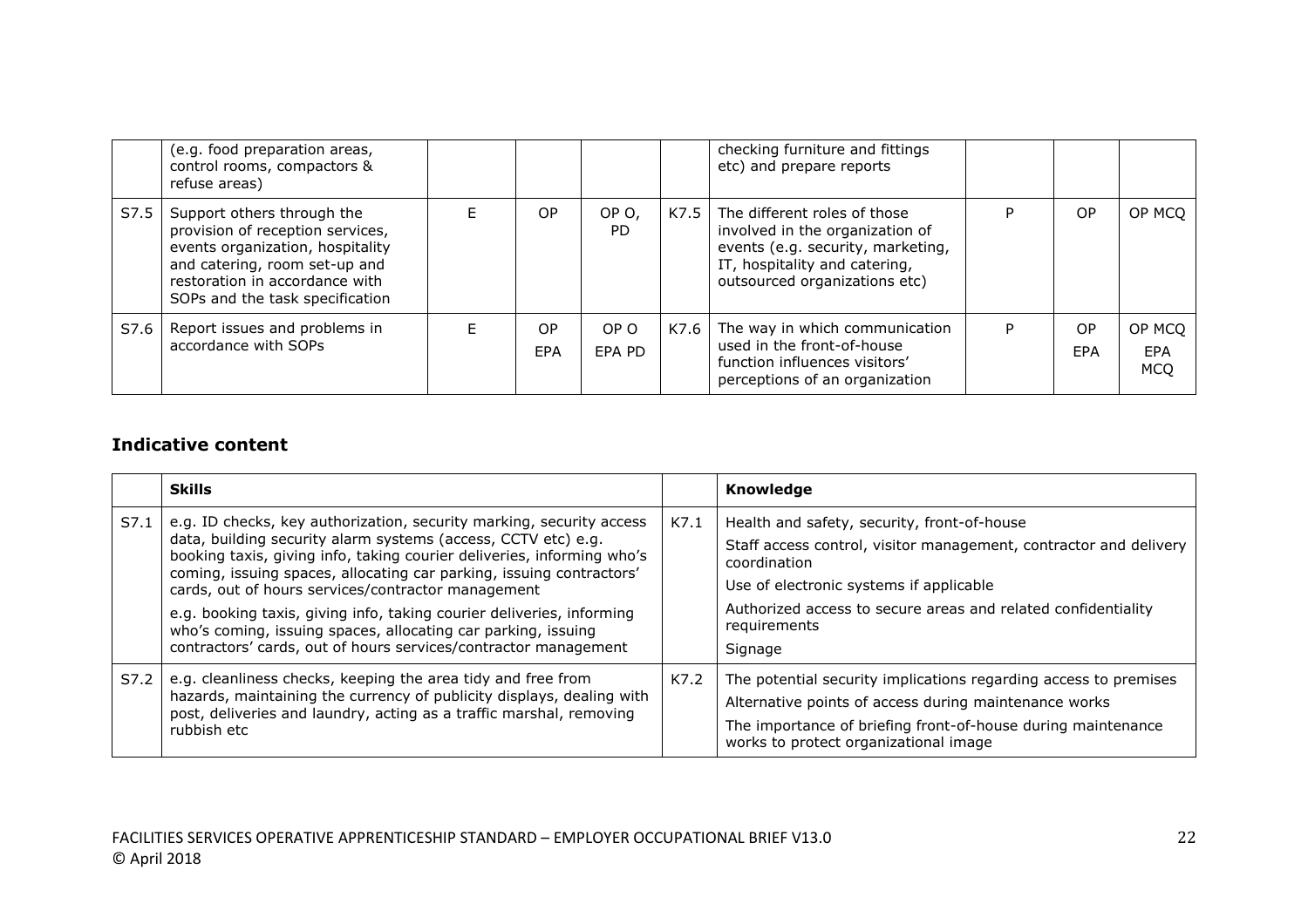| S7.3 | Providing assistance to those with special needs (e.g. wheelchair<br>access or impaired mobility, alternative routes)                                                                          | K7.3 | e.g. security restrictions, management of deliveries and<br>contractors, access and inclusion, risk management<br>The impact of security requirements on health and safety<br>Refuge areas in the event of an evacuation |
|------|------------------------------------------------------------------------------------------------------------------------------------------------------------------------------------------------|------|--------------------------------------------------------------------------------------------------------------------------------------------------------------------------------------------------------------------------|
| S7.4 | The limits of their authority<br>Customer complaints process<br>The use of feedback from others e.g. passing on information to<br>other departments or escalation of emergencies and incidents | K7.4 | Organizational standards and requirements for greeting and<br>managing visitors<br>The role of the front-of-house function as representing an<br>organization                                                            |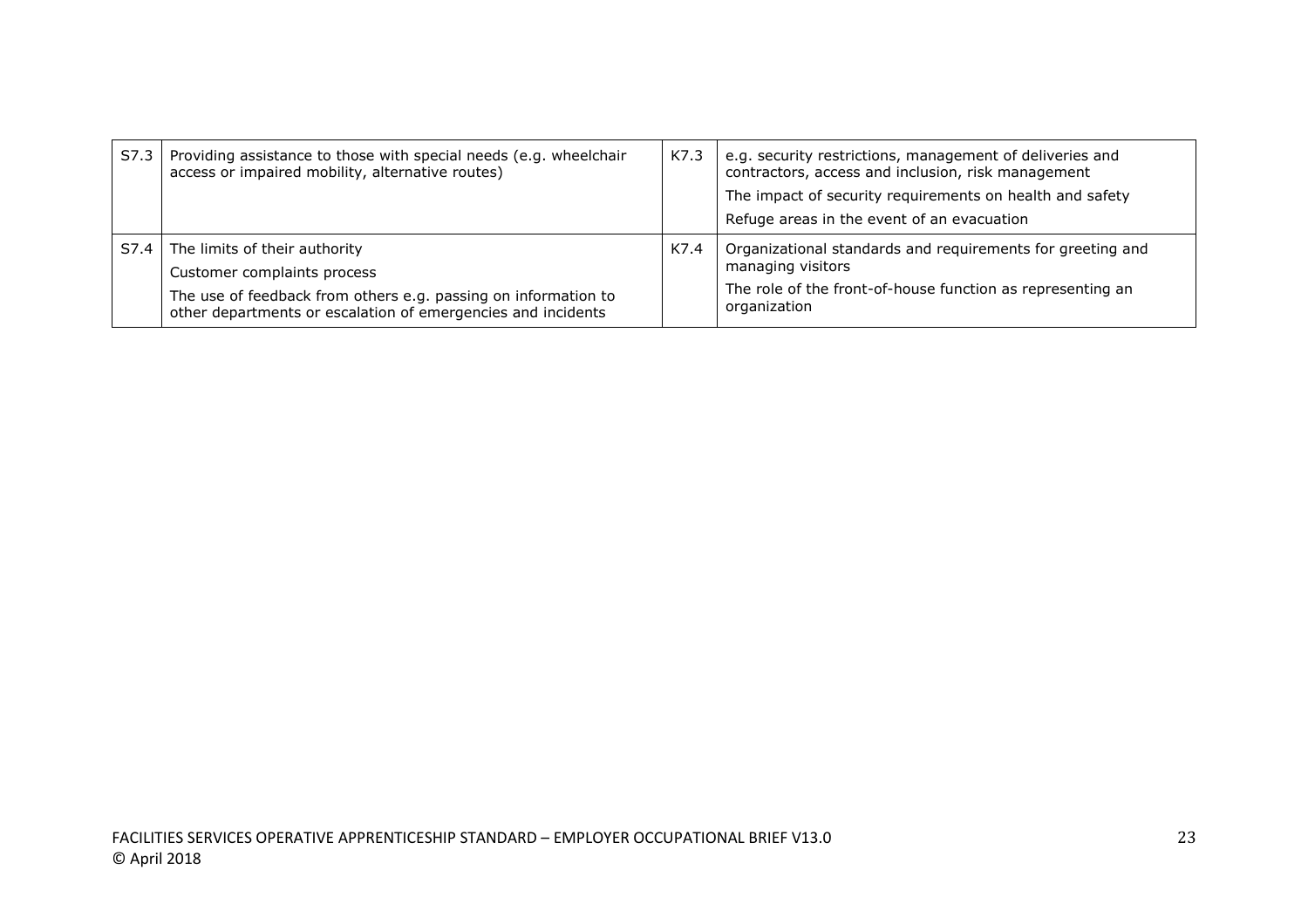#### **8 Support hard FM functions**

Apprentices will develop their skills, knowledge and understanding of supporting FM hard and soft services functions

|      | Skills: the apprentice will be able to:                                                                                                                                                                                    |                 |                         |                        |      | Knowledge: the apprentice will need to know and understand:                                                                                       |                 |                         |                                    |  |
|------|----------------------------------------------------------------------------------------------------------------------------------------------------------------------------------------------------------------------------|-----------------|-------------------------|------------------------|------|---------------------------------------------------------------------------------------------------------------------------------------------------|-----------------|-------------------------|------------------------------------|--|
|      |                                                                                                                                                                                                                            | <b>Delivery</b> | Asst                    | <b>Method</b>          |      |                                                                                                                                                   | <b>Delivery</b> | Asst                    | <b>Method</b>                      |  |
| S8.1 | Log jobs and arrange for repairs<br>and engineering maintenance in<br>accordance with SOPs                                                                                                                                 | F.              | <b>OP</b><br><b>EPA</b> | OP O,<br>PD.<br>EPA PD | K8.1 | The contribution of hard FM to an<br>organization (value to customers,<br>profitability, cost-savings, quality<br>enhancements)                   | P               | <b>OP</b>               | OP MCQ                             |  |
| S8.2 | Carry out inspections of premises<br>and facilities to ensure the correct<br>functioning of buildings and plant<br>equipment in accordance with<br>SOPs e.g. access systems,<br>temperature checks, repairs<br>carried out | F.              | <b>OP</b><br>EPA        | OP O<br>EPA O          | K8.2 | The difference between and<br>requirements of planned<br>preventative maintenance (PPM)<br>and reactive maintenance                               | P               | <b>OP</b>               | OP MCQ                             |  |
| S8.3 | Carry out minor repairs and<br>maintenance or ensure that they<br>have been carried out in<br>accordance with SOPs e.g.<br>changing toner, changing<br>batteries, replenishing stationery<br>PPM audits                    | F.              | OP                      | OP O                   | K8.3 | The risks and hazards associated<br>with maintenance activities and<br>their consequences if realized                                             | P               | OP<br>EPA               | OP MCQ<br><b>EPA</b><br><b>MCQ</b> |  |
| S8.4 | Report the correct operation of FM<br>buildings and equipment in<br>accordance with SOPs                                                                                                                                   | F.              | <b>OP</b>               | OP PD                  | K8.4 | The use of Building Management<br>Systems (BMS) and operation<br>and maintenance systems<br>manuals to maintain specified<br>operating conditions | P               | <b>OP</b><br><b>EPA</b> | OP MCQ<br><b>EPA</b><br><b>MCQ</b> |  |
| S8.5 | Keep asset registers up-to-date<br>(checks, reconciliation, record<br>keeping)                                                                                                                                             | F.              | OP                      | OP PD                  | K8.5 | The interrelationship and need for<br>collaboration between the                                                                                   | P               | OP                      | OP MCQ                             |  |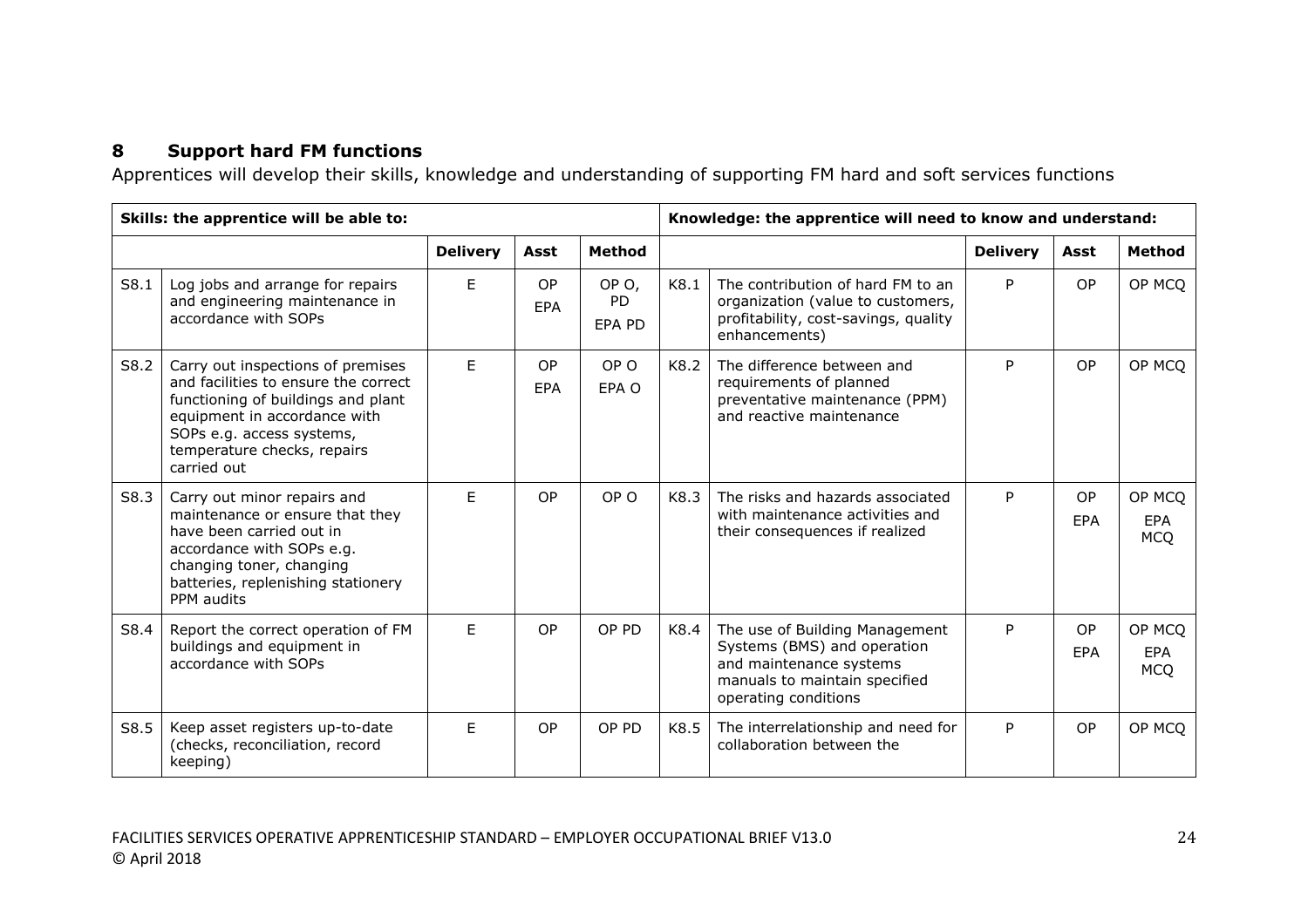|  |  |  | erina<br>-Mer<br>≅naine∈.<br>$\mathbf{d}$ |  |  |
|--|--|--|-------------------------------------------|--|--|
|  |  |  | FM function<br>function<br>ano י<br>the   |  |  |

| S8.1 |                                                                                                                                                                        | K8.1 | Value to customers, profitability, cost-savings, quality<br>enhancements e.g. mechanical and electrical engineering, fabric<br>repairs, lifts<br>Handymen, PMOs, engineers, construction workers<br>The way in which service innovation and expertise can have an<br>impact on organizational reputation |
|------|------------------------------------------------------------------------------------------------------------------------------------------------------------------------|------|----------------------------------------------------------------------------------------------------------------------------------------------------------------------------------------------------------------------------------------------------------------------------------------------------------|
| S8.2 | e.g. access systems, temperature checks, repairs carried out                                                                                                           | K8.2 | SLA requirements for PPM, the benefits of PPM and related cost<br>savings<br>What is meant by "reactive maintenance" and the potential<br>impact on profitability                                                                                                                                        |
| S8.3 | The limits of their authority<br>e.g. repairing door handles, ensuring rubbish bins are emptied,<br>dealing with waste<br>Requirements for dealing with clinical waste | K8.3 | e.g. electrocution, slips, trips and falls, crushes, falling objects<br>Cordoning off an area, signage, internal communications<br>regarding maintenance activities<br>Permit to work process including risk assessment of the<br>proposed activity<br>Incident reporting process including near misses  |
| S8.4 |                                                                                                                                                                        | K8.4 | The requirements of the SLA and how the BMS can be used to<br>maintain the required operating conditions and performance e.g.<br>server room temperatures, plant room checks, access security                                                                                                            |
| S8.5 | Checks, reconciliation, data input<br>Manual or electronic asset registers                                                                                             |      |                                                                                                                                                                                                                                                                                                          |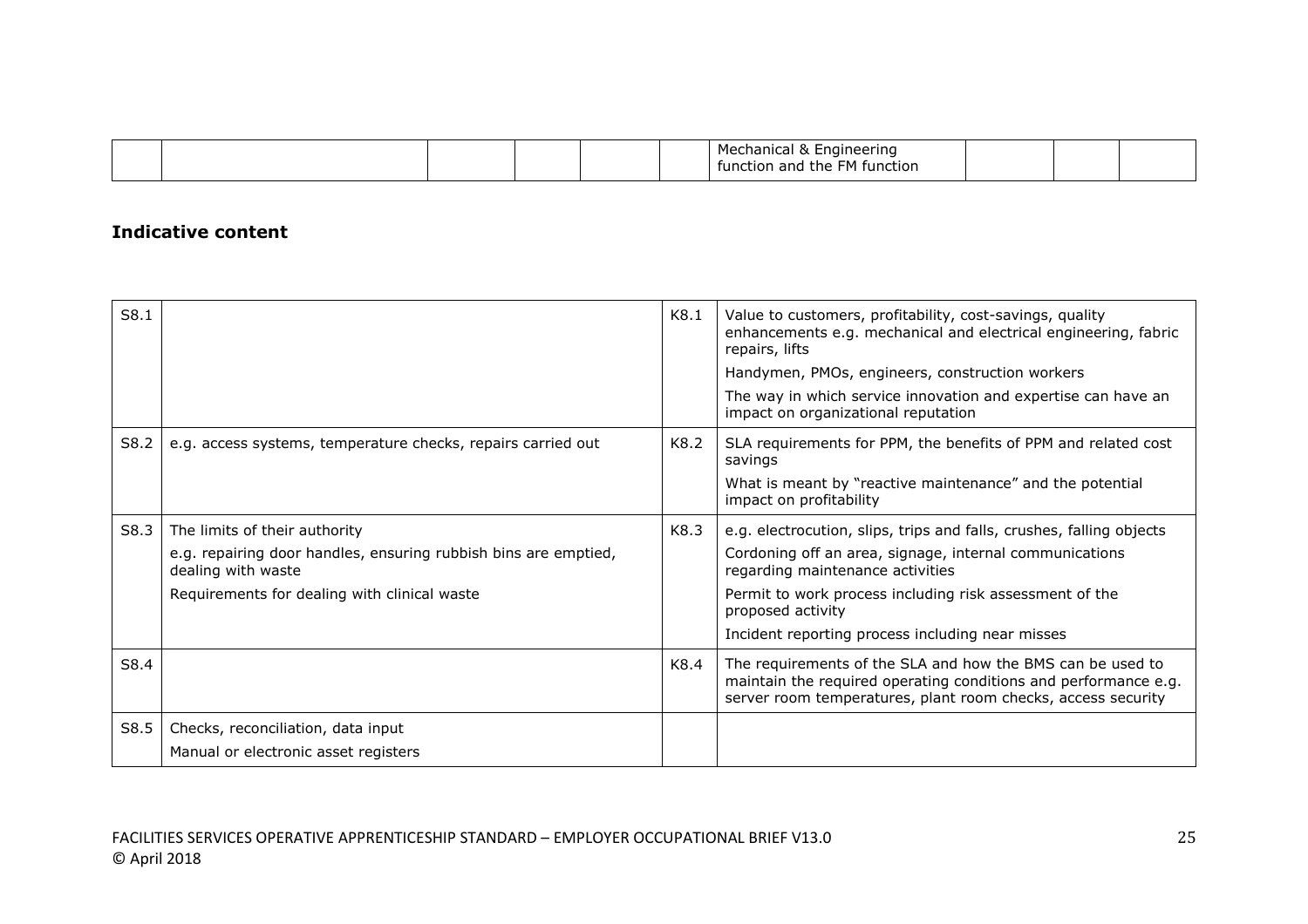#### FACILITIES SERVICES OPERATIVE APPRENTICESHIP STANDARD – EMPLOYER OCCUPATIONAL BRIEF V13.0 © April 2018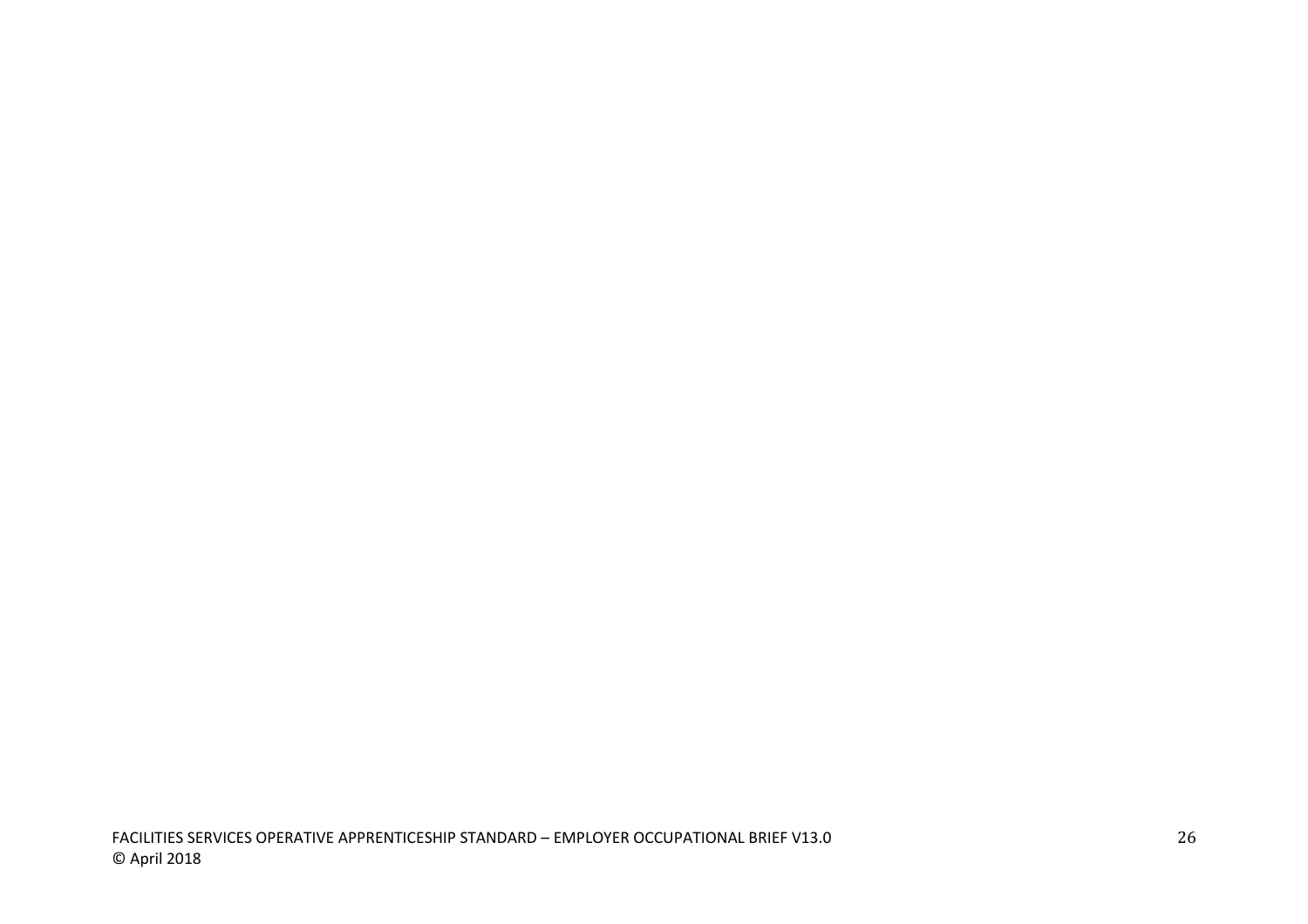#### **9 Maintain and develop competence in the FM industry/sector**

Apprentices will develop their skills, knowledge and understanding of maintaining and developing competence in the FM industry/sector

|      | Skills: the apprentice will be able to:                    |                 |                  |                 |      | Knowledge: the apprentice will need to know and understand:                                                  |                 |                         |                                    |  |
|------|------------------------------------------------------------|-----------------|------------------|-----------------|------|--------------------------------------------------------------------------------------------------------------|-----------------|-------------------------|------------------------------------|--|
|      |                                                            | <b>Delivery</b> | Asst             | Method          |      |                                                                                                              | <b>Delivery</b> | Asst                    | Method                             |  |
| S9.1 | Complete and keep up-to-date<br>personal development plans | Е               | <b>OP</b>        | OP PD           | K9.1 | The purpose and features of<br>personal performance<br>measurement processes e.g.<br>appraisals, one-to-ones | P               | <b>OP</b><br><b>EPA</b> | OP MCQ<br><b>EPA</b><br><b>MCQ</b> |  |
| S9.2 | Keep FM-related skills up-to-date                          | E               | <b>OP</b><br>EPA | OP PD<br>EPA PD | K9.2 | The requirements of a personal<br>development plan                                                           | P               | OP.                     | OP MCQ                             |  |
| S9.3 | Keep FM-related knowledge up-to-<br>date                   | E               | <b>OP</b><br>EPA | OP PD<br>EPA PD | K9.3 | Training interventions available<br>to support the development of FM<br>competence and knowledge             | P               | <b>OP</b>               | OP MCQ                             |  |
|      |                                                            |                 |                  |                 | K9.4 | Sources of information e.g. trade<br>magazines, professional body                                            | P               | OP                      | OP MCQ                             |  |
|      |                                                            |                 |                  |                 | K9.5 | The features of effective<br>reflective practice and the impact<br>of personal behaviours                    | D               | 0P<br>EPA               | OP MCQ<br><b>EPA</b><br><b>MCQ</b> |  |

| <b>Skills</b>                                                                                                                          |      | <b>Knowledge</b>             |
|----------------------------------------------------------------------------------------------------------------------------------------|------|------------------------------|
| S9.1   Learner information that supports personal development plans e.g.<br>learner logbooks, off-the-job learning log, reflective log | K9.1 | e.g. appraisals, one-to-ones |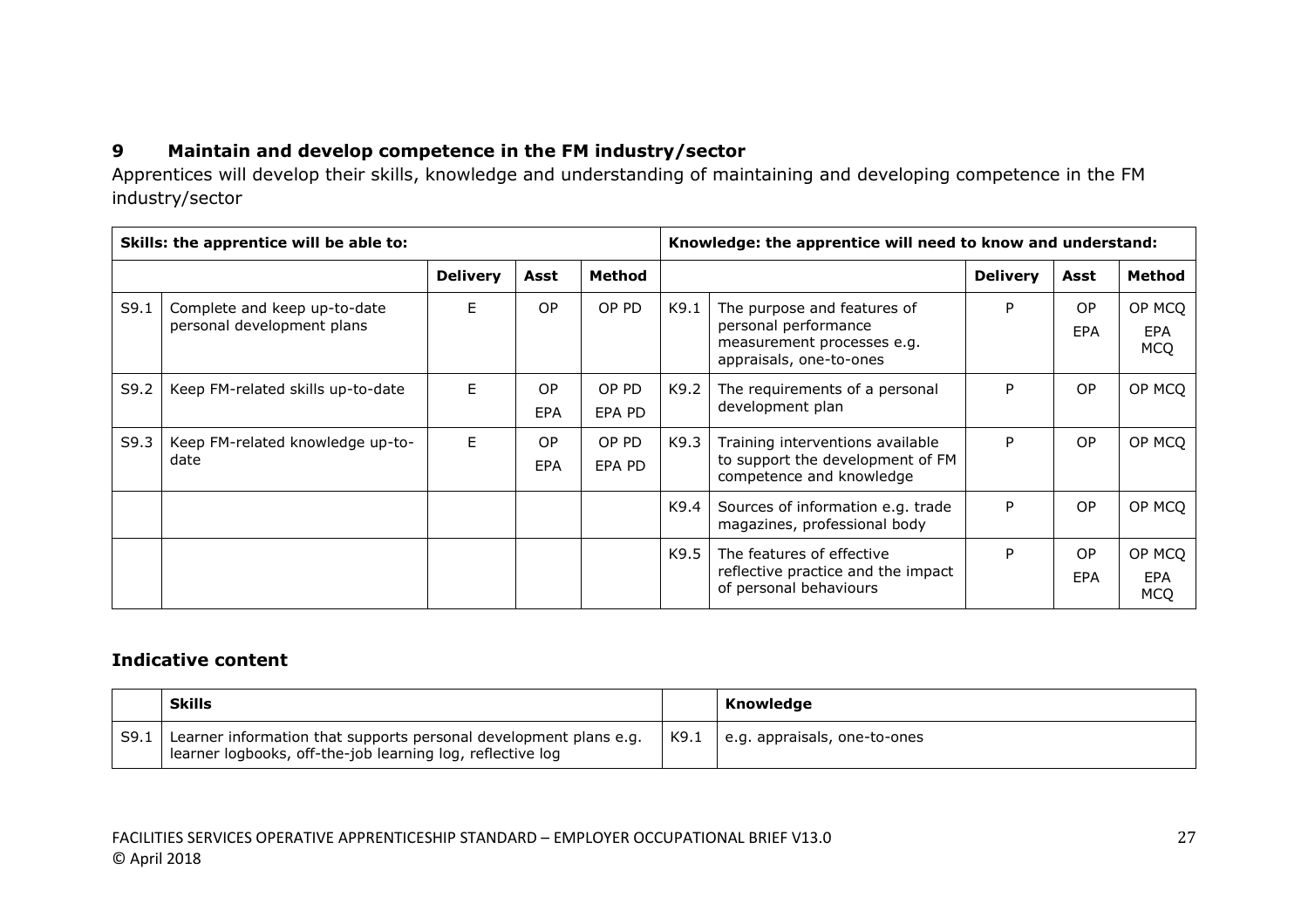|      |                                                       |      | Performance data to inform performance discussions e.g.<br>rosters, timesheets, customer feedback                                                                                                                                         |
|------|-------------------------------------------------------|------|-------------------------------------------------------------------------------------------------------------------------------------------------------------------------------------------------------------------------------------------|
| S9.2 | e.g. CPD log (off-the-job learning)                   | K9.2 | Understanding personal needs and career aspirations<br>Current and likely future organizational requirements<br>Organizational processes for personal development planning                                                                |
| S9.3 | IWFM website, trade magazines, attendance at seminars | K9.3 | Internal and external development offers e.g. training,<br>qualifications, apprenticeships, job shadowing, e-learning,<br>toolbox talks, research, assignments, projects, IWFM website<br>searches, good practice guides and webinars etc |
| S9.4 |                                                       | K9.4 | e.g. trade magazines, professional body                                                                                                                                                                                                   |
| S9.5 |                                                       | K9.5 | Techniques to identify their own character traits and how these<br>could be developed                                                                                                                                                     |
|      |                                                       |      | Continuous professional development and reflective practice                                                                                                                                                                               |
|      |                                                       |      | How their own behaviours have an impact on themselves, other<br>people and an organization, use of a behavioural competency<br>framework                                                                                                  |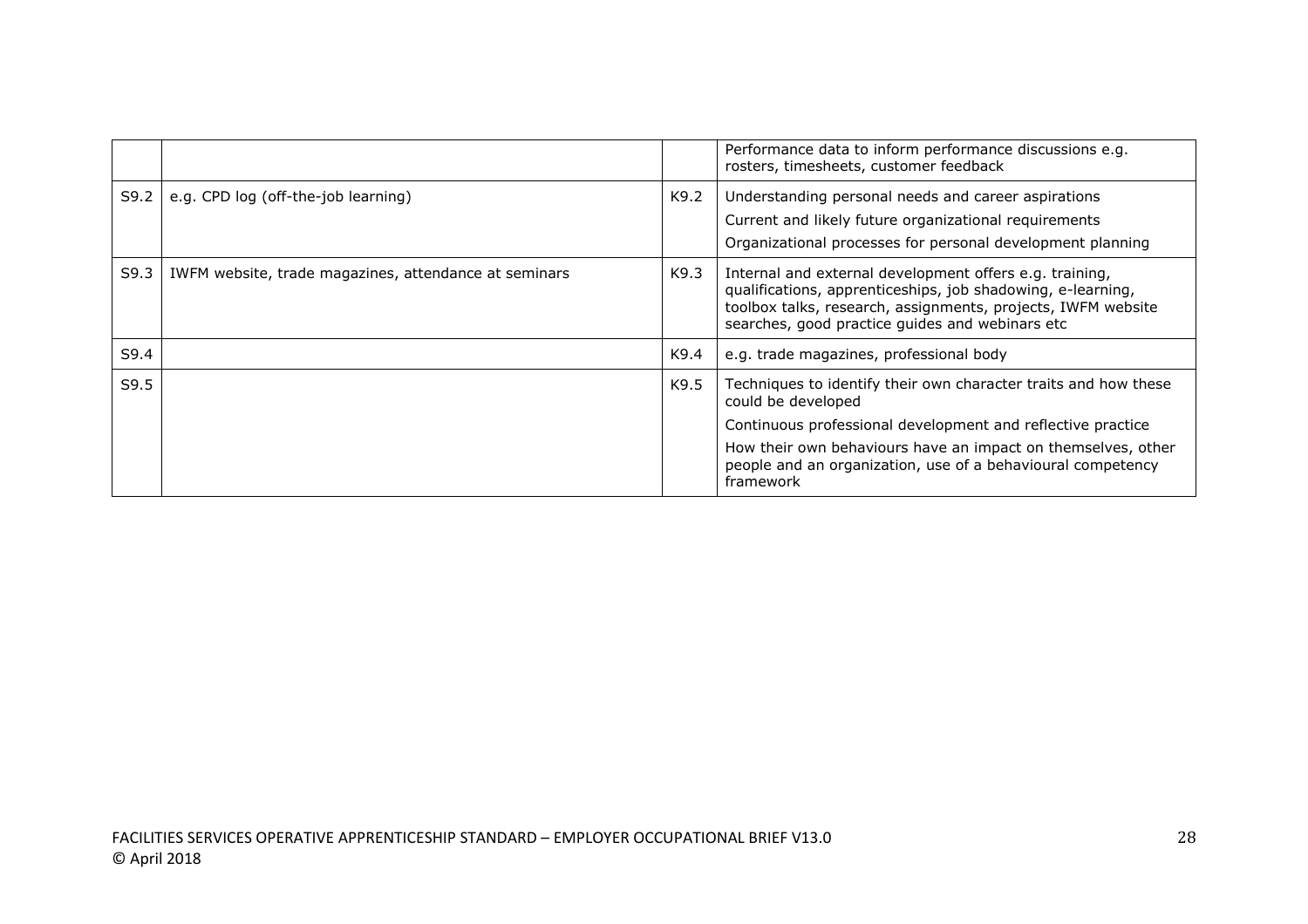#### **10 Support the delivery of FM projects**

Apprentices will develop their skills, knowledge and understanding of supporting the delivery of FM projects

|                   | Skills: the apprentice will be able to:                                                                                       | Knowledge: the apprentice will need to know and understand: |           |        |                   |                                                                                                                   |                 |                         |                                    |
|-------------------|-------------------------------------------------------------------------------------------------------------------------------|-------------------------------------------------------------|-----------|--------|-------------------|-------------------------------------------------------------------------------------------------------------------|-----------------|-------------------------|------------------------------------|
|                   |                                                                                                                               | <b>Delivery</b>                                             | Asst      | Method |                   |                                                                                                                   | <b>Delivery</b> | Asst                    | Method                             |
| S <sub>10.1</sub> | Manage customer expectations in<br>accordance with SOPs                                                                       | Е                                                           | <b>OP</b> | OP O   | K10.1             | The way in which an<br>organization's mission, vision<br>and values affect its operations                         | P               | <b>OP</b><br><b>EPA</b> | OP MCQ<br><b>EPA</b><br><b>MCQ</b> |
| S <sub>10.2</sub> | Communicate with customers<br>confidently and clearly using<br>communication methods that are<br>appropriate to the situation | F.                                                          | <b>OP</b> | OP O   | K10.2             | The purpose of establishing<br>good customer relations and the<br>features of effective customer<br>relationships | P               | <b>OP</b>               | OP MCQ                             |
| S <sub>10.3</sub> | Support the project team<br>constructively and in a way that<br>engenders positive relationships                              | F.                                                          | <b>OP</b> | OP O   | K10.3             | The advantages and<br>disadvantages of different<br>methods of communication                                      | P               | <b>OP</b><br>EPA        | OP MCQ<br><b>EPA</b><br><b>MCQ</b> |
| S10.4             | Report on the extent that<br>objectives have been met and<br>escalate any issues                                              | F.                                                          | <b>OP</b> | OP PD  | K10.4             | The stages of a project, roles<br>and responsibilities within a<br>project                                        | P               | <b>OP</b><br>EPA        | OP MCQ<br><b>EPA</b><br><b>MCQ</b> |
|                   |                                                                                                                               |                                                             |           |        | K <sub>10.5</sub> | The project management tools<br>that are used in the project                                                      | P               | <b>OP</b>               | OP MCQ                             |

|       | <b>Skills</b> |       | Knowledge                                                         |
|-------|---------------|-------|-------------------------------------------------------------------|
| S10.1 |               | K10.1 | How an organization's mission, vision and values affect its offer |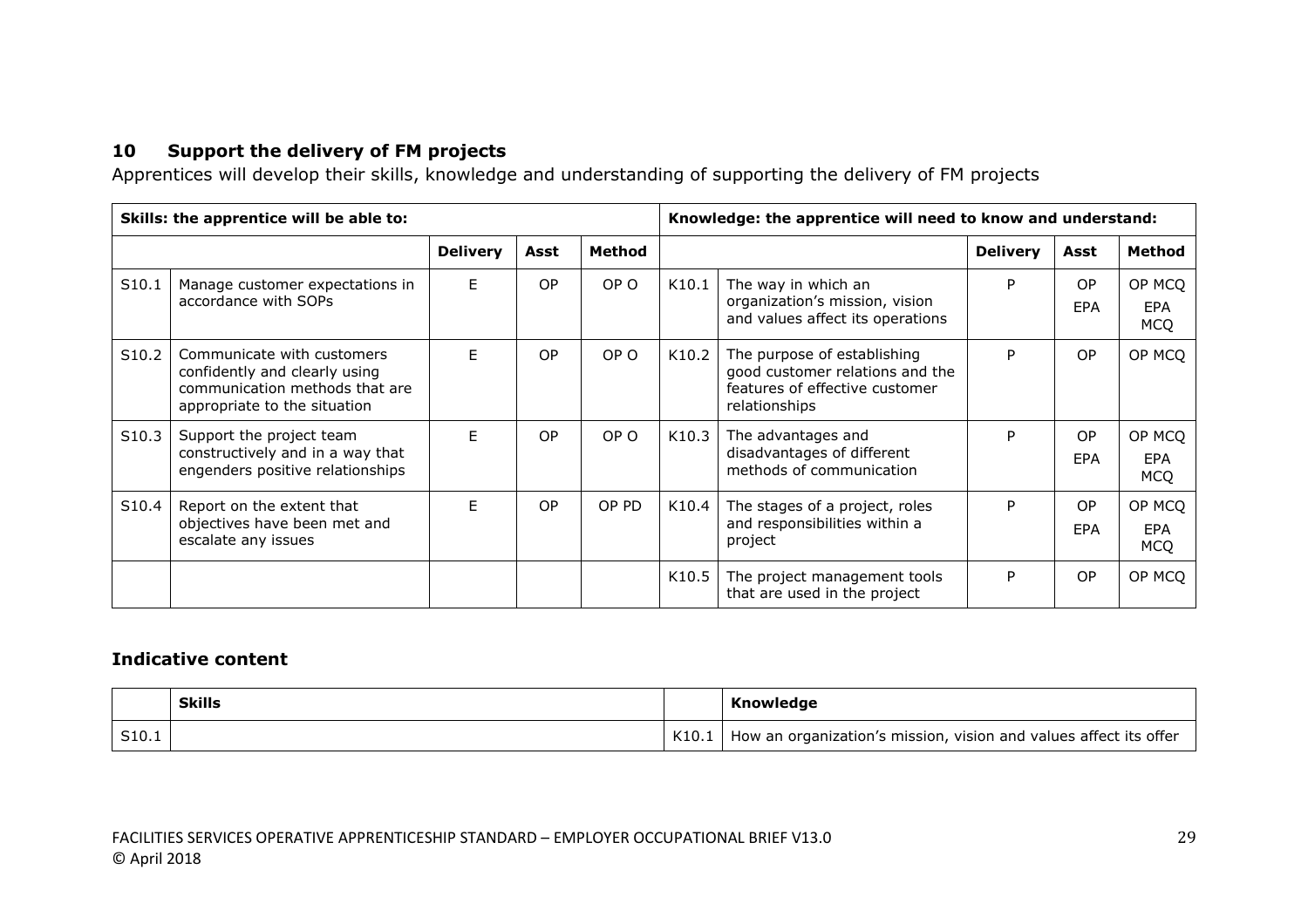|                   |                                                                                                                                                         |                   | How FM services are tailored to a customer's requirements e.g.<br><b>CSR</b>                                                        |
|-------------------|---------------------------------------------------------------------------------------------------------------------------------------------------------|-------------------|-------------------------------------------------------------------------------------------------------------------------------------|
| S <sub>10.2</sub> |                                                                                                                                                         | K10.2             | Trends in FM, marketing by word of mouth                                                                                            |
| S <sub>10.3</sub> | Importance of collaboration to achieve project goals, the use of<br>behavioural competencies to create and maintain productive<br>working relationships | K <sub>10.3</sub> |                                                                                                                                     |
| S <sub>10.4</sub> | Issues e.g. inability to complete tasks, anything that may delay<br>project completion                                                                  | K <sub>10.4</sub> | The project cycle, roles (sponsor, lead, manager, contributor,<br>experts)<br>Execution, escalation, communication responsibilities |
|                   |                                                                                                                                                         | K10.5             | Tools e.g. planning tools, tracking tools, minutes, internal<br>communications, evaluation reports, feedback                        |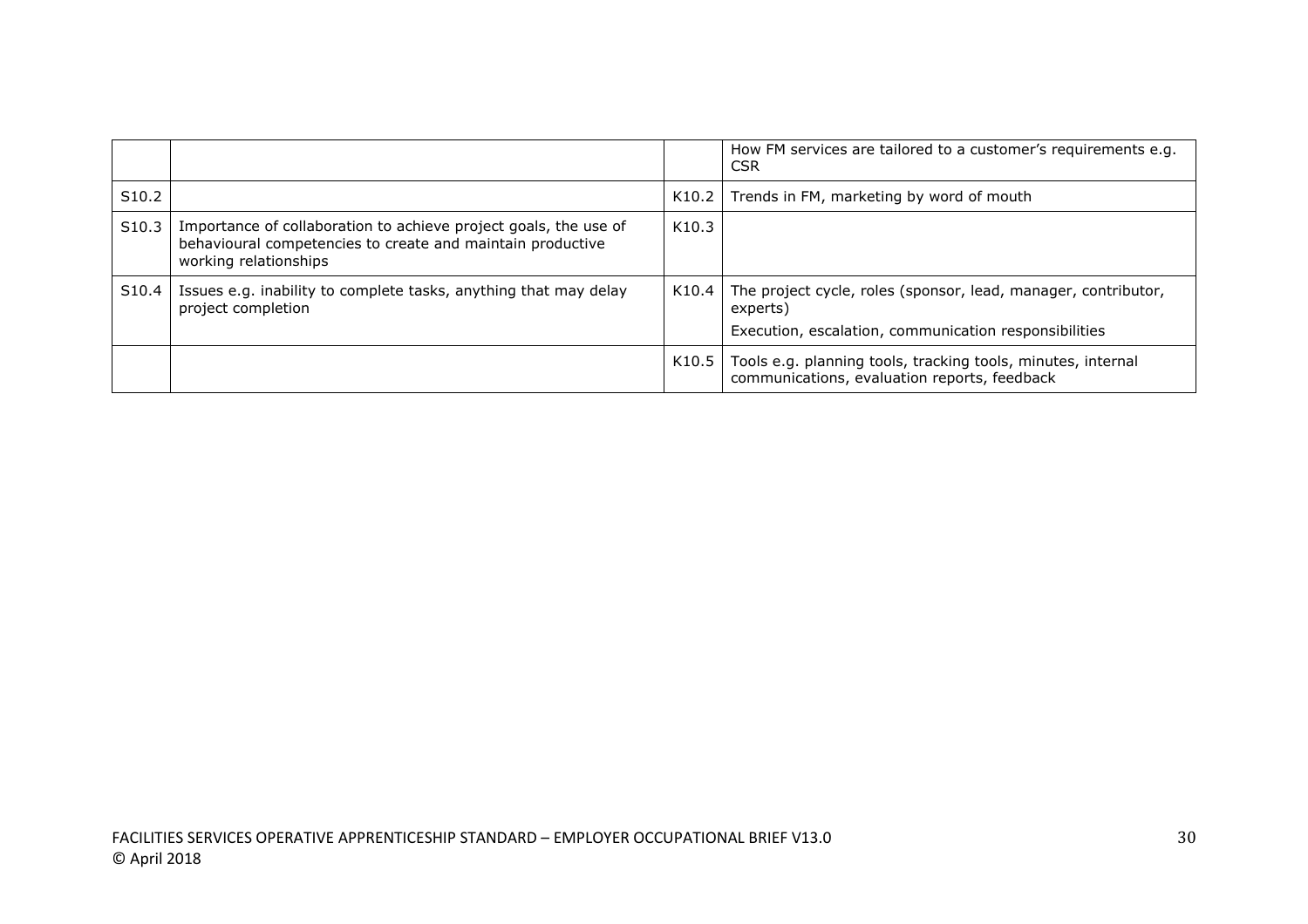### **9 Behaviours**

Apprentices must display the behaviours specified in the apprenticeship standard i.e.:

| <b>B1</b> | <b>Customer service</b>          | An active and responsive approach to all<br>customers (internal and external)         |
|-----------|----------------------------------|---------------------------------------------------------------------------------------|
| <b>B2</b> | <b>Team working</b>              | Collaborating positively with others to achieve<br>objectives and standards           |
| <b>B3</b> | <b>Personal</b><br>effectiveness | Taking responsibility for personal development to<br>deliver high quality FM services |
| <b>B4</b> | <b>Attention to detail</b>       | Thoroughness in accomplishing a task                                                  |
| <b>B5</b> | <b>Honesty</b>                   | Truthful in all aspects of work                                                       |
| <b>B6</b> | <b>Adaptability</b>              | A willingness to accept changing priorities and<br>tasks                              |

#### **B1 Customer service**

*An active and responsive approach to all customers (internal and external)* 

A person with this quality:

- takes trouble to find out customers' needs, expectations and motivations and to discover what the organization could provide
- identifies current needs and anticipates the changing needs of different kinds of internal and external customers
- devises solutions that demonstrably meet customers' needs
- makes every effort to ensure that customers receive a quality service
- establishes a rapport with customers by adopting a professional and knowledgeable attitude
- does not promise what they cannot deliver
- manages customers' expectations positively and quickly by providing alternative solutions
- follows up to ensure that customers receive what they need
- keeps customers informed of progress and developments

A person without this quality:

- does not take the trouble to identify the customer's needs accurately
- misunderstands or misinterprets customer needs
- does not put themselves in the customer's place and describes features instead of benefits
- makes minimum effort to meet customers' stated needs or gives wrong or inappropriate information
- ignores customer complaints and does not act on customer feedback
- raises false expectations or gives inappropriate advice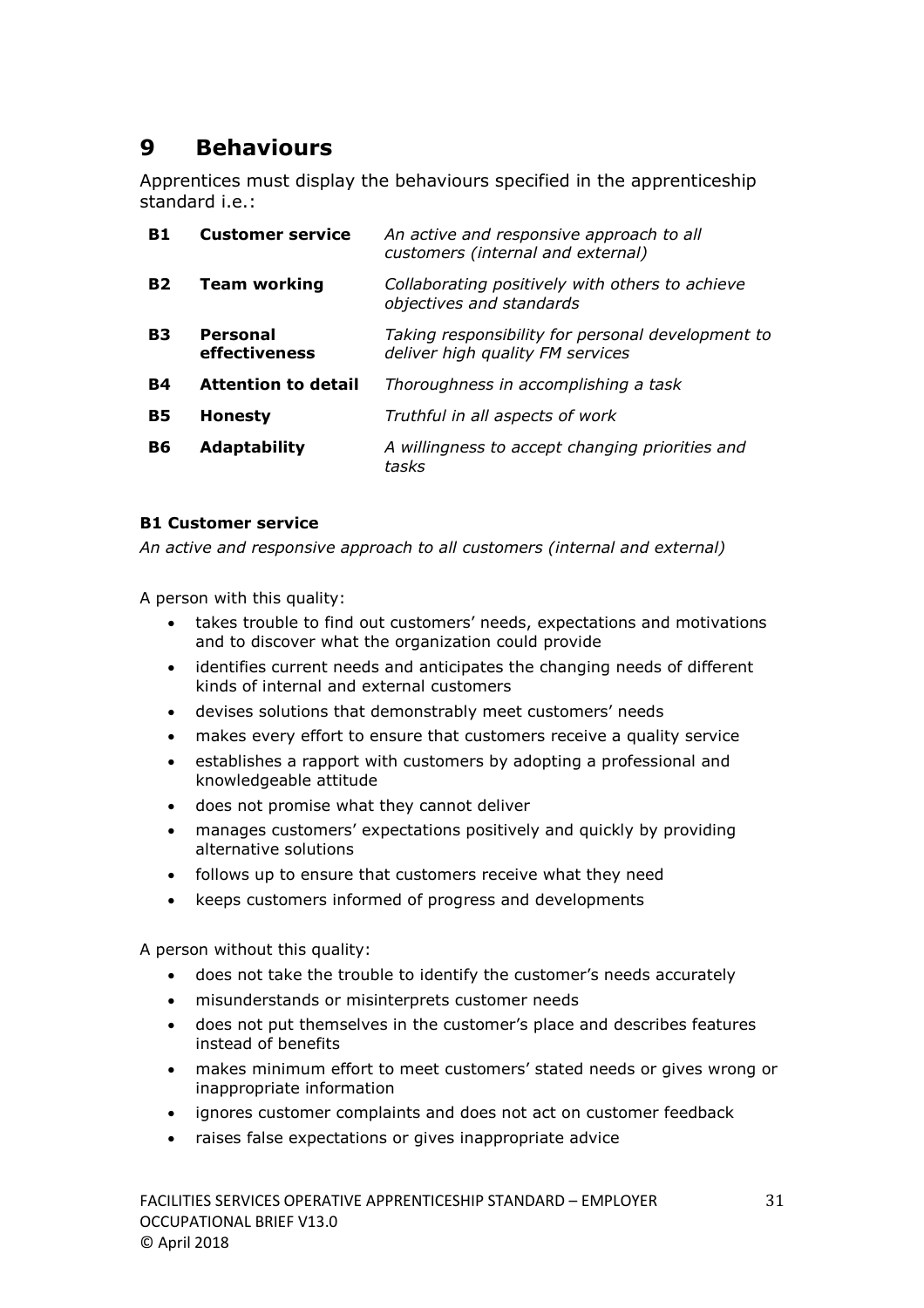#### **B2 Team working**

*Collaborating positively with others to achieve objectives and standards* 

A person with this quality:

- contributes actively to meetings and group activities
- takes others' opinions and advice into account when making decisions
- seeks to understand people's agenda, interests and concerns
- encourages a culture of collective responsibility and shares resources, ideas and experiences
- forges internal and external partnerships likely to lead to business improvements
- builds consensus and seeks to find common ground
- negotiates compromises and takes action to reduce friction and conflict
- acts as a diplomatic ambassador of their organization

A person without this quality:

- is openly hostile or inconsiderate of others' position and/or ideas
- is not "present in the moment"
- fails to consult others
- approaches work in isolation
- proposes solutions that would benefit themselves only
- is unwilling to reach agreement and make commitments to joint endeavours
- fails to share information and does not respond to others' communications
- causes ambiguity and leaves people wondering

#### **B3 Personal effectiveness**

*Taking responsibility for personal development to deliver high quality FM services*

A person with this quality:

- identifies their learning and development needs
- is aware of the impact of their behaviour on others
- uses tools and techniques to improve their performance
- learns from their successes and mistakes
- plans and organizes their work to make good use of time
- manages their workload and controls their actions to achieve objectives and updates their manager on progress
- makes practical suggestions for improvements in performance
- sets personal goals and targets to help them exceed expectations
- makes use of opportunities for personal growth

A person without this quality:

- does not accept that they have learning and development needs
- upsets others by their insensitive behaviour

FACILITIES SERVICES OPERATIVE APPRENTICESHIP STANDARD – EMPLOYER OCCUPATIONAL BRIEF V13.0 © April 2018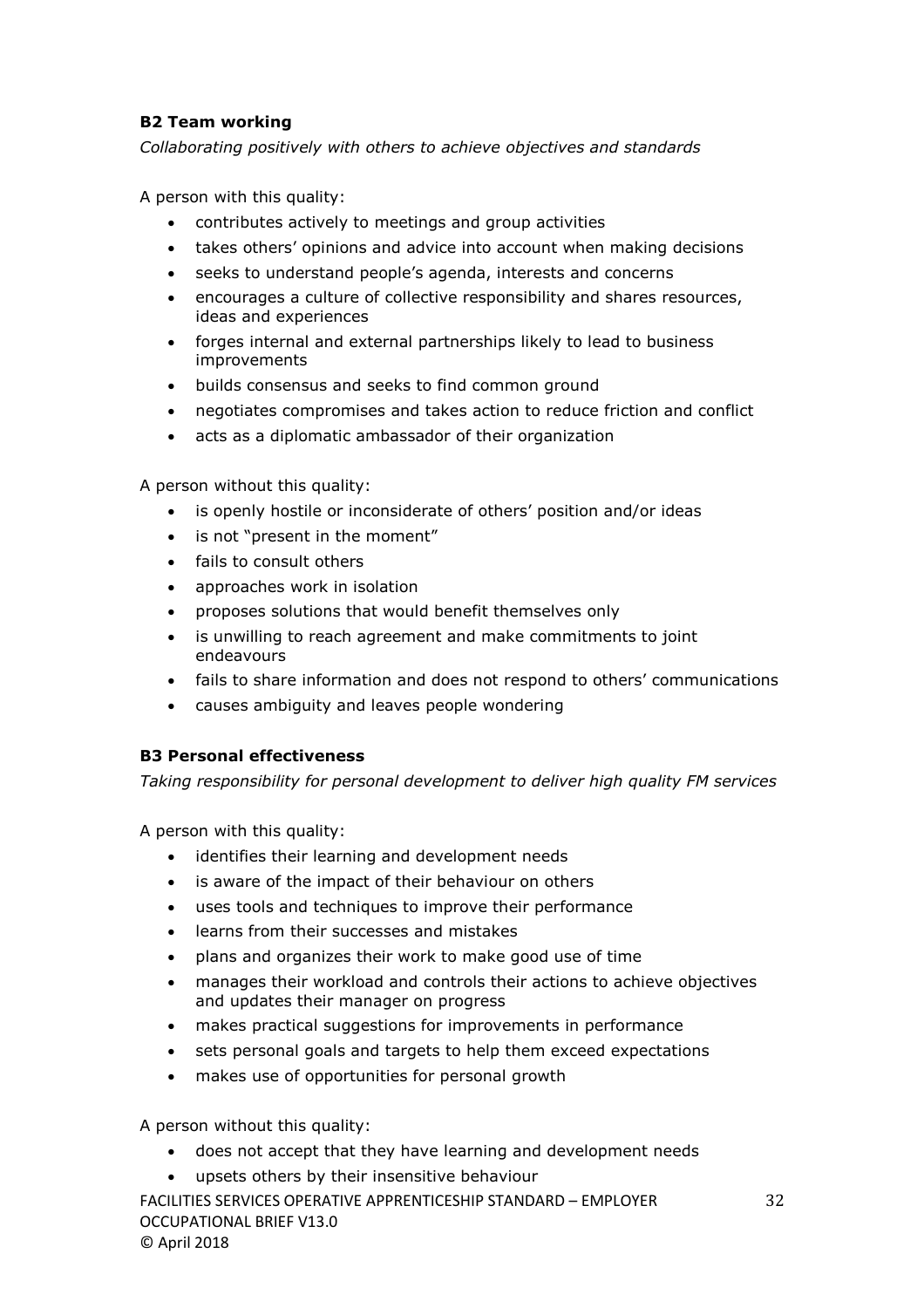- repeats the same mistakes without learning from them
- leaves everything to the last minute
- creates bottlenecks of work
- is unimaginative or slow in making suggestions for improvement
- fails to make use of available development tools and opportunities
- denies responsibility for their own actions and responsibility for their contribution to work and the team

#### **B4 Attention to detail**

*Thoroughness in accomplishing a task*

A person with this quality:

- checks the accuracy of information provided and received
- completes all work according to procedures and standards
- checks to ensure that work is correct
- follows up loose ends and queries and resolves matters outstanding
- monitors the quality of their own work
- meets deadlines

A person without this quality:

- fails to think things through or make connections
- does not check the accuracy of information
- produces sketchy and slapdash work
- presents work or ideas in an illogical way or incorrectly sequenced
- squanders their time
- fails to produce evidence to back up their stance

#### **B5 Honesty**

*Truthful in all aspects of work*

A person with this quality:

- works in an ethical and empathic manner
- encourages high standards of socially responsible and sustainable activity
- exemplifies FM professional standards of conduct
- reflects on their behaviour and adapts it to suit the situation
- manages the impact of their behaviour to positive effect
- does not cut corners or jeopardize the wellbeing of others
- maintains consistently high standards of loyalty, honesty and commitment
- does the right thing rather than what is convenient or popular
- takes pride in their work
- stands by their decisions and principles even in the face of opposition or threats
- admits mistakes and weaknesses and acts on them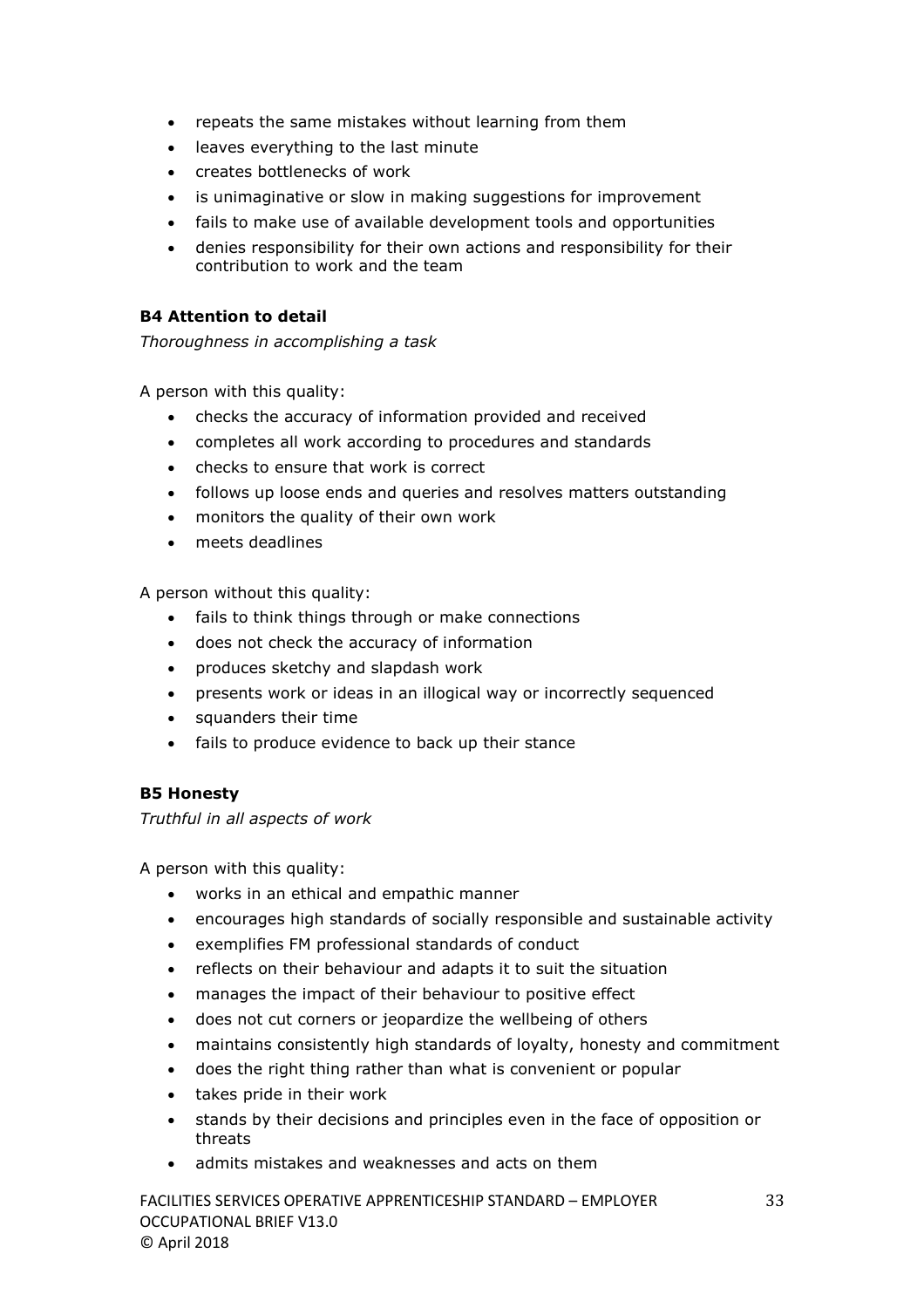• follow work through to the end and fulfils their responsibilities and promises

A person without this quality:

- fails to accept responsibility for their actions and decisions
- behaves in a reckless, irresponsible or unsustainable way
- covers up mistakes, blames others for problems and passes the buck
- is inflexible in their behaviour and dealings with others
- fails to reflect on their behaviour
- is too busy defending their own actions to consider the impact of their behaviour on others
- changes the message when challenged
- allows their personal opinions or interests to colour their judgment
- seeks personal gain at the expense of others
- takes shortcuts and unacceptable risks
- lies to others and covers up mistakes

#### **B6 Adaptability**

*A willingness to accept changing priorities and tasks*

A person with this quality:

- responds positively and promptly to changing priorities and circumstances
- sees problems and challenges as opportunities
- takes a holistic view continuously to business improvement
- seeks inspiration for improvement from strengths and weaknesses alike
- adopts an agile approach to adapting to changing environments
- responds positively to imposed change
- is willing to listen to and try out new ideas
- challenges the status quo and does not accept mediocrity

A person without this quality:

- is inflexible, unwilling to take risks, accept faults or learn lessons
- focuses on individual aspects of work on an intermittent basis
- says "no" without looking at the options
- resists change and denigrates or discourages others' suggestions
- sees problems as insurmountable obstacles
- attempts to maintain the status quo
- accepts the "good enough"
- fails to analyse lessons to be learned from successes and failures

The behaviours will be assessed through the observation and professional discussion.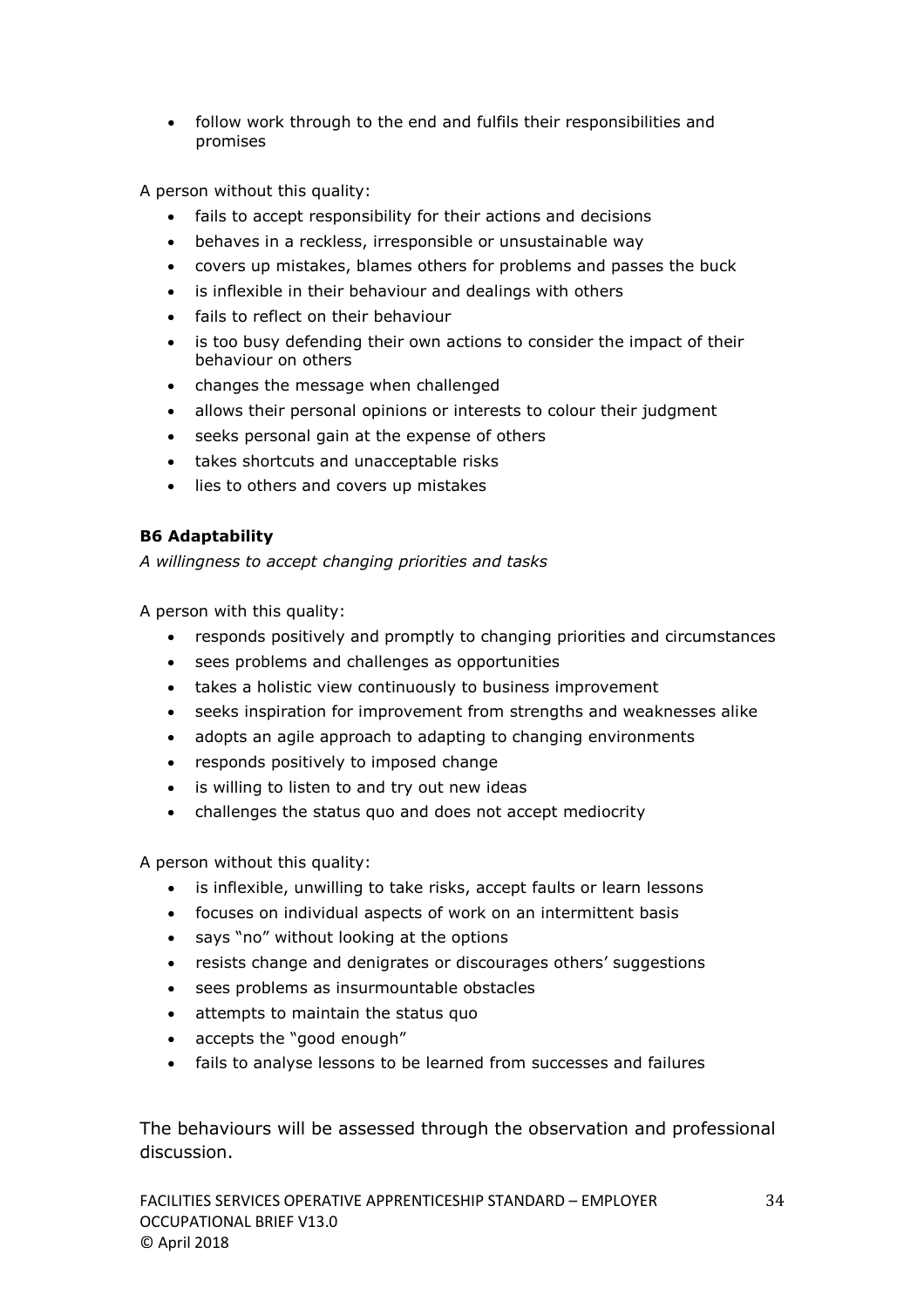### **10 Summary of EPA components**

This section summarizes those aspects of the apprenticeship standard that must be assessed during the EPA by the EPAO organization. The knowledge must be assessed by a multiple-choice question (MCQ) examination. The skills and behaviours must be assessed by the observation and/or professional discussion. This section also lists the method that must be used to assess apprentices.

#### **1 Support the delivery of the responsibilities of the Facilities Services function in complying with health and safety and other legislation and organizational policies and procedures**

|      | Skills: the apprentice will be able to:                                                                                                                                                                                                                                                                     |               | Knowledge: the apprentice will need to know and<br>understand: |                                                                                                                                                                                                                              |         |
|------|-------------------------------------------------------------------------------------------------------------------------------------------------------------------------------------------------------------------------------------------------------------------------------------------------------------|---------------|----------------------------------------------------------------|------------------------------------------------------------------------------------------------------------------------------------------------------------------------------------------------------------------------------|---------|
|      |                                                                                                                                                                                                                                                                                                             | Method        |                                                                |                                                                                                                                                                                                                              | Method  |
| S1.1 | Comply with relevant health, safety and environmental<br>legislation (Health and Safety at Work etc Act 1974)<br>e.g. logging incidents, posting/distributing health and<br>safety notices, checking fire extinguishers, fire alarms,<br>confirming that checks have been carried out, use of<br><b>PPE</b> | EPA O,<br>PD. | K1.1                                                           | Legislative requirements and responsibilities relating<br>to health and safety, access & inclusion, manual<br>handling, working at heights, hazardous substances<br>(COSHH), reporting of injuries, diseases etc<br>(RIDDOR) | EPA MCQ |
|      |                                                                                                                                                                                                                                                                                                             |               | K1.5                                                           | The roles and responsibilities of those within the FM<br>reporting structure                                                                                                                                                 | EPA MCQ |

#### **2 Address FM-related risks, hazards and threats to people, property and premises**

| Skills: the apprentice will be able to: | Knowledge: the apprentice will need to know and<br>understand: |  |        |
|-----------------------------------------|----------------------------------------------------------------|--|--------|
|                                         | Method                                                         |  | Method |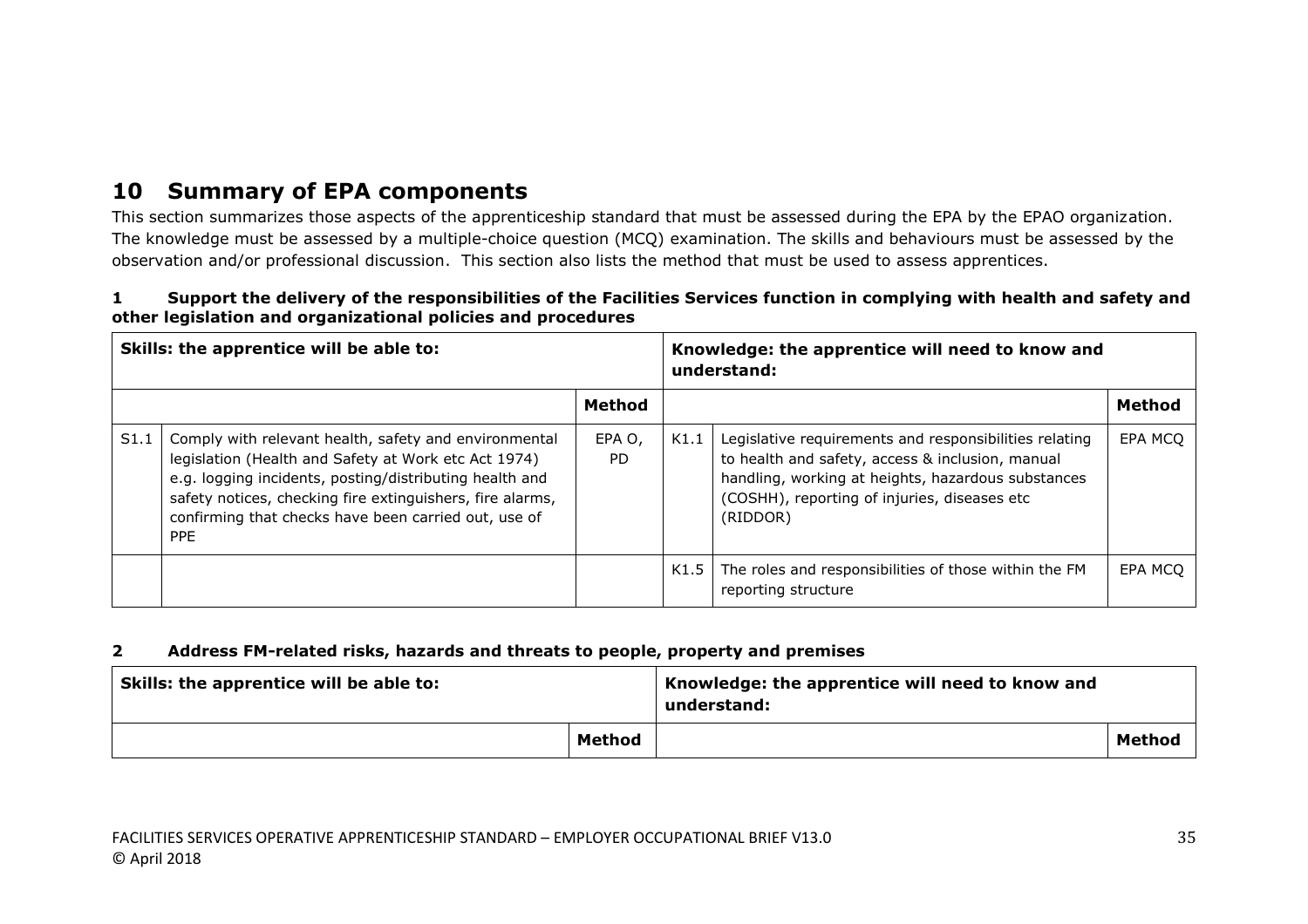|  |  | K2.3   Good practice in risk management in the FM industry | <b>EPA MCO</b> |
|--|--|------------------------------------------------------------|----------------|
|  |  | e.g. security, access and inclusion                        |                |

#### **3 Provide customer service to internal and external FM customers to ensure the effective delivery of a range of facilities services**

| Skills: the apprentice will be able to: |                                                                        | Knowledge: the apprentice will need to know and<br>understand: |                   |                                                                                                                |         |
|-----------------------------------------|------------------------------------------------------------------------|----------------------------------------------------------------|-------------------|----------------------------------------------------------------------------------------------------------------|---------|
|                                         |                                                                        | <b>Method</b>                                                  |                   |                                                                                                                | Method  |
| S3.2                                    | Respond to customers' queries and incidents in<br>accordance with SOPs | EPA PD                                                         | K3.1              | The features and purpose of effective customer<br>service                                                      | EPA MCO |
|                                         |                                                                        |                                                                | K3.3 <sub>1</sub> | The range of FM contracts and Service Level<br>Agreements (SLAs) including customers' performance<br>standards | EPA MCQ |
|                                         |                                                                        |                                                                |                   | K3.6   The features of a complaints procedure and typical<br>timescales                                        | EPA MCQ |
|                                         |                                                                        |                                                                | K3.8              | How innovation and change can support good<br>customer relationships                                           | EPA MCQ |

#### **4 Support good sustainable practice in FM**

| $\frac{1}{2}$ Skills: the apprentice will be able to: |        | Knowledge: the apprentice will need to know and<br>understand: |        |
|-------------------------------------------------------|--------|----------------------------------------------------------------|--------|
|                                                       | Method |                                                                | Method |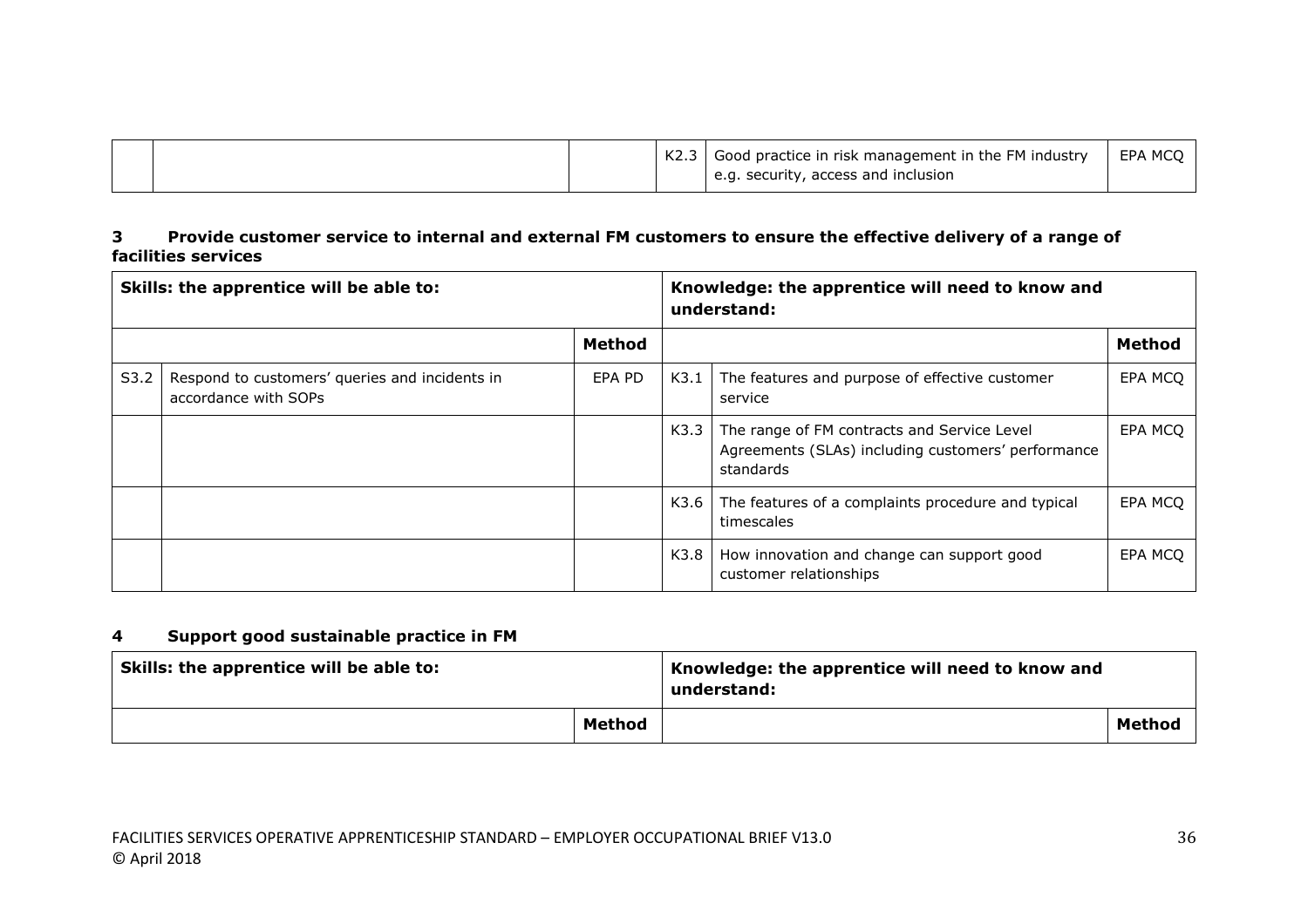| S4.2 | Identify areas for improvements to corporate social<br>responsibility performance in accordance with SOPs | EPA PD |        | $K4.2$ The contribution of FM to support sustainability (good<br>practice, profitability, cost-savings, quality<br>enhancements) | EPA MCQ |
|------|-----------------------------------------------------------------------------------------------------------|--------|--------|----------------------------------------------------------------------------------------------------------------------------------|---------|
|      |                                                                                                           |        | K4.3 I | Trends in FM of sustainable practice e.g. well-being,<br>safeguarding                                                            | EPA MCQ |

#### **5 Maintain soft FM service**

| Skills: the apprentice will be able to: |                                                                                                                                                                                                                           | Knowledge: the apprentice will need to know and<br>understand: |  |                                                                                       |         |
|-----------------------------------------|---------------------------------------------------------------------------------------------------------------------------------------------------------------------------------------------------------------------------|----------------------------------------------------------------|--|---------------------------------------------------------------------------------------|---------|
|                                         |                                                                                                                                                                                                                           | <b>Method</b>                                                  |  |                                                                                       | Method  |
| S5.2                                    | Confirm the correct functioning of equipment used to<br>deliver services in accordance with SOPs (e.g. franking<br>machines, reprographics equipment, vending machines,<br>catering trolleys, radios, walkie-talkies etc) | EPA O                                                          |  | K5.2 The factors to be taken into account in costing the<br>delivery of an FM service | EPA MCQ |
| S5.3                                    | Report the findings of equipment inspections in<br>accordance with SOPs                                                                                                                                                   | EPA PD                                                         |  | K5.3   The features of a Service Level Agreement (SLA)                                | EPA MCQ |

#### **6 Gather FM-related information for continuous improvement purposes**

| Skills: the apprentice will be able to: |  | Knowledge: the apprentice will need to know and<br>understand: |      |                                                                                                                                                                      |         |
|-----------------------------------------|--|----------------------------------------------------------------|------|----------------------------------------------------------------------------------------------------------------------------------------------------------------------|---------|
|                                         |  | Method                                                         |      |                                                                                                                                                                      | Method  |
|                                         |  |                                                                | K6.1 | Types and sources of FM-related information (e.g. on<br>health and safety, energy usage, efficiency of heating<br>and lighting systems, security and access systems) | EPA MCO |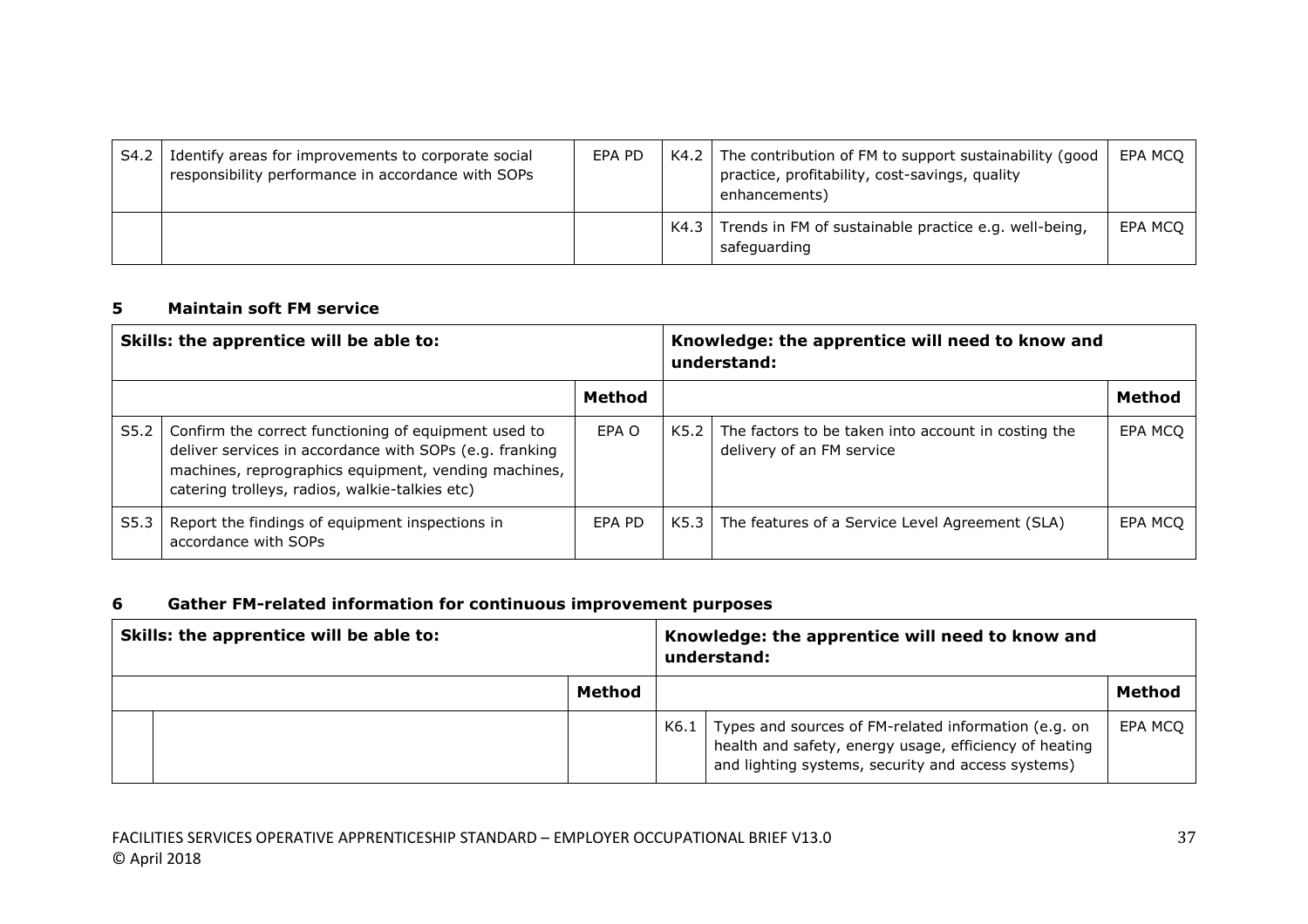|  | $K6.2$ The uses of FM-related information (e.g. identifying<br>recurrent problems, performance management, cost,<br>efficiency, quality, continuous improvement etc)             | EPA MCQ |
|--|----------------------------------------------------------------------------------------------------------------------------------------------------------------------------------|---------|
|  | K6.3   The nature and benefits of improvements to an FM<br>business (value to customers, sustainability,<br>environmental, profitability, cost-savings, quality<br>enhancements) | EPA MCQ |
|  | K6.4 The features of the FM improvement cycle                                                                                                                                    | EPA MCQ |

#### **7 Deliver front-of-house services**

| Skills: the apprentice will be able to: |                                                                                                                                                                                                                                                                                                                                           | Knowledge: the apprentice will need to know and<br>understand: |      |                                                                                                                               |               |
|-----------------------------------------|-------------------------------------------------------------------------------------------------------------------------------------------------------------------------------------------------------------------------------------------------------------------------------------------------------------------------------------------|----------------------------------------------------------------|------|-------------------------------------------------------------------------------------------------------------------------------|---------------|
|                                         |                                                                                                                                                                                                                                                                                                                                           | Method                                                         |      |                                                                                                                               | <b>Method</b> |
| S7.2                                    | Ensure communal areas meet required standards of<br>cleanliness and presentation in accordance with SOPs<br>(e.g. cleanliness checks, keeping the area tidy and free<br>from hazards, maintaining the currency of publicity<br>displays, dealing with post, deliveries and laundry,<br>acting as a traffic marshal, removing rubbish etc) | EPA O                                                          | K7.6 | The way in which communication used in the front-<br>of-house function influences visitors' perceptions of<br>an organization | EPA MCQ       |
| S7.6                                    | Report issues and problems in accordance with SOPs                                                                                                                                                                                                                                                                                        | EPA PD                                                         |      |                                                                                                                               |               |

#### **8 Support hard FM functions**

| $\frac{1}{2}$ Skills: the apprentice will be able to: | Knowledge: the apprentice will need to know and |
|-------------------------------------------------------|-------------------------------------------------|
|                                                       | understand:                                     |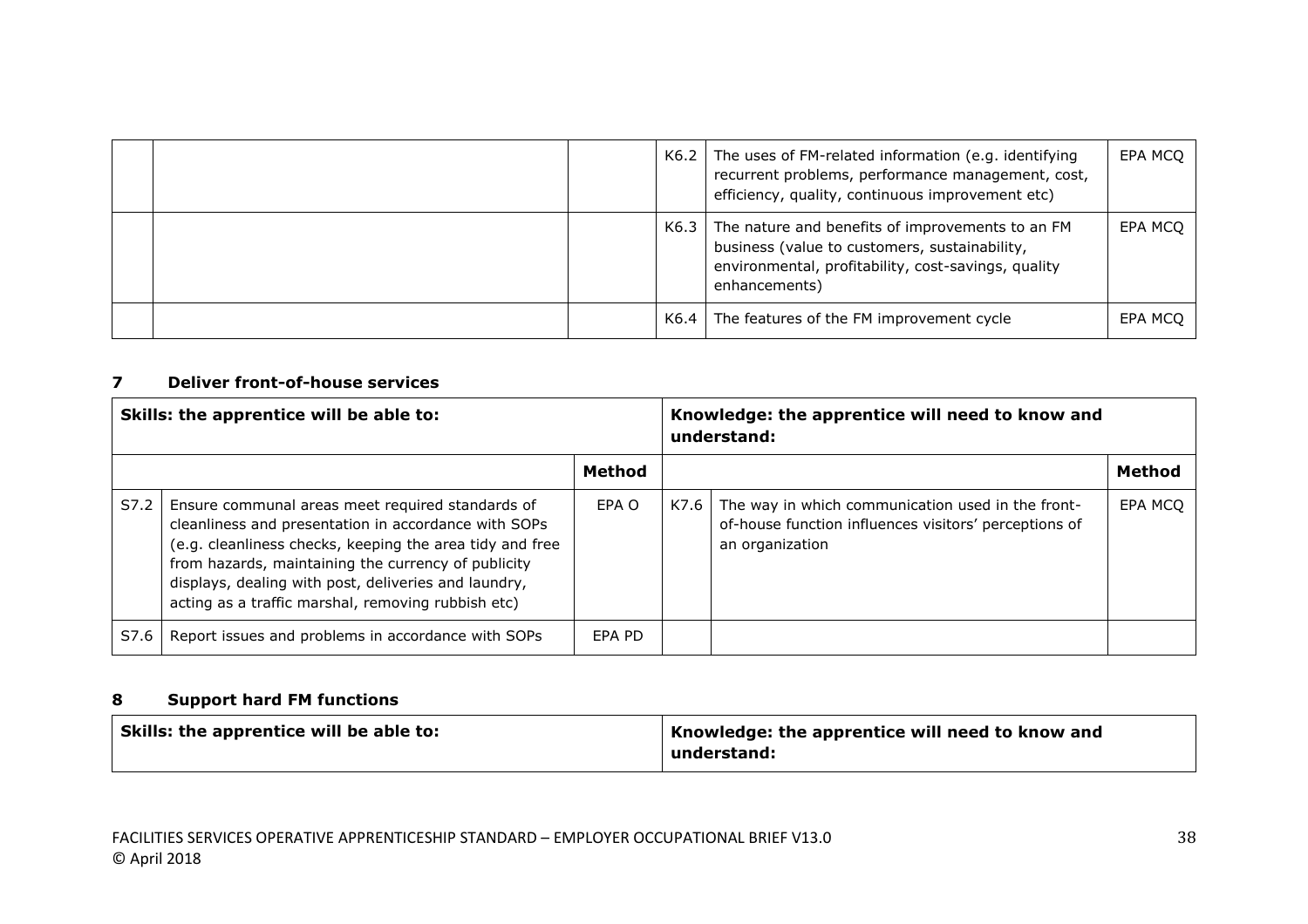|      |                                                                                                                                                                                                                   | Method |        |                                                                                                                                             | Method  |
|------|-------------------------------------------------------------------------------------------------------------------------------------------------------------------------------------------------------------------|--------|--------|---------------------------------------------------------------------------------------------------------------------------------------------|---------|
| S8.1 | Log jobs and arrange for repairs and engineering<br>maintenance in accordance with SOPs                                                                                                                           | EPA PD |        | K8.3 The risks and hazards associated with maintenance<br>activities and their consequences if realized                                     | EPA MCQ |
| S8.2 | Carry out inspections of premises and facilities to<br>ensure the correct functioning of buildings and plant<br>equipment in accordance with SOPs e.g. access<br>systems, temperature checks, repairs carried out | EPA O  | K8.4 I | The use of Building Management Systems (BMS) and<br>operation and maintenance systems manuals to<br>maintain specified operating conditions | EPA MCQ |

#### **9 Maintain and develop competence in the FM industry/sector**

| Skills: the apprentice will be able to: |                                      | Knowledge: the apprentice will need to know and<br>understand: |        |                                                                                                        |         |
|-----------------------------------------|--------------------------------------|----------------------------------------------------------------|--------|--------------------------------------------------------------------------------------------------------|---------|
|                                         |                                      | <b>Method</b>                                                  |        |                                                                                                        | Method  |
| S9.2                                    | Keep FM-related skills up-to-date    | EPA PD                                                         | K9.1 l | The purpose and features of personal performance<br>measurement processes e.g. appraisals, one-to-ones | EPA MCQ |
| S9.3                                    | Keep FM-related knowledge up-to-date | EPA PD                                                         |        | K9.5 The features of effective reflective practice and the<br>impact of personal behaviours            | EPA MCQ |

#### **10 Support the delivery of FM projects**

| Skills: the apprentice will be able to: |  | Knowledge: the apprentice will need to know and<br>understand: |  |                                                                                                |         |
|-----------------------------------------|--|----------------------------------------------------------------|--|------------------------------------------------------------------------------------------------|---------|
|                                         |  | Method                                                         |  |                                                                                                | Method  |
|                                         |  |                                                                |  | $K10.1$ The way in which an organization's mission, vision<br>and values affect its operations | EPA MCQ |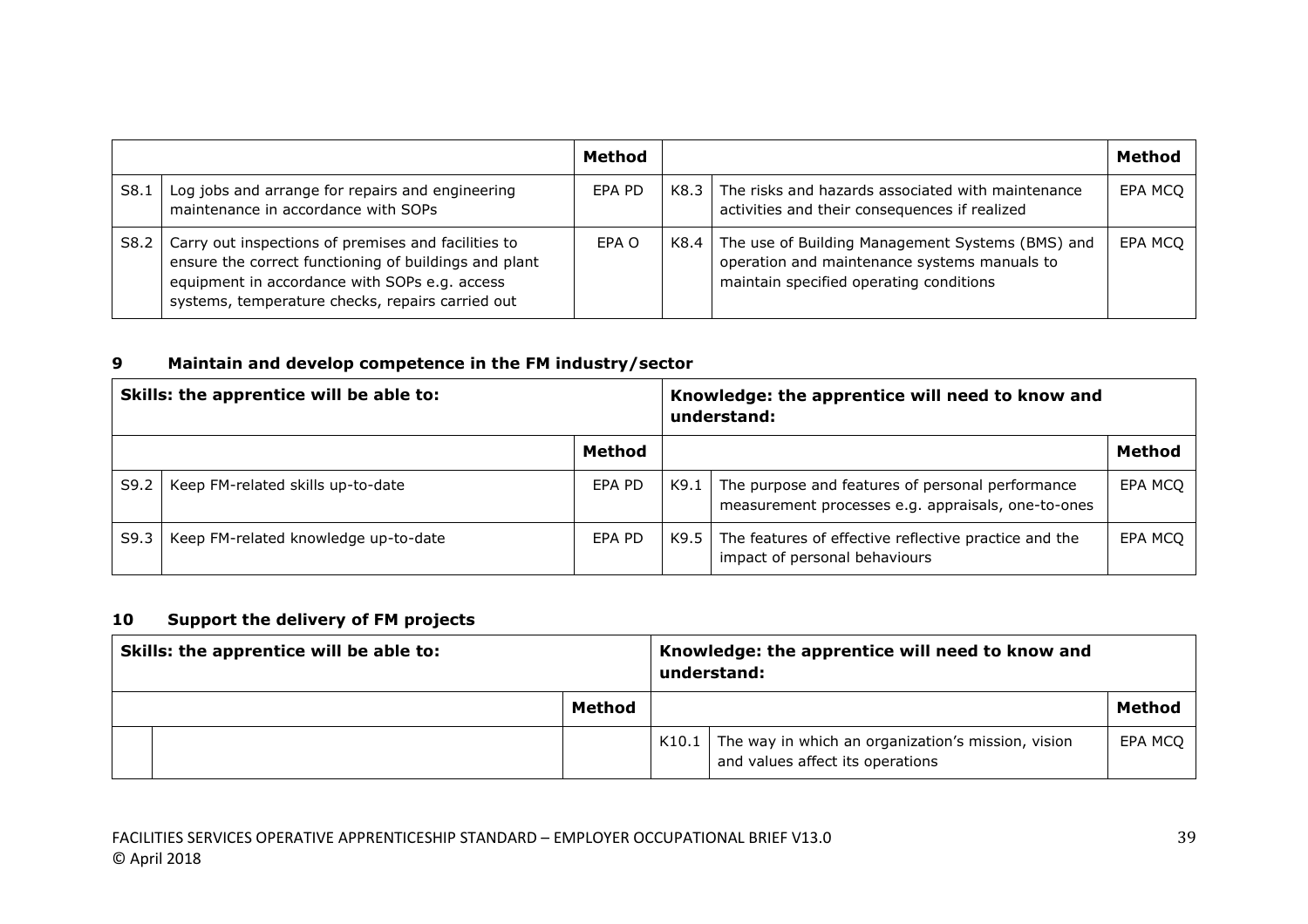|  |  | K10.3   The advantages and disadvantages of different<br>methods of communication | EPA MCO |
|--|--|-----------------------------------------------------------------------------------|---------|
|  |  | K10.4   The stages of a project, roles and responsibilities<br>within a project   | EPA MCO |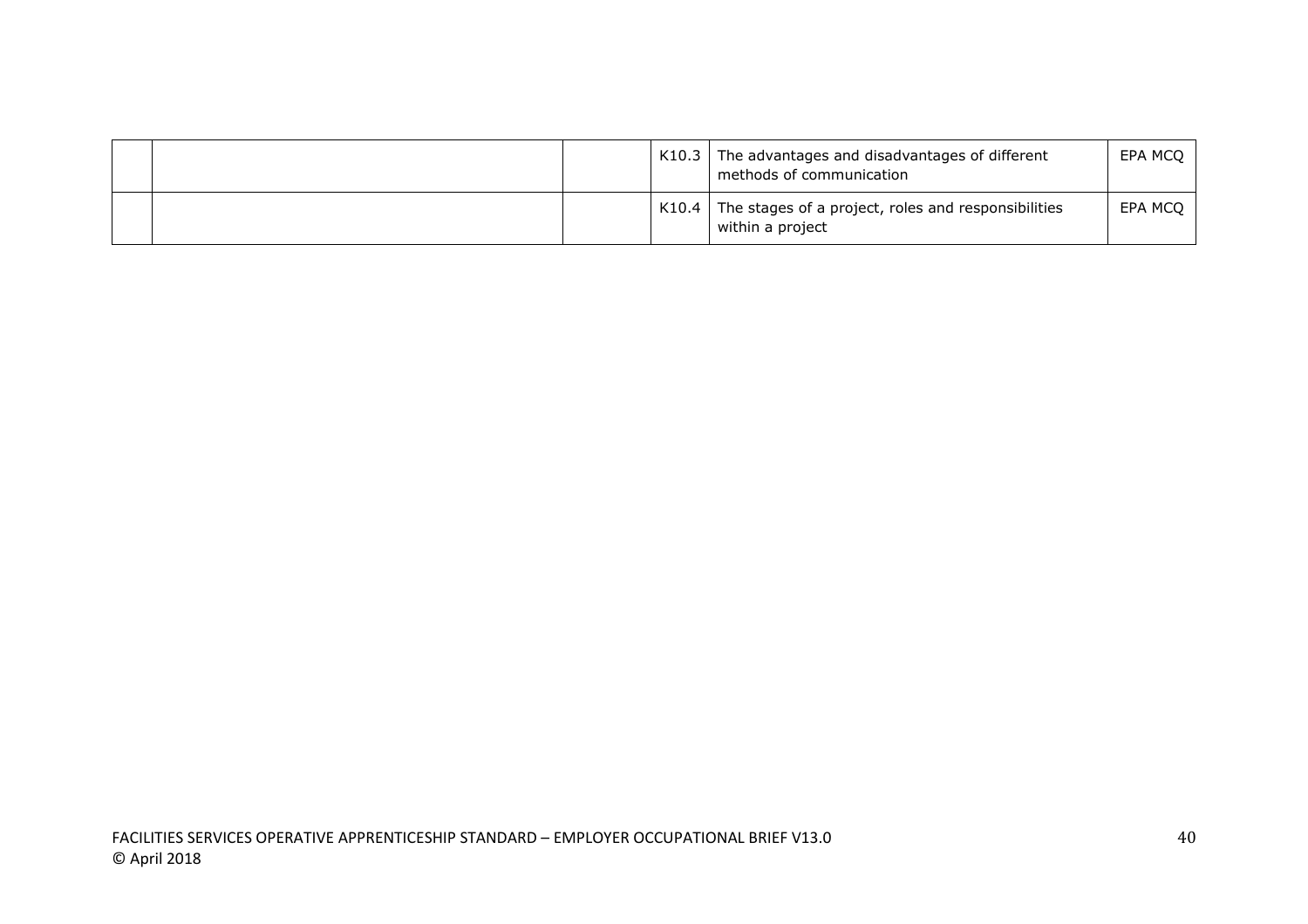### **11 Grading criteria (observation)**

| Level   | <b>Failure criteria</b>     | Pass criteria                                                                                                                                                                                                                                                                                                                                                                                                                                                                                                                                                                                                                                                                                                                                                                                                                                                                                                                                                                              | <b>Merit criteria</b>                                                                                                                                                                                                                                                                                                                                                                                                                                                                                             |
|---------|-----------------------------|--------------------------------------------------------------------------------------------------------------------------------------------------------------------------------------------------------------------------------------------------------------------------------------------------------------------------------------------------------------------------------------------------------------------------------------------------------------------------------------------------------------------------------------------------------------------------------------------------------------------------------------------------------------------------------------------------------------------------------------------------------------------------------------------------------------------------------------------------------------------------------------------------------------------------------------------------------------------------------------------|-------------------------------------------------------------------------------------------------------------------------------------------------------------------------------------------------------------------------------------------------------------------------------------------------------------------------------------------------------------------------------------------------------------------------------------------------------------------------------------------------------------------|
| Level 2 | Apprentices who fail:       | To achieve a pass grade apprentices must<br>meet all the following criteria:                                                                                                                                                                                                                                                                                                                                                                                                                                                                                                                                                                                                                                                                                                                                                                                                                                                                                                               | To achieve a merit grade, apprentices must<br>meet all the pass criteria and all the following<br>merit criteria:                                                                                                                                                                                                                                                                                                                                                                                                 |
|         | • do not meet pass criteria | comply with relevant health, safety and<br>environmental legislation, as well as other<br>legislation relevant to the workplace, e.g.<br>GDPR (S1.1, S1.2)<br>follow organizational procedures (S1.3,<br>$\bullet$<br>S <sub>1</sub> .4, S <sub>5</sub> .1, S <sub>7</sub> .1, S <sub>7</sub> .3, B <sub>5</sub> )<br>respond to customers' queries and<br>$\bullet$<br>incidents in accordance with SOPs in<br>collaboration with others (S3.1, S3.2, S3.5,<br>S10.2, B1, B2)<br>Communicate effectively in-line with<br>employer guidelines (S10.2)<br>Manage the repairs and maintenance of<br>$\bullet$<br>equipment to ensure correct functioning of<br>services in accordance with SOPs (S8.3,<br>B4)<br>access the suitability of communal areas to<br>ensure they meet required standards in<br>accordance with SOPs (S7.2)<br>carry out inspections to ensure the correct<br>$\bullet$<br>functioning of buildings and plant<br>equipment in accordance with SOPs (S5.2,<br>S8.2) | • identify the implications of non-compliance<br>with relevant health, safety and<br>environmental legislation (S1.1)<br>identify the way in which proposed<br>improvements may benefit the organization<br>(S1.4)<br>explain the implications of not following<br>company SOPs and the impact on the<br>customer (S3.5)<br>exceed customer expectations, e.g. gains<br>positive feedback that an issue was<br>resolved quicker than expected or a<br>problem resolved to a high standard (S3.1,<br>S3.2, B1, B2) |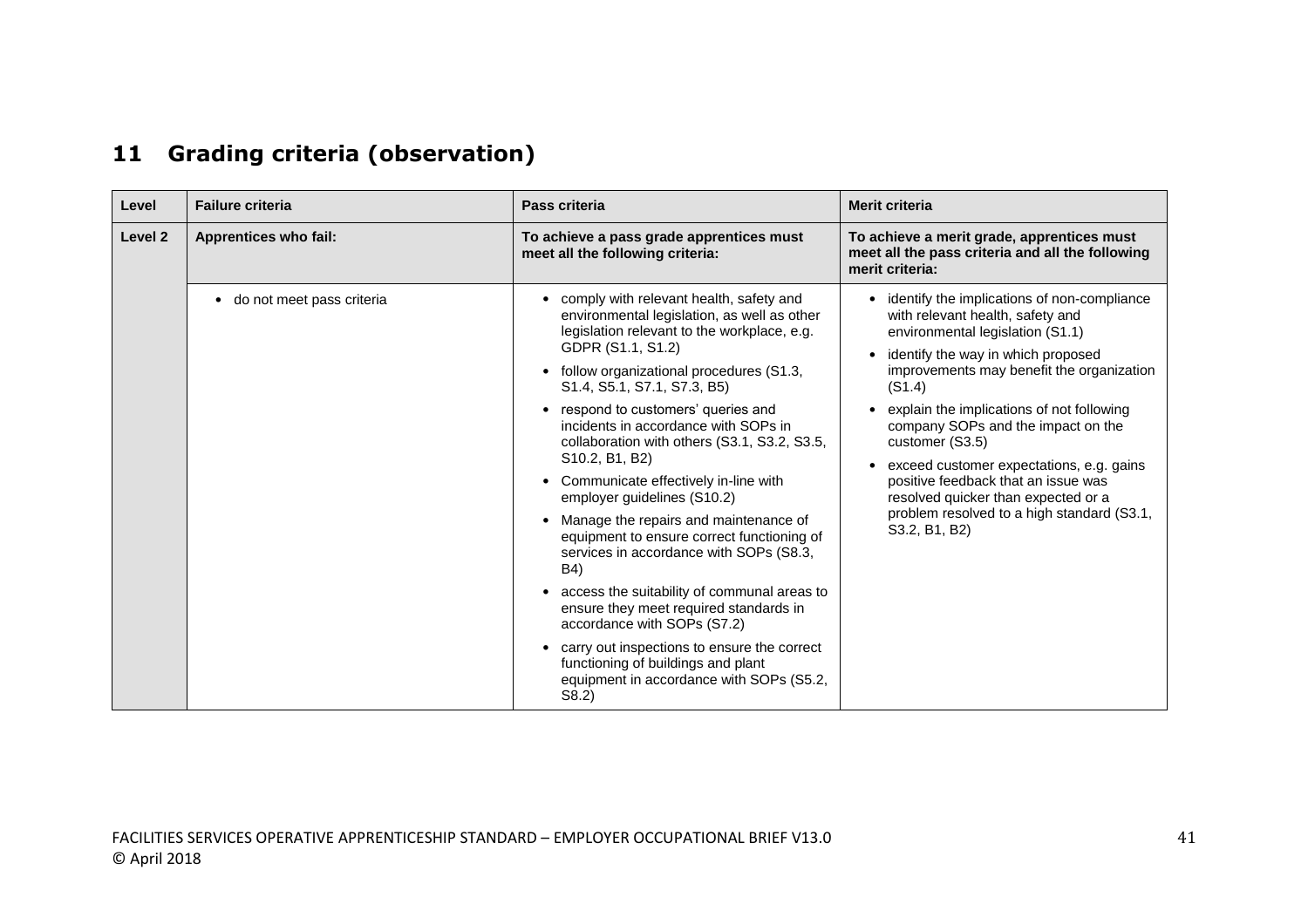### **Professional discussion**

| Level   | <b>Failure criteria</b>     | Pass criteria                                                                                                                                                                                                                                                                                                                                                                                                                                                                                                                                                                                                                                                                                                                                                                                                                                                                                                                                                                                                                        | <b>Merit criteria</b>                                                                                                                                                                                                                                                                                                                                                                                                    |
|---------|-----------------------------|--------------------------------------------------------------------------------------------------------------------------------------------------------------------------------------------------------------------------------------------------------------------------------------------------------------------------------------------------------------------------------------------------------------------------------------------------------------------------------------------------------------------------------------------------------------------------------------------------------------------------------------------------------------------------------------------------------------------------------------------------------------------------------------------------------------------------------------------------------------------------------------------------------------------------------------------------------------------------------------------------------------------------------------|--------------------------------------------------------------------------------------------------------------------------------------------------------------------------------------------------------------------------------------------------------------------------------------------------------------------------------------------------------------------------------------------------------------------------|
| Level 2 | Apprentices who fail:       | To achieve a pass grade, apprentices must<br>achieve all the following criteria:                                                                                                                                                                                                                                                                                                                                                                                                                                                                                                                                                                                                                                                                                                                                                                                                                                                                                                                                                     | To achieve a merit grade, apprentices must<br>achieve all the pass criteria and all the<br>following merit criteria:                                                                                                                                                                                                                                                                                                     |
|         | • do not meet pass criteria | identify and manage risks in compliance<br>$\bullet$<br>with organizational procedures (S1.5, S2.1,<br>S2.2, S2.3, S2.4, K1.2, K1.3, K1.4, K2.1,<br>K2.2, K2.4, K2.5)<br>identify areas for improvement in<br>$\bullet$<br>sustainable and corporate social<br>responsibility performance in accordance<br>with SOPs (S4.1, S4.2, S4.3, K4.1)<br>• deal with FM queries and complaints in<br>accordance with SOPs (S3.3, S3.4, K3.2,<br>K3.4, K3.5, K3.7)<br>report the findings of inspections of<br>$\bullet$<br>premises and equipment and deal with<br>feedback in accordance with SOPs (S5.3,<br>S5.4, S5.5, S8.4, S8.5, K5.1, K5.4, K5.5,<br>K5.6<br>• collate FM information and report on<br>opportunities for improvement in<br>information collection (S6.1, S6.2, S6.3)<br>report issues and problems in front-of-<br>$\bullet$<br>house services in accordance with SOPs<br>(S7.4, S7.5, S7.6, K7.1, K7.2, K7.3)<br>log jobs and arrange for repairs in<br>$\bullet$<br>accordance with SOPs (S8.1, K8.1, K8.2,<br>K8.5) | identify the implications of non-compliance<br>with relevant health, safety and<br>environmental legislation (S2.1)<br>identify the way in which proposed<br>improvements may benefit the organization<br>(S4.3)<br>make suggestions for improvements to the<br>way in which customers' queries and<br>complaints are handled (S3.3, S3.4)<br>display awareness of the impact of<br>personal behaviours (S9.2, S9.3, B3) |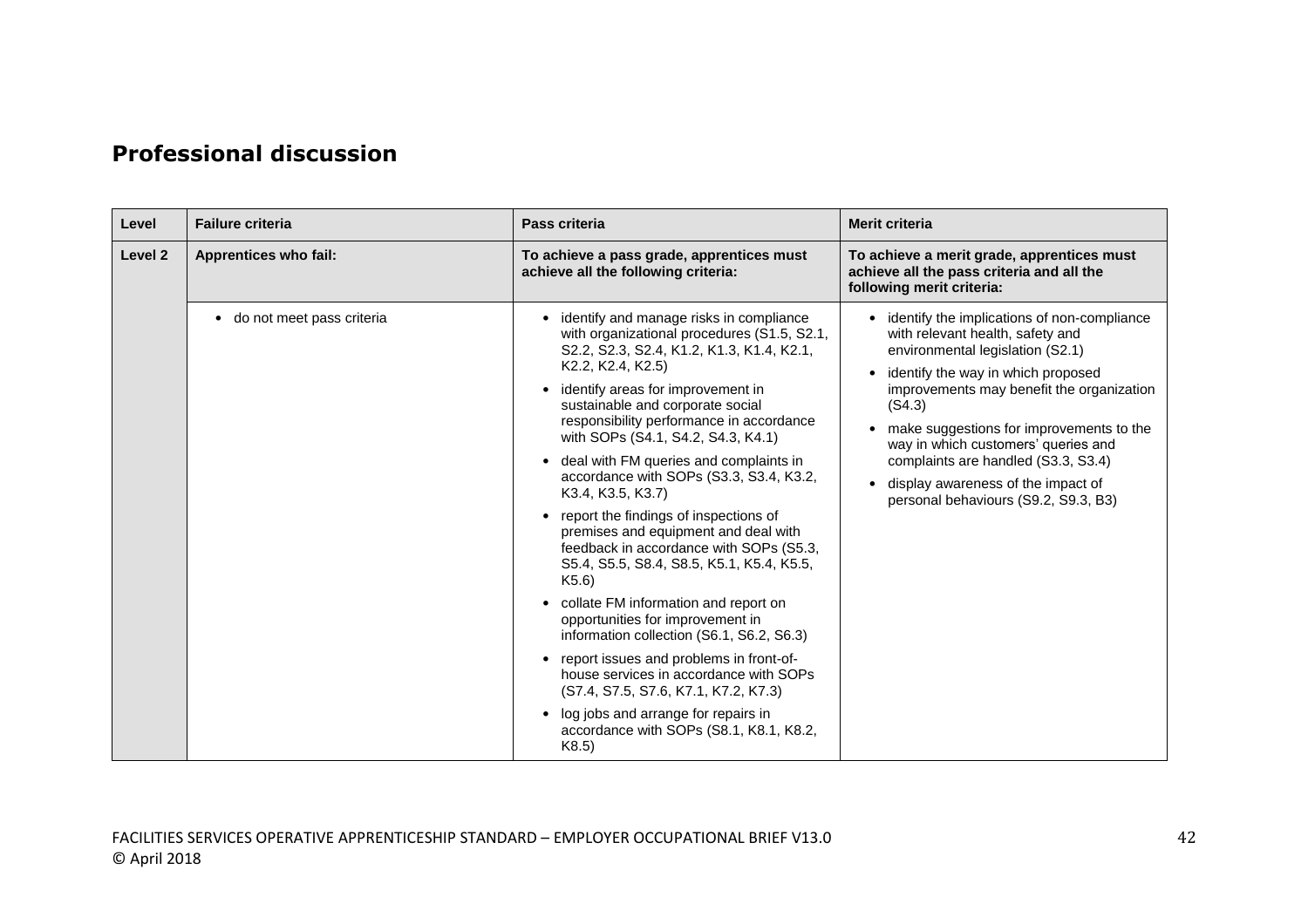| keep FM-related skills and knowledge up-<br>to-date (S9.1, S9.2, S9.3, K9.2, K9.3, K9.4)                                                                              |  |
|-----------------------------------------------------------------------------------------------------------------------------------------------------------------------|--|
| provide support to FM projects in<br>accordance with SOPs and organizational<br>expectations (S10.1, S10.3, S10.4, B3, B6,<br>K <sub>10.1</sub> , K <sub>10.5</sub> ) |  |